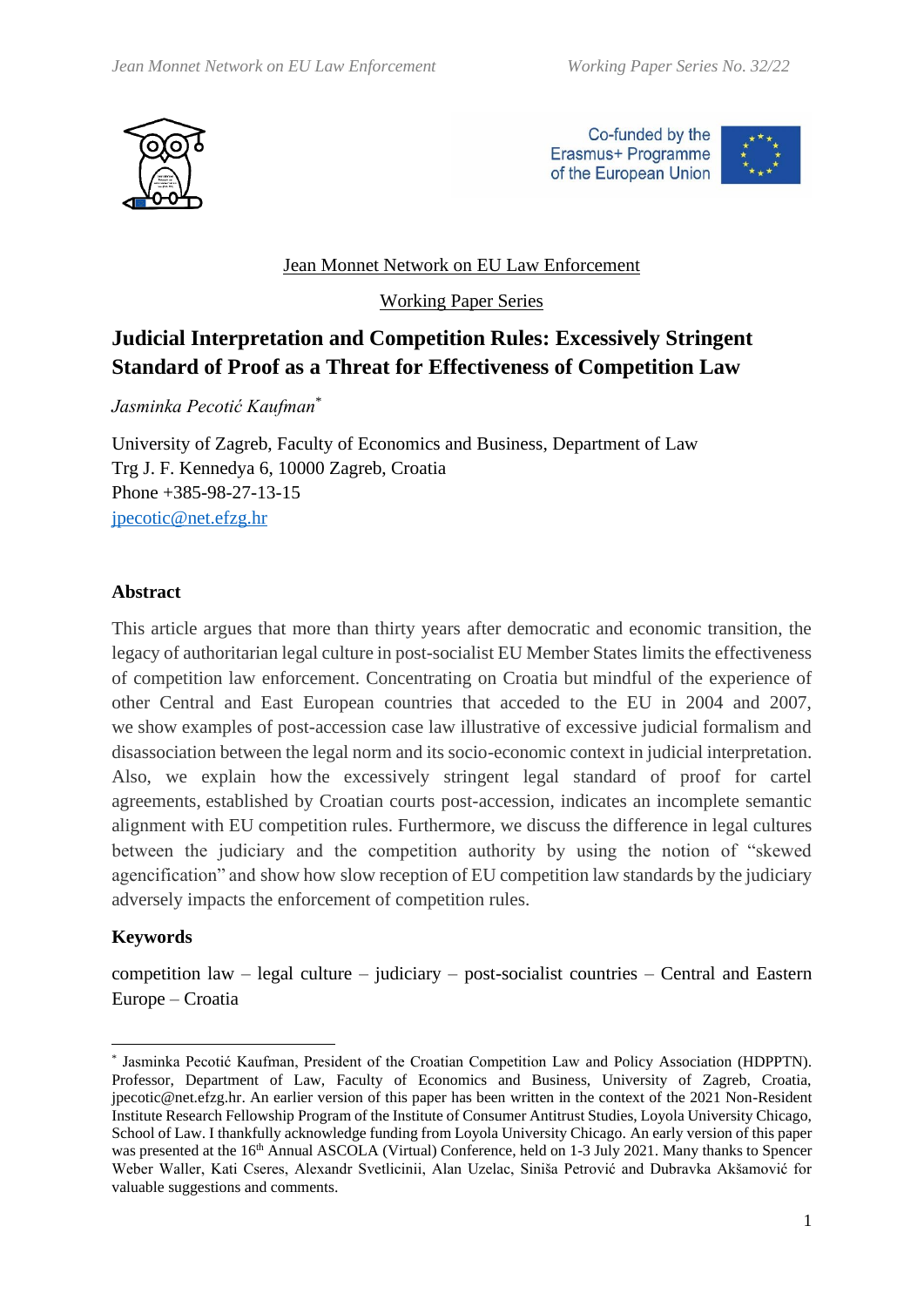# 1. INTRODUCTION

Kovacic considered that the "progression toward market processes in nations once committed to comprehensive central economic planning" was "one of the most extraordinary events of our time". <sup>1</sup> Starting in the 1990s, the transition from a socialist system to a market economy in Central and Eastern Europe necessitated a comprehensive change of national laws and an institutional overhaul including the introduction of competition rules and institutions. <sup>2</sup> For a large group of former socialist countries, the transition was shaped by the process of EU rapprochement, which ended in 2004 (for Czech Republic, Estonia, Hungary, Latvia, Lithuania, Poland, Slovakia, and Slovenia), and in 2007 (for Bulgaria and Romania), when those countries became EU Member States.<sup>3</sup> Due to various reasons, including a belligerent break-up of Yugoslavia, Croatia went through the same process at a later point in time, obtaining EU membership status in 2013.<sup>4</sup>

Although the Central and Eastern European countries (CEECs) that acceded to the EU in 2004,  $2007$  and  $2013$  are different in various aspects, their shared ex-socialist legacy<sup>5</sup> and common Central European legal culture<sup>6</sup> allow us to address them as a group when discussing challenges to the post-accession development of their competition law systems. Indeed, these countries seemingly share some common challenges with the institution of competition law and the enforcement building process.<sup>7</sup>

<sup>1</sup> William Kovacic, "Institutional Foundations for Economic Legal Reform in Transition Economies: The Case of Competition Policy and Antitrust Enforcement," 77 *Chicago-Kent Law Review* (2001), 265.

<sup>2</sup> See e.g. Russell Pittman, 'Some Critical Provisions in the Antimonopoly Laws of Central and Eastern Europe' (1992) 26 The International Lawyer 485, Robert H Lande, 'Creating Competition Policy for Transition Economies: Introduction' (1997) 23 Brooklyn Journal of International Law 339; Russell Pittman, 'Competition law in central and eastern Europe: five years later' (1998) 43 Antitrust Bulletin 179; William E Kovacic, 'The Competition Policy Entrepreneur and Law Reform in Formerly Communist and Socialist Countries' (1996) 11(3) American University International Law Journal of Law and Policy 437. Some countries in the Central and Eastern Europe, such as Yugoslavia, Hungary and Poland, already had competition legislation which was reformed after the transition, see Tibor Varady, "The Emergence of Competition Law in (Former) Socialist Countries," 47(2) *American Journal of Comparative Law* (1999)229-275.

<sup>&</sup>lt;sup>3</sup> See e.g. Kati Cseres, 'The Interface Between EC Competition Law and the Competition Laws of the New Member States: Implementation or Innovation?' (20 October 2006), Amsterdam Center for Law & Economics Working Paper No 2006-06; Emmert, F. Introducing EU competition law and policy in Central and Eastern Europe: requirement in theory and problems in practice, 27 Fordham Int' L.J. 649-651; Geradin, D. D. Henry, Competition Law in the New Member States - Where Do We Come From? Where Do We Go?, in Geradin, D. D. Henry (eds.) Modernisation and enlargement: two major challenges for EC Competition law, Intersentia, 2005; Hölscher, J. J. Stephan, Competition Policy in Central East Europe in the light of EU Accession, Journal of Common Market Studies, Vol. 42, no 2, pp. 321-45, 2004.

<sup>4</sup> Croatia's Accession Treaty, OJ L 112, 24.4.2012, p. 10–110*.*

<sup>5</sup> As Ivančan & Petrić explain, "The common thread that the majority of [the Central and Eastern European countries, both Member States and candidate countries] share is their legal culture, with each of them dominated in a similar way by the post-communist legacy." Antonija Ivančan, Davor Petrić, "Are Croatian Courts Prepared for the Interpretive Obligation?" 44 *Review of Central and East European Law* (2019), 493-526, at 508.

<sup>6</sup> Describing the Central European legal culture from the point of legal education, legal scholarship and adjudication, while mainly using examples from Poland and pointing to strong influences of German legal tradition, Manko notes that its features include positivism and abstraction in legal education, textual positivism and dogmatism in legal scholarship, formalistic and dogmatic approach in adjudication accompanied with impersonal style. Rafal Manko, "The Culture of Private Law in Central Europe after Enlargement: A Polish Perspective," 11(5) *European Law Journal*, 527-548, at 528.

<sup>&</sup>lt;sup>7</sup> For single-jurisdiction studies see, on Poland, Marek Martyniszyn and Maciej Bernatt, "Implementing a Competition Law System: Three Decades of Polish Experience" 8 *Journal of Antitrust Enforcement* (2020), 165,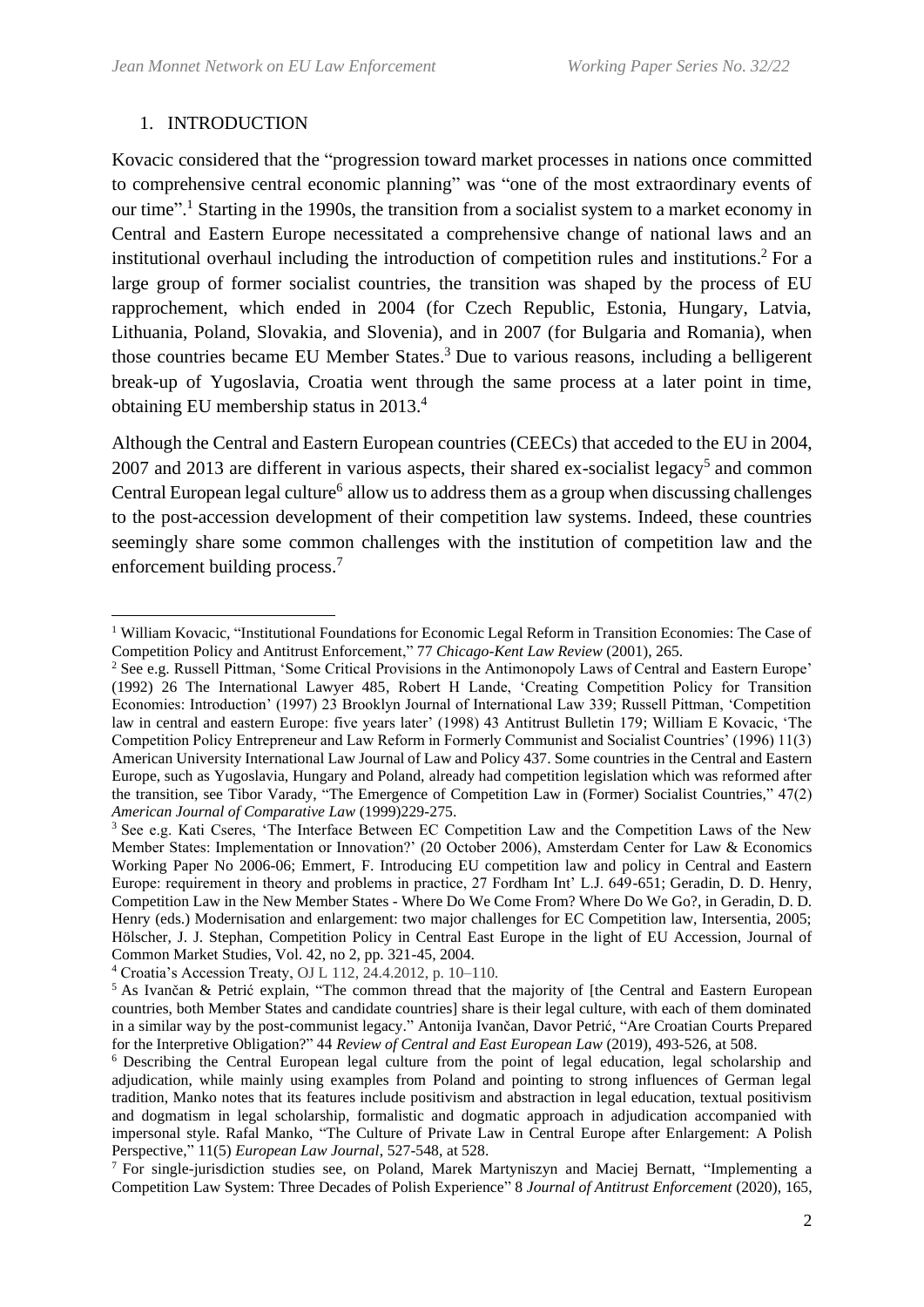The democratic and economic transition of CEECs entailed a heavy import of legal standards from Western legal tradition. Writing in 1995, Ajani questioned the aptitude of the new models, i.e., legal transplants from the West to Eastern Europe and Russia "large-scale borrowers of Western models" to match the needs of post-socialist societies.<sup>8</sup> However, the consistency between the transplants and the needs of the recipient countries was hardly an open issue, as the EU model was generally enthusiastically welcomed as a ready-made solution. For example, in Croatia, the reliance on EU competition law transplants as "interpretative tools" was generally understood as a beneficial exercise with an EU-friendly stance from the Constitutional Court.<sup>9</sup> In any case, the conditionality feature of the EU accession process did not allow for a divergent approach for CEEC countries in terms of "the process of competition law transfer".<sup>10</sup>

Although CEECs underwent the same legislative alignment process with the EU *acquis* before their accession to the EU and are now participating in the decentralized application of Articles 101 and 102 Treaty on Functioning of the European Union (TFEU), their respective competition system development trajectories vary. While both Hungary and Poland managed to significantly develop their competition law system, $<sup>11</sup>$  they recently encountered challenges</sup> in terms of rule of law.<sup>12</sup> Croatia had steady pre-accession growth, which was followed by postaccession challenges of "muted enforcement."<sup>13</sup>

In this paper, we argue that more than thirty years after their democratic and economic transition, the legacy of authoritarian legal culture in CEECs limits the effectiveness of competition enforcement. According to some, CEECs have been called the "last bastion of formalism." <sup>14</sup> In this regard, we observe a particular impact of excessive judicial legal

and on Croatia, Jasminka Pecotić Kaufman, "On the Development of (not so) New Competition Systems: Findings from an Empirical Study on Croatia, *Journal of Antitrust Enforcement* (2021); jnab018, [https://doi.org/10.1093/jaenfo/jnab018.](https://doi.org/10.1093/jaenfo/jnab018)

<sup>8</sup> Gianmaria Ajani, "By Chance and Prestige: Legal Transplants in Russia and Eastern Europe," 43(1) *American Journal of Comparative Law* (Winter 1995) 93.

<sup>&</sup>lt;sup>9</sup> See, for example, Vlatka Butorac Malnar and Jasminka Pecotic Kaufman, "The Interaction between EU Regulatory Implants and the Existing Croatian Legal Order in Competition Law", *Economic Evidence in EU Competition Law (*Mitja Kovač and Ann-Sophie Vandenberghe, Intersentia, 2016).

<sup>&</sup>lt;sup>10</sup> See KJ Cseres, "The Impact of Regulation 1/2003 in the New Member States" (2010) 6 Competition Law Review 145, at 162.

<sup>&</sup>lt;sup>11</sup> In Hungary, competition law was key in creating a functioning market economy by supporting and stimulating the economic change and by introducing competition law control mechanisms which demonstrated Hungary's commitment to the market economy, competition advocacy and fair market practices. KJ Cseres, "Rule of Law" Challenges and the Enforcement of EU Competition Law: A Case-Study of Hungary and Its Implications for EU Law" 14 *The Competition Law Review* (2019), 75 at 84. For Poland, see Martyniszyn & Bernatt, fn 7.

<sup>&</sup>lt;sup>12</sup> Cseres argued how basic tenets of the rule of law in Hungary have been neglected or outright abolished to make economic choices in favor of local economic actors or specific sectors. KJ Cseres, "Rule of Law Challenges and the Enforcement of EU Competition Law: A Case-Study of Hungary and Its Implications for EU Law" 14 *The Competition Law Review* (2019), 75. Also, Bernatt maintained that the reforms of the judiciary in Poland and Hungary give rise to doubts regarding the independence and expertise of courts which are responsible for reviewing the decisions of national competition authorities adopted under Articles 101-102 TFEU and national competition laws, resulting in the effective judicial protection required by EU primary law being undermined. Maciej Bernatt, "Rule of Law Crisis, Judiciary and Competition Law" 4 *SSRN Electronic Journal* (2019), 345. <sup>13</sup> Pecotić Kaufman, fn 7.

<sup>&</sup>lt;sup>14</sup> See Peter Cserne, "Formalism in Judicial Reasoning: Is Central and Eastern Europe a Special Case?", in Michal Bobek (ed),*Central European Judges Under the European Influence – The Transformative Power of the EU Revisited*, (Hart Publishing, 2015) 23-42, see references in footnotes 1-3.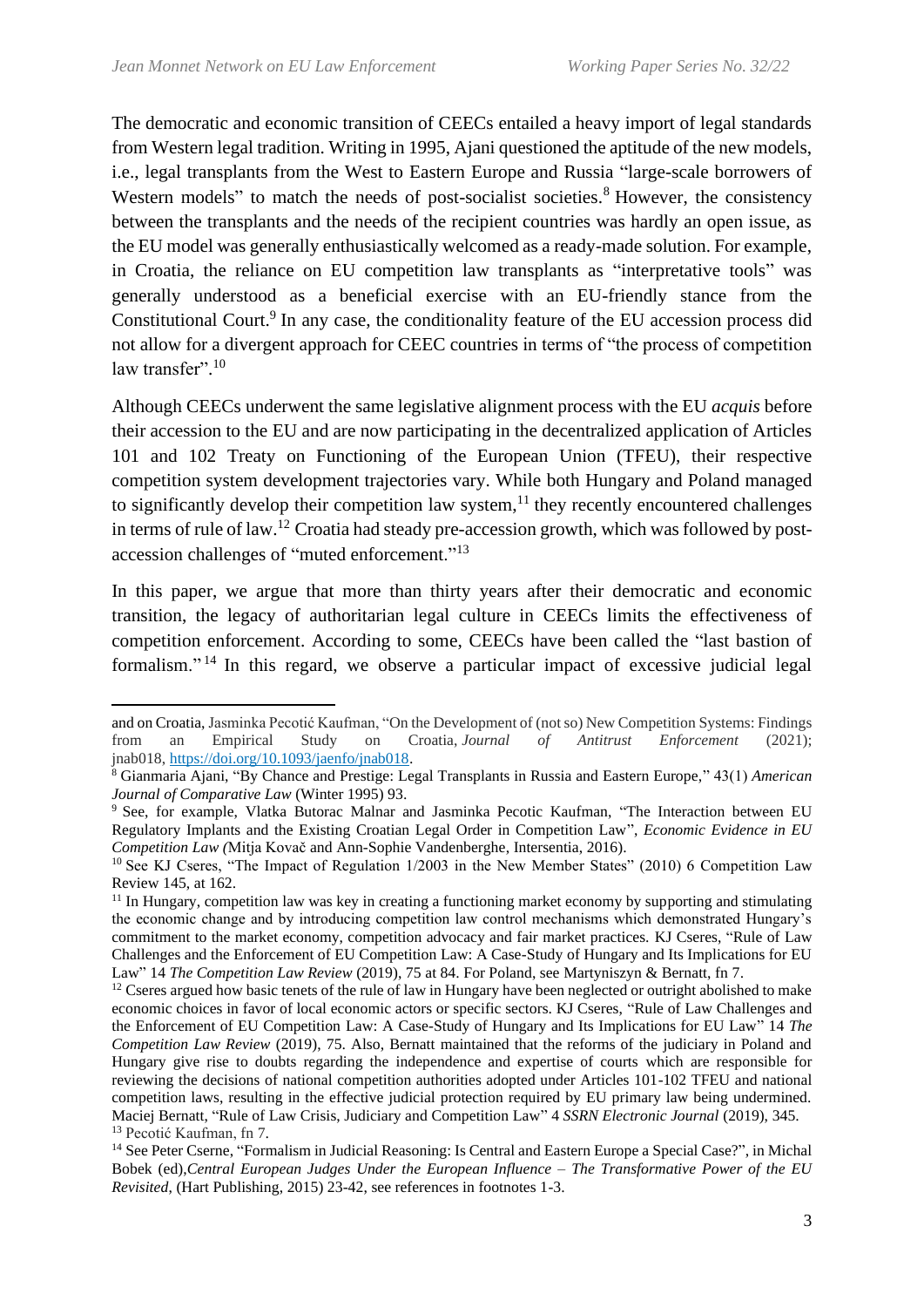formalism, including the insistence on textual interpretation, and a disassociation between the legal norm and its socio-economic context in judicial interpretation within the context of competition law. <sup>15</sup> We focus primarily on Croatia, but we also use examples from other EU Member States with a socialist history. In our discussion, we focus mainly on the courts rather than on the Croatian competition authority, as we find that the judiciary is faced with more challenges than the competition authorities are.

In addition, we find that the excessively stringent legal standard of proof for cartel agreements, established by the Croatian courts following accession, indicates an incomplete semantic alignment with the EU competition law. We use the notion of semantic dissonance to denote a situation where national rules, as aligned with the EU acquis during the pre-accession period, acquire a different meaning and are interpreted differently by the courts in the recipient member state post-accession.

Moreover, we explain the difference in legal cultures between the judiciary and the competition authority by using the notion of "skewed agencification." We show how – during the preaccession process –emphasis was on competition authorities as primary importers of the new legal template and new legal culture, with the judiciary only indirectly and sporadically affected by the Europeanization process. This, in the long run, impacted the capacity of the courts to absorb EU competition law standards.

In contrast to the existing body of literature on CEECs and competition law enforcement,  $16$  this article is the first to engage with how the legal culture of a former socialist country that is now a European Union Member State impacts competition law enforcement. It is also the first to systematically explain the difference in legal cultures between the national courts and the national competition authority using the example of Croatia.

<sup>15</sup> Hyperpositivism was a crucial feature of the Socialist Legal Tradition. See Manko, "Survival of Socialist Legal Culture? A Polish Perspective", 3(2*) Comparative Law Review* (2013), 6 and reference fn 23. Hyperpositivism's formalism extends not only to interpretation, but also entails a high level of purely procedural formalism, whereby courts tend to dismiss cases on formal grounds in order to avoid analyzing them on the merits. Manko, ibid., quoting Alan Uzelac, "Survival of Third Legal Tradition?", 49 *Supreme Court Law Review* (2010), 377-396, at 383-385.

<sup>&</sup>lt;sup>16</sup> Cross-country or even country-specific literature related to competition system development or institutional antitrust in ex-socialist European countries is still relatively limited, with Poland and Hungary as notable exceptions. Based on an empirical study of main Polish stakeholders, Martyniszyn & Bernatt critically analyzed the introduction and development of a system of competition law in Poland before 2016, with a focus on the competition agency's setup, advocacy and enforcement efforts, but also examining the position and input of the judiciary, practitioners and the broader epistemic community. Martyniszyn and Bernatt (fn 7). Another similar empirical study, focusing on Croatia's competition system development in the 1995-2018 period, was done by Pecotic Kaufman, identifying a specific evolutionary path, as well as detecting lack of institutional and system embeddedness, and functional self-restraint on the side of the authority, as underlying causes of competition system immaturity. Pecotić Kaufman (fn 7). In a cross-country study exploring the CEECs competition law systems from the EU harmonization perspective, Malinauskaite analyzed their institutional framework and key enforcement powers. Jurgita Malinauskaite, "Harmonization of EU Competition Law Enforcement," *Springer* (2020). Using Croatia as a case study, Pecotic Kaufman & Simic Banovic examined the interaction of the competition system and national culture through the governance perspective of post-transitional European society, finding several features inimical to development of the competition system: collectivism and high power distance in the society; a strong influence of planned economy legacy; and a clash between the process of Europeanization and inherited collusion-friendly (in)formal governance mechanisms. Jasminka Pecotić Kaufman, Ružica Šimić Banović, "The Role of (In)formal Governance and Culture in a National Competition System: A Case of a Post-Socialist Economy,"44 (1) *World Competition* (2021), 81-108.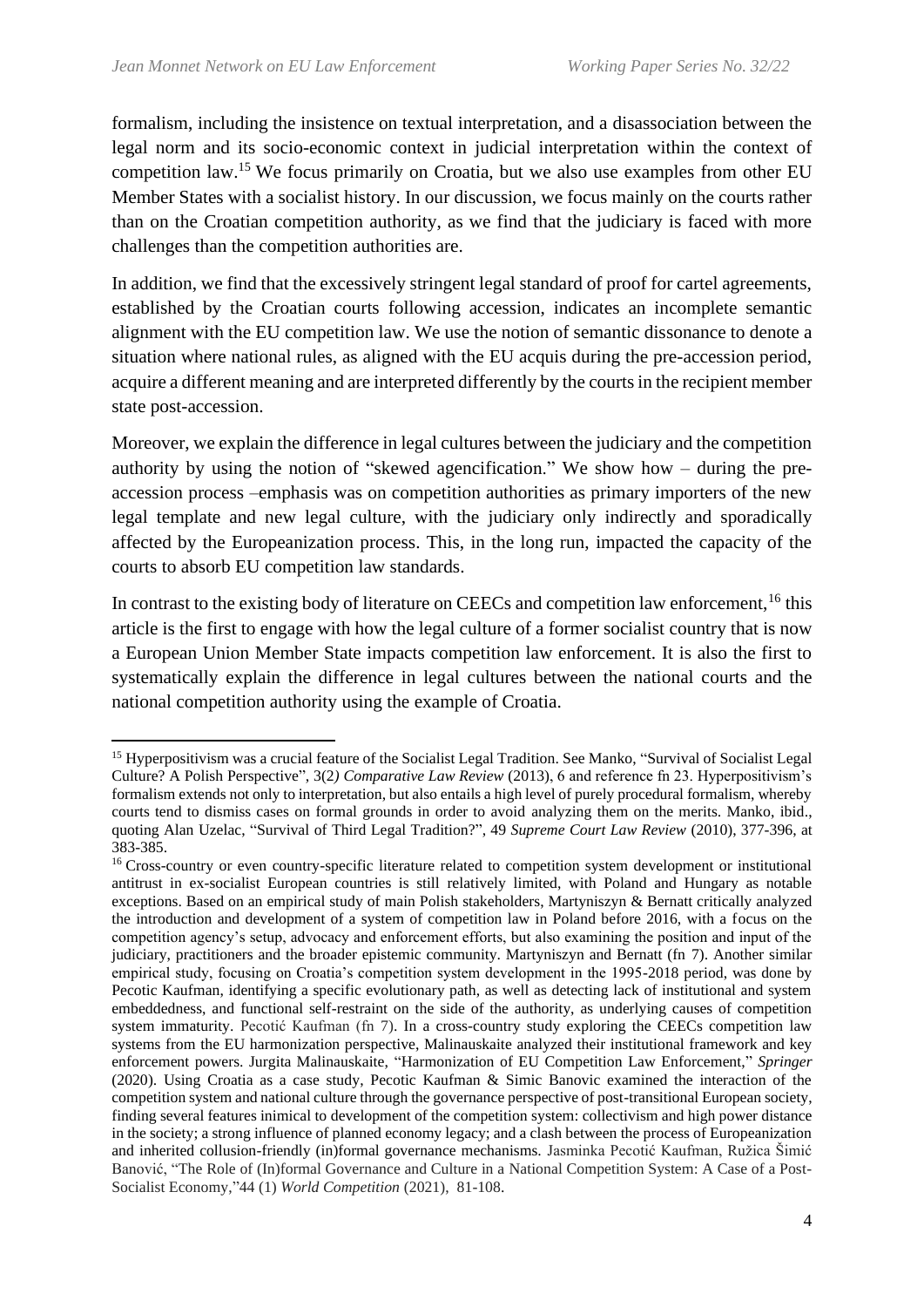In Section 2, we address the relevance of legal culture and the judiciary for the enforcement of competition law in CEECs. In the Section 3, we discuss various features of authoritarian legacy in legal culture and their relevance for competition law enforcement. In Section 4, we address the issue of semantic dissonance and protracted reception of European legal standards by the Croatian judiciary and its effects for competition law enforcement. In Section 5, we explain the difference in legal cultures between the competition authority and the courts by using the notion of "skewed agencification" and by observing a lack of "constitutionalization effects" in competition cases. Finally, we provide some concluding remarks.

# 2. LEGAL CULTURE AND THE JUDGE: RELEVANCE FOR COMPETITION LAW

Eastern Europe is still "an under-researched social and legal world."<sup>17</sup> This paper sheds light on competition law enforcement in post-socialist European countries after their EU accession from a rarely used angle of legal culture, focusing on Croatia in particular.<sup>18</sup> Legal culture is understood in terms of "a specific way in which values, practices and concepts are integrated into the operation of legal institutions and the interpretation of legal texts."<sup>19</sup>

The legal culture of the CEECs has multiple layers.<sup>20</sup> It developed under influences which are different from those in the West. As Ćapeta explains, in the European West, the realism movement influenced the prevailing understanding of law, and strong formalism was replaced by a more pragmatic understanding that courts participate in the process of creating law with pragmatic case law of the CJEU influencing the national judiciaries of the Member States.<sup>21</sup> In the European East, this transition was not present, and instead the positivism that followed the major codifications of the  $19<sup>th</sup>$  century remained the prevailing understanding of law throughout the  $20<sup>th</sup>$  century and into the  $21<sup>st</sup>$  century, with formalism becoming even stronger

<sup>&</sup>lt;sup>17</sup> Hans-Wolfgang Micklitz, "Prologue: The Westernisation of the East and the Easternisation of the West," in Bobek (ed.), *Central European Judges Under the European Influence – The Transformative Power of the EU Revisited* (Michal Hart Publishing, 2015) 2.

<sup>&</sup>lt;sup>18</sup> We were unable to identify any literature devoted to the topic of competition law enforcement and legal culture in CEECs. However, occasional examples related to competition law are found in literature on applying EU law in 'New Member States'. For example, Zdenek Kuhn, Michal Bobek, "Europe Yet to Come: The Application of EU Law in Slovakia," Adam Lazowski (ed.), *The Application of EU law in the New Member States – Brave New World*, (TMC Asser Press, 2010) 357-378. For a paper on German legal culture and private competition law enforcement see Hannah L. Buxbaum, "German Legal Culture and the Globalization of Competition Law: A Historical Perspective on the Expansion of Private Antitrust Enforcement", 23 (1) *Berkeley Journal of International Law* (2005).

<sup>19</sup> John Bell, "English Law and French Law - Not so Different?", 48(2) *Current Legal Problems* (1995), 63–101, quoted from Tamara Ćapeta, "Courts, Legal Culture and EU Enlargement," 1 *Croatian Yearbook of European Law and Policy* (2005), 23-53.

<sup>&</sup>lt;sup>20</sup> In his analysis of legal culture influences in Central Europe, Manko, focusing on the field of private law, identified four historical layers: the first, or 'bottom layer' dating back to the 'old' ius commune Europaeum, the second layer formed by distinctively national forms of legal culture, built upon elements of local custom and original thought, the third layer: the remnants of Communism which continue to influence the culture of private law today, the fourth, or 'top layer', consists of elements of the 'new' ius commune Europaeum, originating in the European Community. Rafal Manko, "The Culture of Private Law in Central Europe after Enlargement: A Polish Perspective," 11(5) *European Law Journal*, 527-548, at 528.  $21 \text{ Čapeta (fn 19)}$ .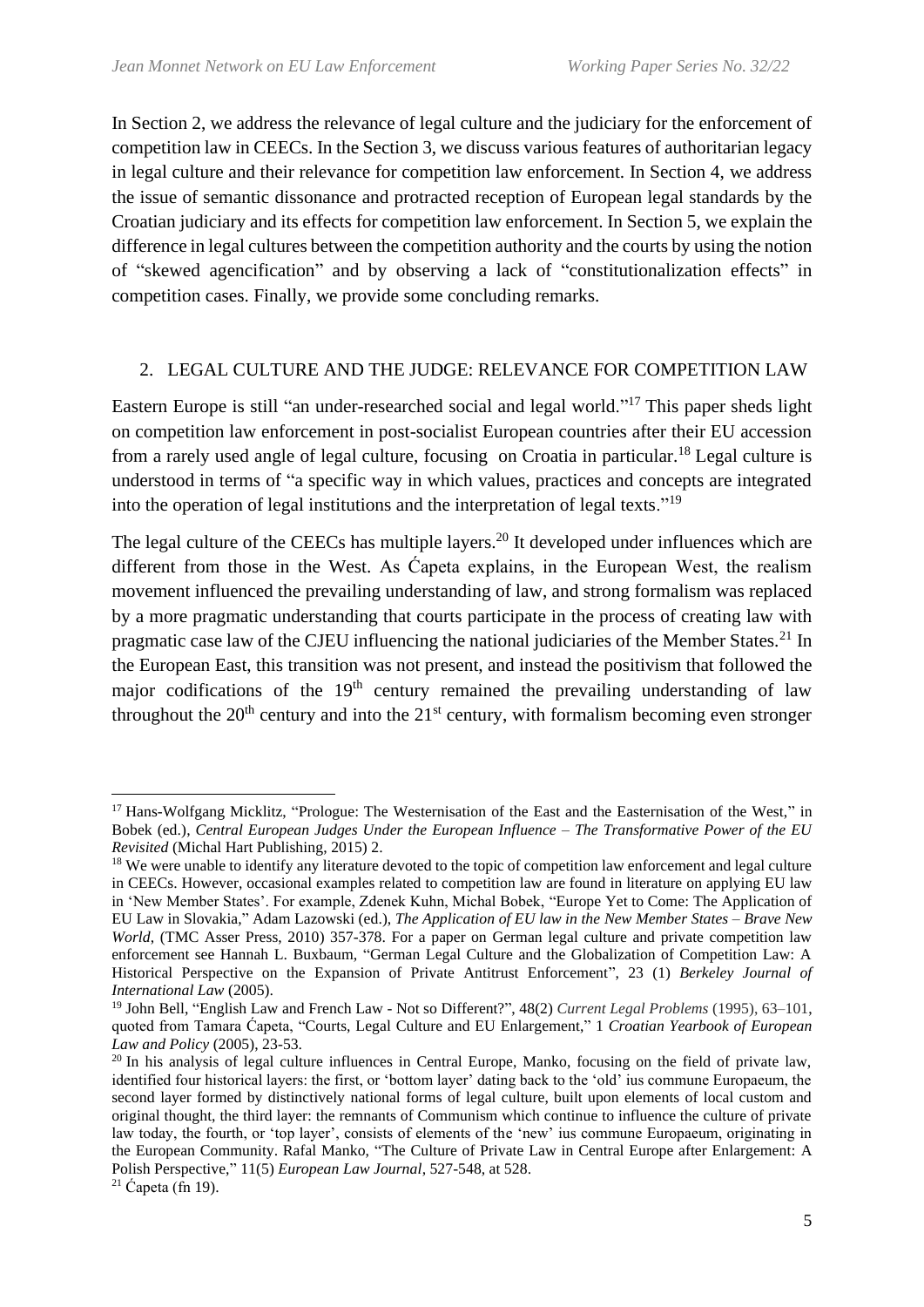in those countries.<sup>22</sup> As Rodin noted, during the fifty years of socialist rule, "original formalist" assumptions, such as the objectivity, coherence and systemic nature of law degenerated into a vulgar, textual formalism."<sup>23</sup> Indeed, the dominant legal culture in the countries of Central and Eastern Europe has been described as "highly formalistic and textualism-driven," with the effect that the national courts in the majority of those countries struggled to comply well with the obligation to interpret national law in conformity with EU law, which demands "less formalistic and more purpose-oriented judicial reasoning."<sup>24</sup> On the other hand, the CJEU's "teleological and purpose-based doctrines" have been challenged by the national courts in many Western EU countries, with European legal cultures in general remaining "remarkably positivist and formalist."<sup>25</sup>

Despite the nominal transition back to a democratic legal tradition, CEEC scholars warned of a profound continuity in methods of legal reasoning used by lawyers from the communist era until today's post-communist time,  $^{26}$  and of the enduring influence of authoritarian legal culture well into the  $21<sup>st</sup>$  century in post-socialist countries.<sup>27</sup> As Rodin noted in 2005, "The language of law and legal concepts that were developed under conditions of authoritarian discourse did not miraculously disappear with the fall of the Berlin Wall."<sup>28</sup>

In addition, in order to understand how the legacy of authoritarian legal culture continues to shape judicial review in competition cases in CEECs, we need to acknowledge how a specific judicial culture developed in those countries. For this purpose, understanding the role of a judge during the socialist period of time is crucial. In socialism, a judge was "more of an official" and therefore "more susceptible to pleasing political power than to respecting the law".<sup>29</sup> Socialist judges were afraid – afraid of responsibilities and of possible retribution. They stayed on the side-lines and wanted to remain as inconspicuous (even anonymous) as possible. As such, they delayed adopting decisions and resorted to formalism and escaped from adopting substantive decisions.<sup>30</sup> A statement, attributed to the late authoritarian Yugoslav leader Josip Broz Tito, that "some judges were holding onto the law like a drunken man to a fence" well illustrates the stance towards the judge in communism as it was considered "rather normal that law would have to bend to politics".<sup>31</sup> The unconcealed contempt for the autonomy of judges

<sup>&</sup>lt;sup>22</sup> Capeta (fn 19). Manko argues that, with Marxist legal doctrine causing the petrification of 19<sup>th</sup> century positivistic views on the sources of law, socialism insulated Central Europe from the impact of legal realism, which had its greatest expression in the United States, but also exerted a significant influence upon Western European legal culture. Manko (fn 6), at 534.

<sup>23</sup> Siniša Rodin, "Discourse and Authority in European and Post-Communist Legal Culture," 1 *Croatian Yearbook of European Law and Policy*(2005), 1-22 at 11.

 $^{24}$  Ivančan & Petrić, fn 5, 495. See also quoted articles, op.cit. footnote 4.

<sup>25</sup> See Ivančan & Petrić, fn 5, op.cit. fn 5 for quoted articles.

<sup>&</sup>lt;sup>26</sup> For example, Zdenek Kühn, "The Judiciary in Central and Eastern Europe: Mechanical Jurisprudence in Transformation?", *Brill Nijhoff* (2011).

<sup>27</sup> See, for example, Alan Uzelac, "Survival of Third Legal Tradition?" 49 *Supreme Court Law Review* (2010), 377-396, at 383-385; Rodin, fn 23; Ćapeta (fn 19); Jasna Omejec, "Hrvatska uprava - od socijalističkog do europskog koncepta zakonitosti," available at [https://www.bib.irb.hr/833843;](https://www.bib.irb.hr/833843) Manko (fn 6).

<sup>28</sup> Rodin (fn 23).

<sup>&</sup>lt;sup>29</sup> Jan Zobec and Jernei Letnar Cerninc, "The Remains of the Authoritarian Mentality within the Slovene Judiciary, in Michal Bobek (ed.), *Central European Judges Under the European Influence – The Transformative Power of the EU Revisited* (Hart Publishing, 2015) 138.

 $30$  Ibid., relying on Uzelac (fn 27), at 383.

 $31$  See Uzelac (fn 27), at 382.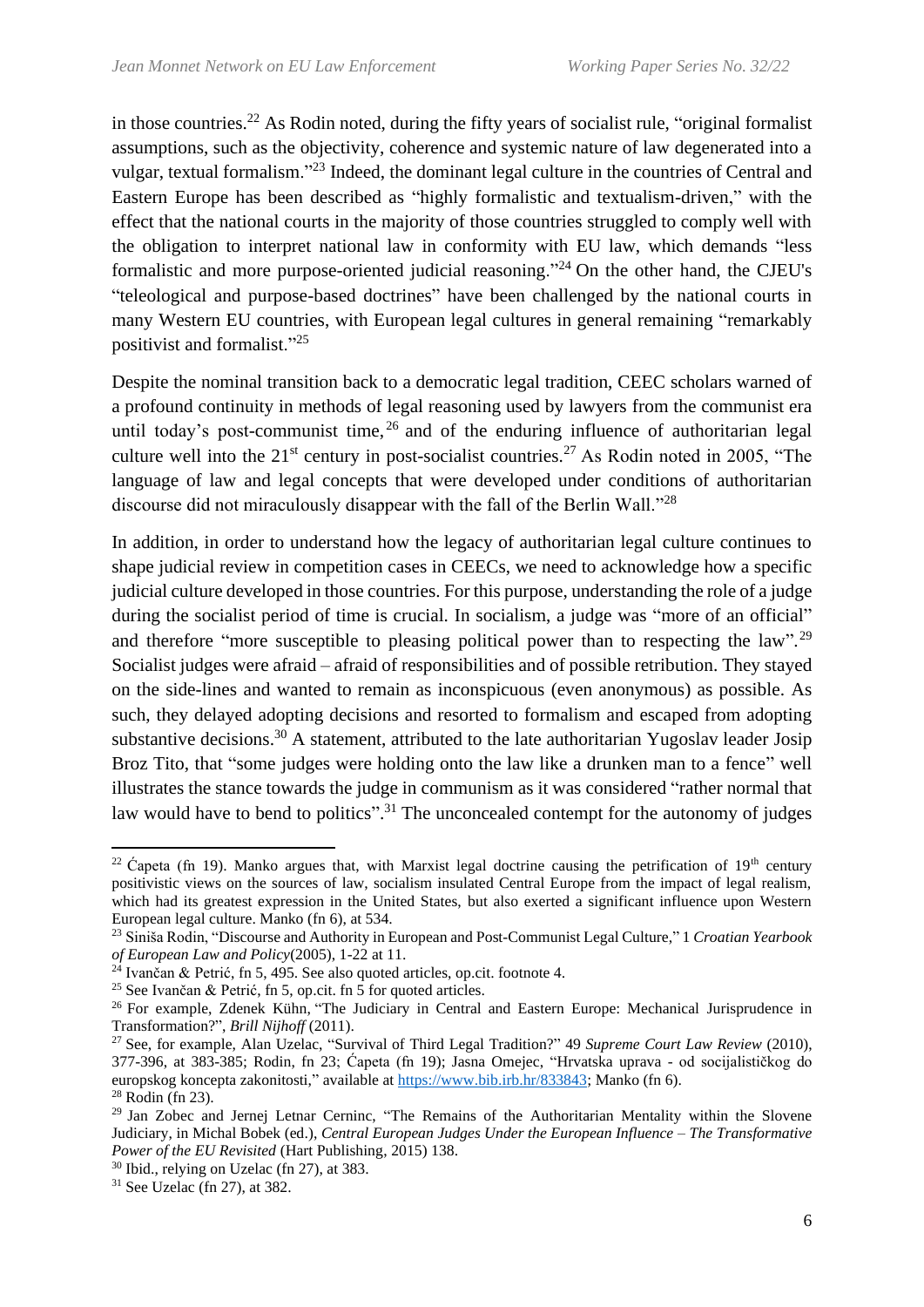denoted a disdain for the rule of law, indicating that the real source of control was elsewhere. The debilitating effect of the communist-era mindset of institutional resilience and autonomy is arguably felt to this day, with negative systemic long-term consequences.

Not surprisingly then, the EU Justice Scoreboard 2020 shows that in most post-socialist countries, the perceived independence or courts and judges is unfavorable.<sup>32</sup> As for the perceived independence of courts and judges among the general public, Croatia has the worst result (EU Justice Scoreboard 2020). More than 50% of respondents mentioned interference or pressure from economic or other specific interests, government, and politicians as reasons for this perception. In 2019, Slovakia was the worst, and Croatia second worst.<sup>33</sup>

The ethics of obedience, reflected in submissiveness, political opportunism, political correctness and, consequently, in the self-censorship of judges, were preserved through patterns of the old regime as part of the heritage of the totalitarian period and a collectivist and corporatist mentality.<sup>34</sup> Noting the absence of mental independence of CEE judges, Bobek observed a striking absence of constructive disagreement within the judiciary, evident by the style of using case law from higher and European courts.<sup>35</sup> Reflecting on the judiciary in postsocialist times, Kuhn speaks of post-communist era judges as "a class of subservient technocrats who still seek refuge in mechanical and formalistic interpretation of the law."<sup>36</sup> Bobek noted that a "mental transition…from a caste of well-paid subservient civil servants to personally independent and critical judges who are ready to make and (publicly) defend their opinions" was at stake in the CEECs.<sup>37</sup>

A "robust political and legal culture" is needed to support particular Rule of Law mechanisms and procedures.<sup>38</sup> Indeed, rule of law is a precondition for effective antitrust enforcement, with enforcement authorities applying clear legal prohibitions to particular facts with sufficient transparency, uniformity, and predictability so that private actors can reasonably anticipate what actions would be prosecuted and fashion their behavior accordingly.<sup>39</sup> Specific socioeconomic culture may undermine the rule of law in various ways. For example, in competition law, the predominant collusive culture may disparage the significance of cartel prohibition.<sup>40</sup>

<sup>32</sup> [https://ec.europa.eu/info/sites/info/files/justice\\_scoreboard\\_2020\\_en.pdf](https://ec.europa.eu/info/sites/info/files/justice_scoreboard_2020_en.pdf)

<sup>&</sup>lt;sup>33</sup> European Commission, 2021 Report on the Rule of Law.

 $34$  Zobec & Letnar Cerninc, fn 29, 137; these characteristics of most post-socialist countries confirmed by similar experiences in the Czech Republic, Slovakia, Croatia, Hungary and Bulgaria, see references in: Zobec and Letnar Cerninc op.cit., 137, fn 39.

<sup>&</sup>lt;sup>35</sup> Michal Bobek, "The Fortress of Judicial Independence and the Mental Transitions of the Central European Judiciaries," 14(1) *European Public Law* (2008), 99-123.

<sup>36</sup> Zdeněk Kühn, "Worlds Apart: Western and Central European Judicial Culture at the Onset of the European Enlargement," 52(3) *The American Journal of Comparative Law*, 531-567.

<sup>37</sup> Bobek, fn 35.

<sup>38</sup> Venice Commission Checklist, para 42.

<sup>39</sup> Maurice E Stucke, "Does the Rule of Reason Violate the Rule of Law ?" 22(15) *Loyola Consumer Law Review* (2008). 15. For an interesting recent judgment of the General Court of the EU in which the court annulled the decision of European Commission, which rejected a complaint brought by a private company against a public company in Poland for abuse of dominance. The court instructed the Commission to take into account that the "respect for the rule of law is a pertinent factor that the Commission must take into account while determining the competition authority that is best placed to examine a complaint." Judgment of the General Court of 9 February 2022, Sped-Pro S.A. v European Commission, Case T-791/19, ECLI:EU:T:2022:67, para 92.

<sup>40</sup> Pecotić Kaufman & Šimić Banović, fn 16.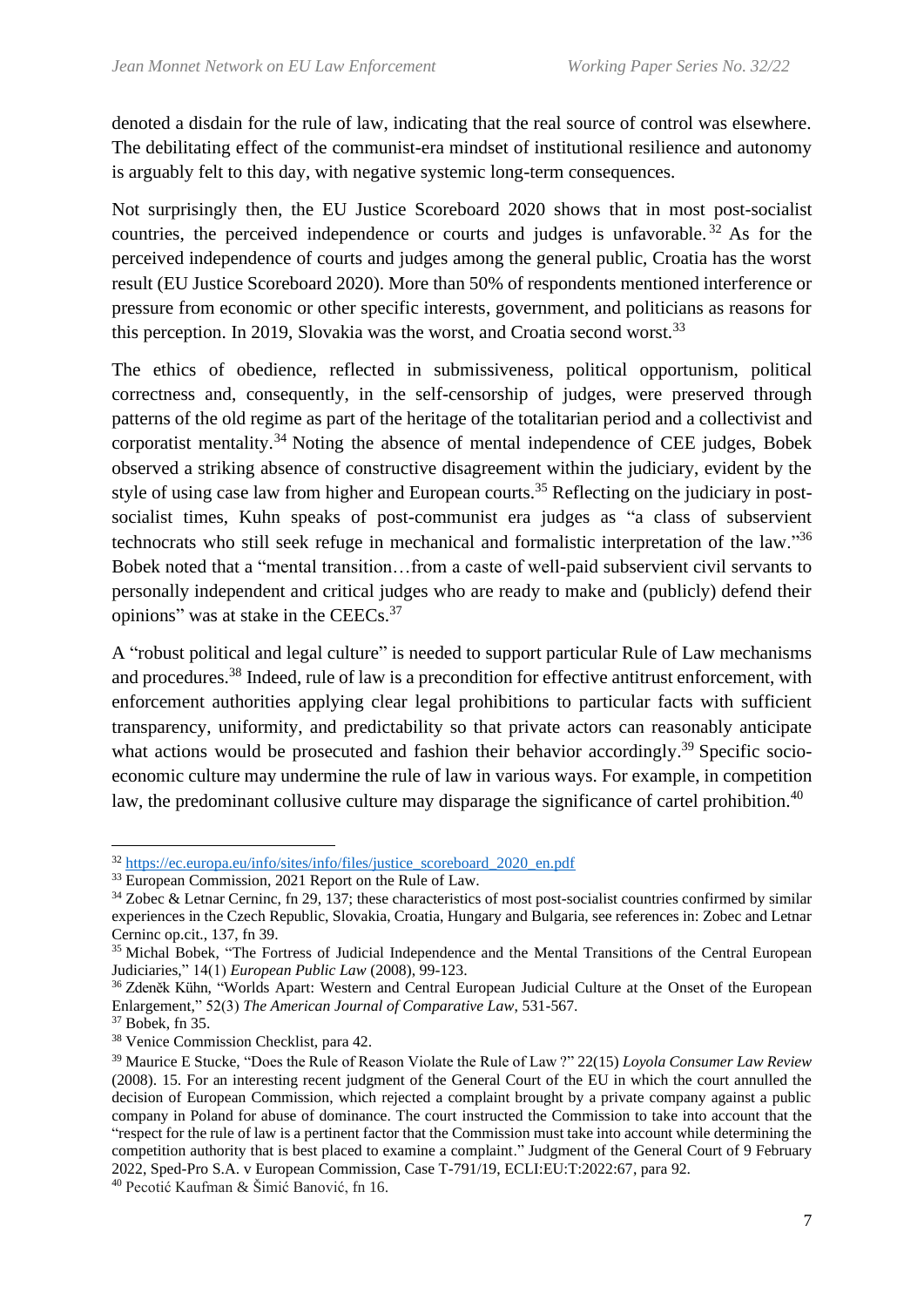The role of the courts may be decisive in overturning or maintaining this kind of collusive culture. In this paper we point to several controversial judgments of Croatian courts which have maintained collusive culture.

The judiciary has two important functions in the implementation of competition policy: on one hand, ensuring that procedural due process is observed and, on the other hand, applying the underlying substantive principles of competition law correctly and consistently. In other words, full judicial review of both questions pertaining to facts and law provides for a check of the correctness of the decision and the procedural correctness of the administrative proceedings leading to its adoption. The judiciary's contribution to economic policy is twofold. On one hand, the judiciary brings economic policy under the rule of law; on the other, it brings economic factors into the legal reasoning process. <sup>41</sup>

As Svetiev observed, judicial review is "a key traditional mechanism that ensures the accountable exercise of regulatory discretion, respecting the constitutional and legislative mandate of the authority, protecting rule of law principles (such as non-arbitrary decisionmaking and the principle of legality) and fundamental rights (including the right of defence)."<sup>42</sup> Also, "through providing authoritative interpretations of the legislative or Treaty texts and guidance through precedents," judicial review promotes legal certainty for target undertakings "by defining the boundaries of legal business conduct."<sup>43</sup> By providing a check on the agency's actions, judicial review promotes the accountability of competition agencies. <sup>44</sup> However, judicial review helps to promote accountability only when exercised by independent and competent courts; otherwise, the impartiality of judicial decision making and the capability to review the substance of agencies decisions is negatively affected.<sup>45</sup> Without being exposed to judicial review by experts, the competition authority has limited incentive to develop and attach adequate importance to the quality of reasoning supporting the agency decision. Judicial review in competition law should be constructed in such a way that it assures that the courts can exercise a competent check on the substance of the competition authority's decision.<sup>46</sup> Courts without sufficient expertise may focus predominantly on the review decision's formal aspects. rather than on its substance.<sup>47</sup>

With their source in the legacy of authoritarian legal culture, distortions in the ability of the courts to function as a corrective force and to confirm or confront competition authority decisions with appropriate authority based on the courts' ability to understand the background, context, and objectives of competition rules while avoiding mechanical, formalistic legal interpretation, may severely limit the ability of the competition system to function optimally. Distorted judicial review can operate in two ways: to the detriment of the plaintiffs if their right

<sup>41</sup> OECD, "Judicial Enforcement of Competition Law," 1996, [https://www.oecd.org/daf/competition/prosecutionandlawenforcement/1919985.pdf,](https://www.oecd.org/daf/competition/prosecutionandlawenforcement/1919985.pdf) at 10, 22.

<sup>&</sup>lt;sup>42</sup> Yane Svetiev, *Experimentalist Competition Law and the Regulation of Markets* (Hart Publishing, 2020), 127. <sup>43</sup> Ibid.

<sup>44</sup> Maciej Bernatt, *Populism and Antitrust: The Illiberal Influence of Populist Government on the Competition Law System* (Cambridge University Press, 2022) 112.

<sup>45</sup> Ibid., 113.

<sup>46</sup> Maciej Bernatt, "Effectiveness of Judicial Review in the Polish Competition Law System and the Place for Judicial Deference," 9(14) *Yearbook of Antitrust and Regulatory Studies* (2016).

<sup>47</sup> Bernatt, fn 44, 130.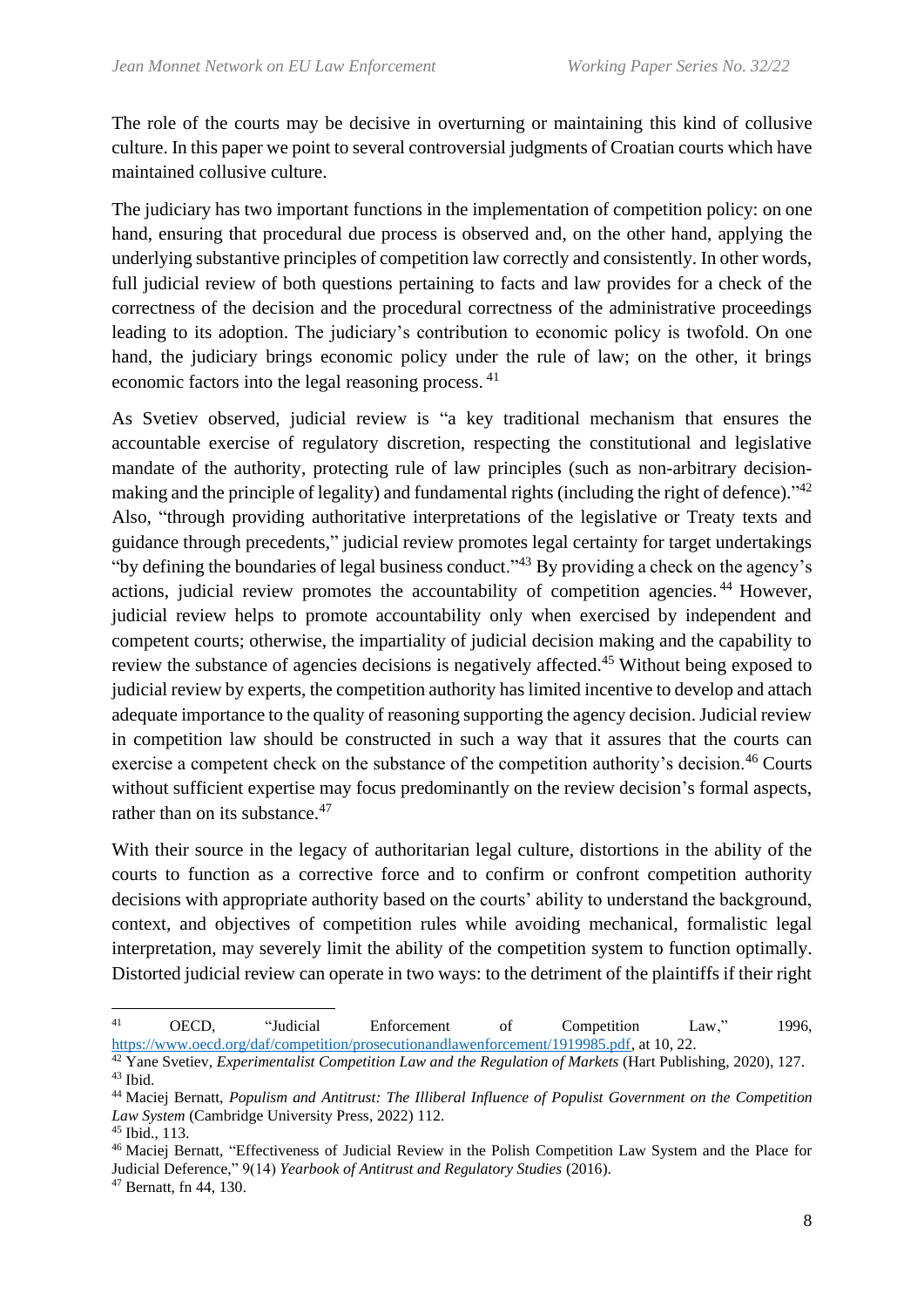to a fair trial is compromised, or to the detriment of the competition authority as enforcer of competition rules if the legal standards used by the court are not appropriate.

European competition law tradition, unlike the US system, rests on the administrative process.<sup>48</sup> In order to address the problems related to judicial review of decisions made by competition authority, we need to understand how the administrative judiciary developed in Croatia. Administrative law tradition is predominant in CEECs,<sup>49</sup> including Croatia.<sup>50</sup> One of the main weaknesses of the model of administrative judicial review in Croatia was an almost complete absence of full judicial review by the administrative court, which in the majority of cases exercised only a limited legality control. <sup>51</sup> This was addressed by reform in 2010, in which the two-tier judicial system of review (regional administrative first instance courts and High Administrative Court as the court of second instance) was introduced.<sup>52</sup>

However, the new two-tier system was not applicable for judicial review of decisions made by the competition authority.<sup>53</sup> Thus, the competition authority remained in its pre-2010 model. meaning that appeals against competition agency decisions went directly to the second-tier court, the High Administrative Court. <sup>54</sup> Although holding on to the one-tier model for competition authority decisions seemed "wise" since it signaled a special importance of competition law that required a high level of judicial skills and expertise, which the experienced High Administrative Court judges presumably had, it turned out that judicial review of competition cases was challenging even for them.<sup>55</sup> In fact, most EU Member States have two appeal instances for competition cases. Only Croatia, and partly Sweden, have a single-tier judicial review for competition cases.<sup>56</sup> However, in the case of Croatia, there is a limited right

<sup>48</sup> David Gerber, *Law and Competition in Twentieth-Century Europe: Protecting Prometheus* (Oxford University Press, 2001).

<sup>49</sup> Malinauskaite, fn 16.

 $50$  Prior to 1977, the judicial control of administrative authorities' decisions in Croatia, a republic in the Yugoslav federation at that time, was closer to the common law model, with ordinary courts (the High Commercial Court and the Supreme Court of the Socialist Republic of Croatia) exercising judicial review in administrative matters. In 1977, relying on the French administrative law model, a specialized administrative court was set up to exercise judicial review of administrative decisions. Dario Đerđa, "Pravci reforme institucionalnog ustroja upravnog sudstva u Republici Hrvatskoj," 45(1) *Zbornik radova Pravnog fakulteta u Splitu* (2008), 75-94, at 78.

<sup>&</sup>lt;sup>51</sup> The limited control of legality was a rather general judicial control, "without a deeper evaluation of the facts and evidence" and was "somewhat superficial and insufficient." See Dubravka Akšamović, "Judicial Review in Competition Cases in Croatia: Winning and Losing Arguments Before the High Administrative Court of the Republic of Croatia," 13(22) *Yearbook of Antitrust and Regulatory Studies* (2020). 7-25, at 12-13, 16. Other weaknesses in the system of judicial control prior to the 2010 reform were identified as follows: adjudication on merits and determining facts by the reviewing court rarely occurred; no adjudication during open session; and, perhaps most importantly, one-tier administrative judicial review; overall, the level of protection guaranteed through administrative dispute was significantly lower and against the prevailing standards in modern Europe. See Ivan Koprić, "Europski standardi i modernizacija upravnog sudovanja u Hrvatskoj," Ivan Koprić (ed.) *Europeizacija upravnog sudovanja u Hrvatskoj* (Institut za javnu upravu, Zagreb, 2014) 1-204, at 9.

<sup>52</sup> Administrative Disputes Act (Zakon o upravnim sporovima, Official Gazette 20/10), in force from 1 Jan 2012. <sup>53</sup> This was in contrast to other independent regulatory agencies in Croatia, whose decisions, under the new rules, had to be appealed first to the newly established regional lower first instance administrative courts.

<sup>&</sup>lt;sup>54</sup> The aim of the competition authority, which proposed keeping a one-tier judicial review system for its decisions, was to avoid protracted proceedings and speed up the process of obtaining a *res iudicata*.

<sup>55</sup> Akšamović, fn 51 at 12.

<sup>56</sup> Study on judges' training needs in the field of European competition law final report, John Coughlan et al. (authors), ERA – Academy of European Law, EJTN – European Judicial Training Network, Ecorys, Jan 2016, [https://ec.europa.eu/competition/publications/reports/kd0416407enn.pdf,](https://ec.europa.eu/competition/publications/reports/kd0416407enn.pdf) 23. More on the controversies regarding the true function of the High Administrative Court, see See Alan Uzelac, "Pravni lijekovi u upravnom sporu: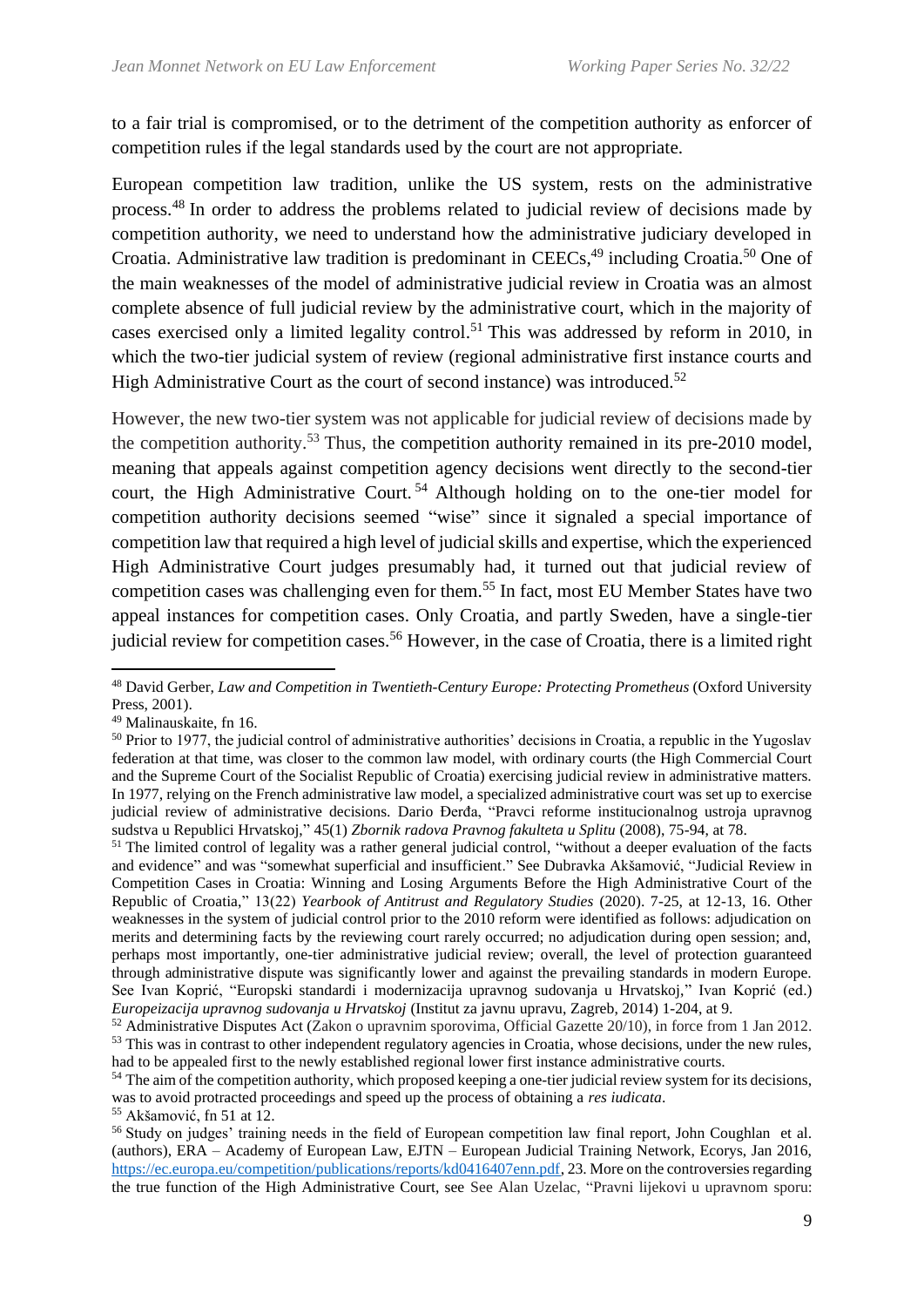to further appeal, with the party dissatisfied with the judgment of the High Administrative Court having the option of asking the state attorney office to submit an extraordinary legal remedy to the Croatian Supreme Court to examine the legality of the High Administrative Court judgment. 57

Most importantly, the 2010 administrative law reform allowed the High Administrative Court to conduct a more intensive, i.e. a full judicial review of the competition authority decision with the possibility to decide on the merits of the case and replace the decision of the competition authority with its own decision and oblige the High Administrative Court to conduct oral hearings.<sup>58</sup> However, some aims of the reform were not fully achieved in practice, with e.g. the administrative courts, unlike civil courts, exercising full jurisdiction only as an exception.<sup>59</sup> Indeed, the High Administrative Court has not yet used its power to decide on merits and replace the competition authority decision with its own; instead, it regularly annuls the appealed decision and remands the case back to the competition authority for reconsideration.<sup>60</sup> In this respect, the Constitutional Court recently insisted that performing full judicial review by the administrative judiciary was the way to avoid excessive formalism.<sup>61</sup>

Notably, Akšamović observed that rules found in the Competition Act itself (Article 68) themselves limited the scope of judicial review as the Court must decide based on the facts presented during proceedings before the competition authority and plaintiffs could not present any evidence related to new facts, save if they could prove that they had not or could not have had knowledge of these facts during the proceedings before the competition authority.<sup>62</sup> This prevents the High Administrative Court from establishing facts on its own and significantly narrows the scope and intensity of judicial review.<sup>63</sup> In effect, Akšamović noted that, instead of allowing for an extensive appraisal of all the facts and evidence at the judicial review instance, including the examination of new evidence which could be crucial for the final outcome of the court proceedings, the former model of the limited control of legality, abandoned by the 2010 reform, was preserved for the competition cases thanks to the rule in the Competition Act.<sup>64</sup> Subsequent amendments to the Competition Act in 2013 and 2021 have

kreću li se upravno i parnično sudovanje u suprotnim smjerovima?", Ante Galić (ed), *Novosti u upravnom pravu i upravnosudskoj praksi* (Organizator, Zagreb 2019), 73-109, at 98 et seq.

<sup>&</sup>lt;sup>57</sup> Act on Administrative Disputes, Article 78/1. The state attorney's office has broad discretionary power in this regard. It has no obligation to disclose reasons if it rejects the request for filing for extraordinary review. The Supreme Court, if it allows the request, may annul the judgment of the High Administrative Court and either remand the case for a new decision or reverse the judgment (Article 78/4 Act on Administrative Disputes). Since 2012, the state attorney's office received only one request for extraordinary examination of the legality of a final decision from the competition authority (Orthodontists case). In this case, the Supreme Court decided in favor of the competition authority, reversing the High Administrative Court judgment. Judgment of the Supreme Court of the Republic of Croatia of 2 March 2021, U-zpz 16/2015-4. Notably, the Supreme Court reversed the lower court's ruling, substituting it with its own decision. Akšamović, fn 51 17.

<sup>58</sup> Akšamović, fn 51 at 12-13, 16.

<sup>59</sup> See Uzelac, fn 56, at 102-104.

<sup>60</sup> Akšamović, fn 51 at 15.

<sup>61</sup> See details in Ivana Đuras, "Sud pune jurisdikcije kao alat protiv ekcesivnog formalizma," *Zagrebačka pravna revija* (2021), at 169-170, and the decision of the Constitutional Court of the Republic of Croatia, U-IIIBi-3201/2018, 3 Apr 2019, para 5.2.

<sup>62</sup> See Akšamović (fn 51), at 16. Competition Act, Official Gazette 79/09.

<sup>63</sup> Akšamović (fn 51), at 16.

 $64$  Ibid., 16-17.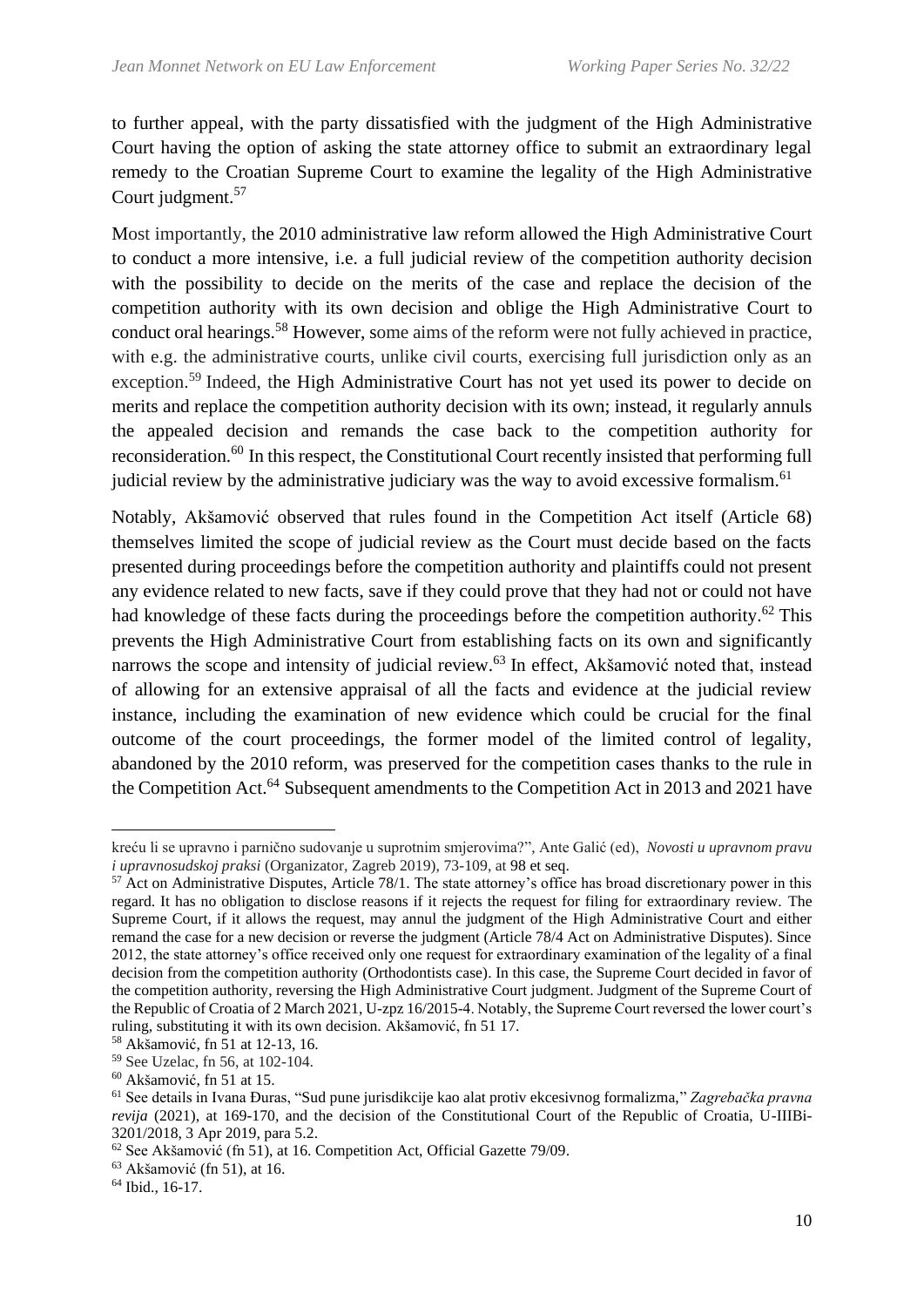not changed anything in this regard. <sup>65</sup> However, some scholars argue that, since the competition authority is considered a tribunal within the meaning of Article 6 ECHR, judicial review proceedings may be limited to examination of substantive and procedural illegality, with no need for the court to review all of the relevant facts after they have been already established by the Agency.<sup>66</sup>

As a consequence, faced with a limited judicial review regarding the decisions of the competition authority, both in terms of the scope of review (limited legality) and in terms of the number of instances (single-tier system), the parties turned to the Croatian Constitutional Court, claiming a breach of the constitutional right to fair trial as an additional way of challenging the decision of the competition authority.<sup>67</sup> Akšamović rightfully noted that the existing judicial control model, with the High Administrative Court as a single judicial instance and a high inflow of constitutional appeals in competition cases signaled a spill-over of competition cases to the Constitutional Court that would have otherwise been channeled to the Supreme Court.<sup>68</sup>

A stronger involvement in competition cases by the Supreme Court, which by law has the role of unifying case law of national courts, would definitely bring about a more complete reception of EU competition law standards. However, due to the exceptional nature of its involvement

<sup>65</sup> Amendments to the Competition Act, Official Gazette 80/13 and Amendments to the Competition Act, Official Gazette 41/21.

<sup>66</sup> Nikola Popović, Domagoj Maričić, "Postupci pred nezavisnim regulacijskim tijelima i novi Zakon o upravnim sporovima," Ivan Koprić (ed.), *Europeizacija upravnog sudovanja u Hrvatskoj* (Institut za javnu upravu, Zagreb, 2014), 201-226, at 204.

<sup>&</sup>lt;sup>67</sup> The drafters of the Croatian Constitution envisioned a constitutional complaint only as an exceptional means of protecting fundamental constitutional rights and freedoms and the Croatian Constitutional Court has no direct jurisdiction vis-à-vis the administrative bodies' decisions and the administrative courts' judgments. However, by deciding on the protection of fundamental and constitutional guarantees, the Constitutional Court becomes actively involved in the adjudication of administrative matters. Since its introduction in 1990, the constitutional complaint has grown into a remedy that is regularly filed in all types of proceedings, available after exhausting ordinary and extraordinary legal remedies regardless of the actual existence of violations of constitutional rights in previously conducted proceedings. The review of constitutional complaints equals about 85% of cases within the jurisdiction of the Constitutional Court. The total number of constitutional complaints that are endorsed is approximately 4%, while about 50% will be rejected for various procedural reasons, and roughly 46% for substantial reasons. During constitutional complaint proceedings, the Court will also look into any erroneous application of substantive law, provided the application constitutes a violation of constitutional rights. If the decision of the competition authority was rescinded and sent for retrial, the competition authority is bound by the legal reasoning of the Constitutional Court. See Mario Jelušić, Duška Šarin, "Vladavina prava i uloga Ustavnog suda Republike Hrvatske u izvršavanju upravnih i upravnosudskih odluka," 52(1) *Zbornik radova Pravnog fakulteta u Splitu* (2015), 175-201, at 184-186, 188.

<sup>68</sup> Akšamović (fn 51), 7-25; also see Dubravka Akšamović, "(Re)definiranje uloge Visokog upravnog suda Republike Hrvatske u sporovima za zaštitu tržišnog natjecanja," Jakša Barbić (ed.), *Pravo tržišnog natjecanja u Republici Hrvatskoj i Europskoj uniji*, (Hrvatska akademija znanosti i umjetnosti, Zagreb, 2021), 39-60. Kušan and Petrović criticize the use of the fair trial legal basis in competition cases as a trigger for the involvement of the Constitutional Court to decide in competition cases, arguing that "the right to a fair trial under Art. 29/1 Croatian Constitution is intended primarily to protect due process and to prevent conduct which, in its form, does not ensure a fair trial and within a reasonable time. The notion of fairness here does not refer to the assessment of substantive rights or to the assessment of whether a court has correctly applied the law in its proceedings because if so, then the Constitutional Court, completely unnecessarily and contrary to the Constitution itself, becomes a regular court of the highest instance controlling correct application of law by other courts." Lovorka Kušan, Siniša Petrović, "Ustavna jamstva i gospodarski ustroj Republike Hrvatske (o poduzetničkoj i tržišnoj slobodi i pravu vlasništva)," 7(3) *Zagrebačka pravna revija* (2018) 255-276 at 274.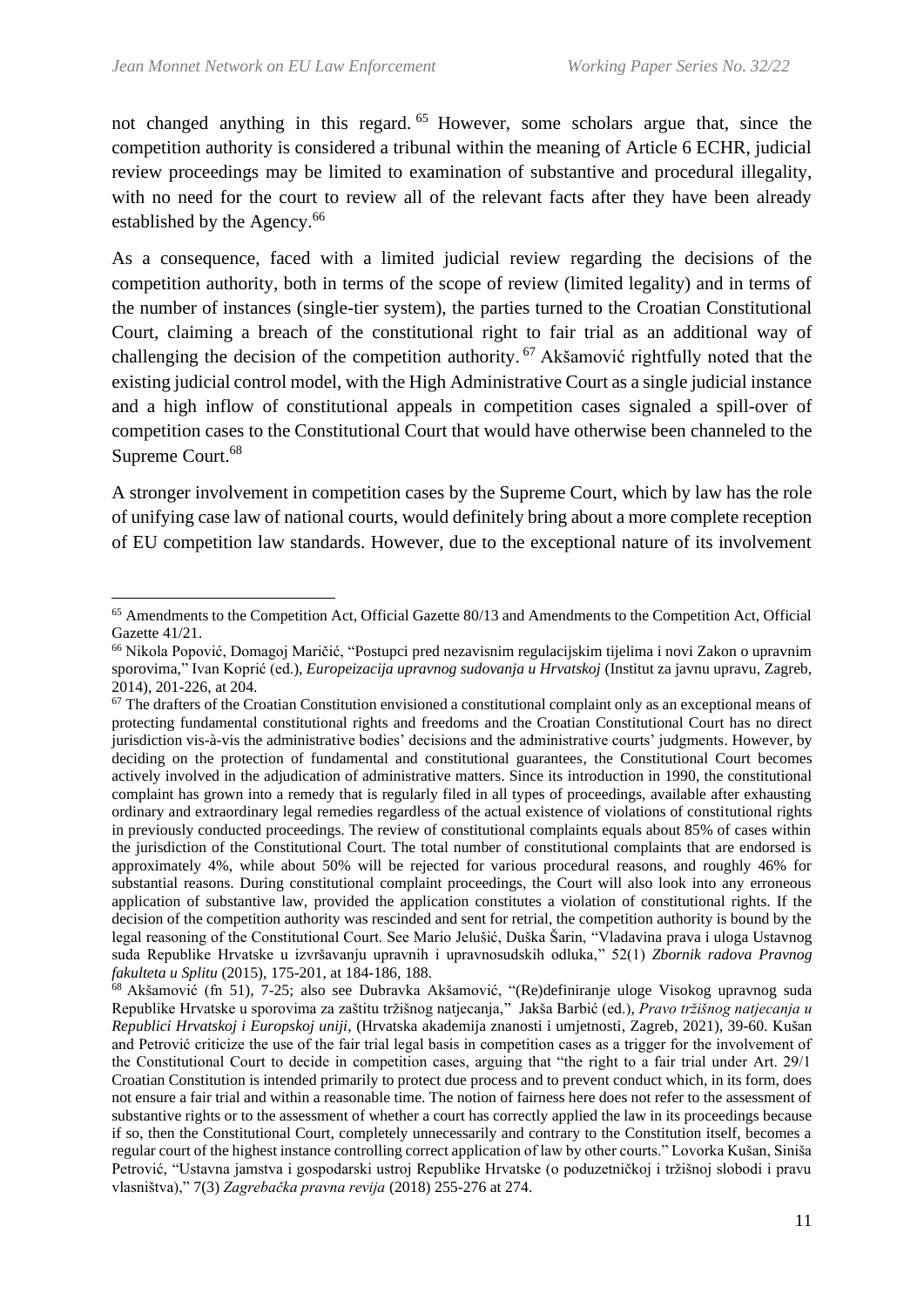as an instance to review decisions made by the competition authority, its role will remain limited unless the law is changed.

Membership in the EU "profoundly transforms national judiciaries."<sup>69</sup> As of 1 May 2004, pursuant to Regulation 1/2003, national courts in EU Member States are expected to play a significant role in enforcing EU competition law.<sup>70</sup> In other words, the role of national judges in Member States is paramount in the context of decentralized application of EU competition law.<sup>71</sup> In the process of judicial review, judges are in many cases final decision-makers. However, in the context of CEECs, not only the ability of the courts to apply Articles 101 and 102 of TFEU directly is crucial but, taking into account the lack of direct application of EU competition law in CEECs, $^{72}$  even more important is the ability of national courts to interpret national competition rules in light of EU law.

We argue that the courts in post-socialist EU Member States continue to struggle with the legacy of authoritarian legal culture, which is clashing with their role to interpret domestic law in accordance with the wording and purpose of relevant EU law.<sup>73</sup> In Section 3, we will illustrate this thesis with several examples from the case law of the Croatian courts exercising judicial review in competition cases. In order to assess the potential of the national judiciary to fulfil its role under EU law, we will show how features of the legacy of authoritarian legal culture, for example excessive legal formalism in judicial interpretation and ignorance of policy considerations by the courts exercising administrative and constitutional judicial review, are instrumental in explaining the formal obstacles that EU competition law standards have encountered in Croatian courts post-accession.

#### 3. FEATURES OF AUTHORITARIAN LEGACY IN LEGAL CULTURE

In this section, we discuss features of authoritarian legacy in the legal culture of post-socialist countries, such as excessive formalism, denial of policy considerations, circular reasoning, literal application of the *iura novit curia* principle, as well as some broader legal culture issues such as transparency and access to judgments. We argue that the existence of those features helps explain the problem of a protracted reception of EU competition law standards in Croatia.

<sup>69</sup> Ivančan & Petrić, fn 5, 494.

<sup>70</sup> Council Regulation (EC) No 1/2003 of 16 December 2002 on the implementation of the rules on competition laid down in Articles 81 and 82 of the Treaty, OJ L 1, 4.1.2003, 1–25.

<sup>71</sup> Importantly, Regulation 1/2003 "affects neither national rules on the standard of proof nor obligations of competition authorities and courts of the Member States to ascertain the relevant facts of a case, provided that such rules and obligations are compatible with general principles of Community law". Ibid., Preamble, para 5.

<sup>&</sup>lt;sup>72</sup> Botta et al. found that the NCAs of the "new" EU Member States have notified to the Commission a lower number of decisions based on Articles 101–102 TFEU in comparison to "old" EU Member States; according to the authors, this does not mean that the NCAs in CEECs have been "less active" in terms of enforcement, but have adopted "most of their decisions under the national competition rules". Marco Botta, Alexandr Svetlicinii and Maciej Bernatt, "The Assessment of the Effect on Trade by the National Competition Authorities of the 'New' Member States: Another Legal Partition of the Internal Market?" 52 CMLR (2015), 1247-75.

<sup>&</sup>lt;sup>73</sup> More on how Croatian courts coped with the interpretive obligation in general see Ivančan & Petrić, fn 5.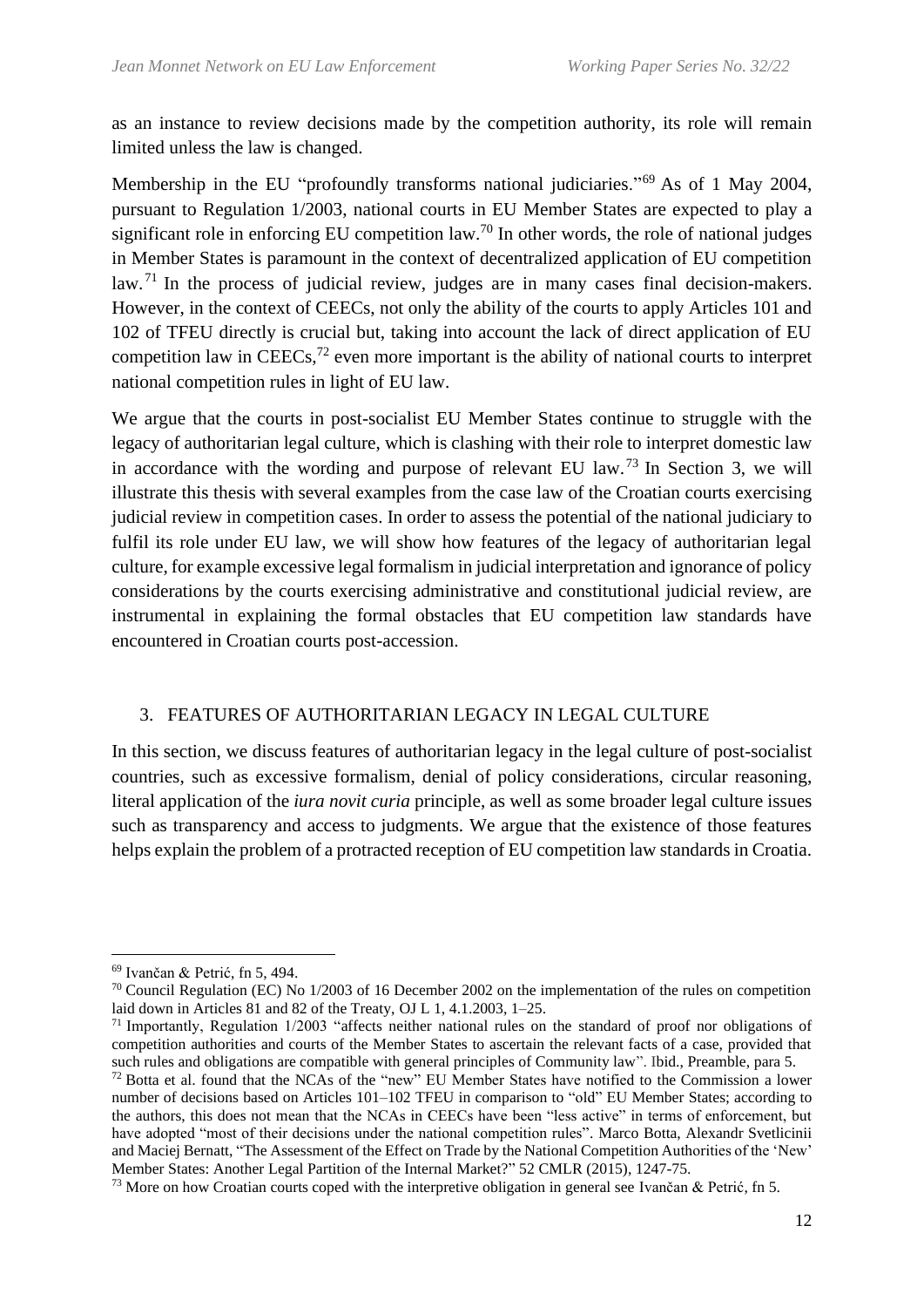### 3.1. Excessive formalism

Many scholars have warned of excessive formalism in judicial interpretation as a widespread feature of legal cultures in ex-socialist jurisdictions<sup>74</sup> that has adverse effects in various disciplines of law.<sup>75</sup> According to Uzelac, excessive procedural formalism is one of the main features of the socialist legal tradition.<sup>76</sup>

As Smerdel explained, excessive formalism implies a "grammatical interpretation *stricto sensu*," with the exclusion of "even logical methods of analysis of the legal text," and with an understanding that legal *lacunae* "must not be filled using an objective or teleological interpretation," but that "any prohibition must be stated literally." What "is not explicitly stated in the legal text does not exist, so it remains only be concluded that there is a legal *lacuna* and that the decision should be left to someone else."<sup>77</sup>

Staničić complained that courts and administrative bodies in Croatia were "very frequently reaching for grammatical and narrow interpretation of the law, […] not prepared to see the broader picture" and that excessive legal formalism leads to decisions that are "unreasonable, irrational, or contrary to common sense." <sup>78</sup> Omejec, former President of the Croatian Constitutional Court, wrote about "the shackles of rigid textual or grammatical positivism," "chronic excessive formalism," and "formalistic positivist patterns of action, [which are] fundamentally indifferent to practical problems of justice."<sup>79</sup>

<sup>74</sup> Rodin (fn 23); Zdenek Kuhn, "European Law in the Empires of Mechanical Jurisprudence: "The Judicial Application of European Law in Central European Candidate Countries," 1 *Croatian Yearbook of European Law and Policy* (2005), 55-73; Uzelac (fn 27); Emmert speaks of "excessive legal positivism," Frank Emmert, "The Independence of Judges - A Concept Often Misunderstood in Central and Eastern Europe" 3(4) *Eur. J. L. Reform*, (2002), 405 at 406. In recent years, an increasing number of scholars in Croatia expose the phenomenon of excessive legal formalism when it comes to interpretation of legal rules by the courts and by the administrative bodies: Rodin and Ćapeta in the context of the pre-accession process were forerunners in this regard (Rodin (fn 23); Ćapeta (fn 19)); in the context of civil procedure, see Uzelac (fn 27); in the context of public procurement, see Frane Staničić, "Pretjerani pravni formalizam i postupci javne nabave," 67(3-4) *Zbornik Pravnog fakulteta u Zagrebu* (2017), 521-564; in terms of constitutional interpretation, see Luka Burazin, Đorđe Gardašević, Mario Krešić, "Poustaljenje hrvatskog pravnog poretka," 71(2) *Zbornik Pravnog fakulteta u Zagrebu* (2021) 221-254; in terms of criminal procedure, see Zlata Đurđević, "Dekonstitucionalizacija Vrhovnog suda RH u kaznenim predmetima i jačanje autoritarnih mehanizama za ujednačavanje sudske prakse: propuštena prilika Ustavnog suda RH," 27(2) *Hrvatski ljetopis za kaznene znanosti i praksu* (2020) 417-470.

<sup>75</sup> For example, Staničić notes that decisional practice of the State Commission for the Control of Public Procurement Procedures (DKOM), appellate body for public procurement procedures, is often marked by severe legal formalism, with a narrow and grammatical interpretation of regulations. Staničić (fn 74), at 532, 547. For examples of excessive legal formalism in public procurement adjudication see ibid., at 549 et seq. For examples of formalism from case law of ordinary Croatian courts, for example in the area of execution proceedings, see Ćapeta (fn 19).

<sup>76</sup> Uzelac (fn 27), at 370.

<sup>77</sup> Branko Smerdel, "Važan iskorak: Ustavni sud protiv pravnog formalizma, Informator," no. 6021-6022, <https://informator.hr/strucni-clanci/vazan-iskorak-ustavni-sud-protiv-pravnog-formalizma>

<sup>(</sup>translation by the author).

<sup>78</sup> Staničić, fn 74, at 540-541.

<sup>79</sup> Omejec, fn 27.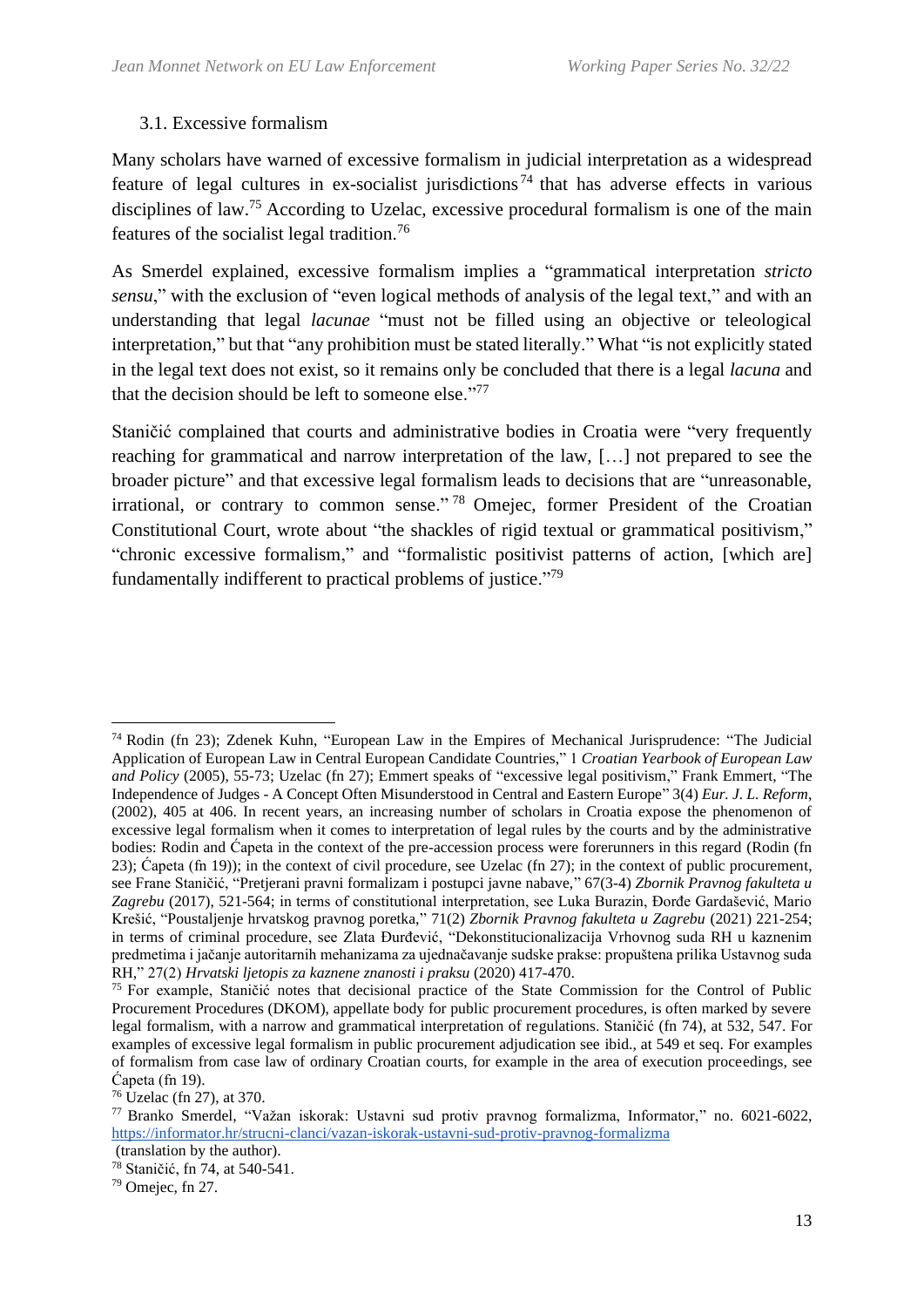Adherence to formalistic behavior is pronounced in Eastern and South-Eastern Europe, with the European Court of Human Rights (ECtHR) often finding violations of the right to fair trial due to excessive formalism. <sup>80</sup>

Despite a near consensus on excessive formalism as a feature of the CEE's judicial style in literature, some scholars claim that formalism is largely mistaken for faulty legal reasoning, and that the debate has been conducted in simplified and misguided terms with historical and normative claims often mixed with an absence of sufficient empirical evidence to support the distinctiveness of formalism.<sup>81</sup>

We observe textual formalism as a feature of judicial adjudication in decisions related to competition matters made by the Croatian High Administrative Court and the Croatian Constitutional Court.<sup>82</sup> In the *Marinas* case, the High Administrative Court returned for a retrial of the competition authority decision which found a prohibited restrictive agreement and concerted practice between major Croatian marinas, in which prices were discussed during a meeting of the trade association. Very formalistically, the Court held that to establish collusion, the competition authority must prove that all parties to the agreement signed the minutes of the meeting. <sup>83</sup> In the *Private Security Companies* case, another hard-core restraint case, the Constitutional Court disapproved of the decision made by the competition authority, previously confirmed by the High Administrative Court, that found an illegal cartel agreement between private security companies.<sup>84</sup> Finding a breach of the constitutional right to a fair trial, the

<sup>80</sup> See Storme, Marcel et el., "Civil Procedure in Cross-Cultural Dialogue: Eurasia Context" (September 18, 2012). IAPL World Conference on Civil Procedure, September 18-21, Moscow, Russia: Conference Book/Edited by Dmitry Maleshin; International Association of Procedural Law, Moscow, 2012, UC Irvine School of Law Research Paper No. 2013-119, University of Cambridge Faculty of Law Research Paper No. 25/2013, Available at SSRN: [https://ssrn.com/abstract=2280682,](https://ssrn.com/abstract=2280682) at 131. For example, in its 2010 judgment in the *Lesjak* case, the ECtHR found a breach of the right to fair trial due to excessive, rigid formalism in the interpretation of specific procedural provisions by the Croatian Administrative Court. In this case, the Administrative Court, despite being aware that it had no competence in the case at hand, and that it had to submit a request to the Supreme Court to resolve the conflict of competence, the Administrative Court insisted on its request to the petitioner to submit a copy of the legal act and eventually rejected the plea due to non-compliance with its request; see Popovic, Maričić, fn 66, 207. In a case related to the courts in Serbia, the ECtHR held that a "particularly strict interpretation" by courts of rules of a procedural nature "may deprive an applicant of the right of access to a court." See Case *Masirevic v Srbia,* no. 30671/08, 11 February 4, para 48.

<sup>&</sup>lt;sup>81</sup> Cserne, fn 14, 23, 37. Cserne does not deny the impact of the four decades of socialism on judicial attitudes; he argues that the precise nature of this impact is difficult to ascertain. op.cit., 29. Cserne argues that formalism is, in fact, a key feature of modern western legal thinking. Warning against idealizing common law judicial reasoning and placing it as a normative benchmark and antidote to the communist heritage, Cserne sees the need to distinguish faulty reasoning, on the one side, from legal formalism, as a rule-based reasoning, on the other, noting that faulty reasoning in judicial practice is not specific to CEECs, with "[l]arge portions of doctrinal commentary in most legal cultures [being] exactly about criticism of faulty, floppy or otherwise deficient judicial reasoning." op.cit., 26, 34-35.

 $82$  Both courts have a relatively rich practice in competition law matters, unlike the Croatian Supreme Court, which issued only one judgment so far relating to the interpretation of the Competition Act. Judgment of the Supreme Court of the Republic of Croatia of 2 March 2021, U-zpz 16/2015-4 (the Orthodontists case). This is not unexpected, since the only way the Supreme Court can be seized would be through extraordinary remedy.

<sup>83</sup> The *Marinas* case (CCA Decision of 17 March 2015, *CCA v Adriatic Croatia International Club d.d. et al..*; annulled: judgment of the High Administrative Court of the Republic of Croatia of 17 March 2016, *Ilirija d.d. et al.. v CCA*, UsII-39/15-10; CCA Decision of 13 December 2016, *CCA v Adriatic Croatia International Club d.d. et al..* (decision to suspend proceedings)).

<sup>84</sup> Decision of the Croatian Competition Agency of 17 March 2015, *Competition Agency v. Sokol Marić d.o.o., et al.*, UP/I-034-03/2014-01/002, confirmed: Judgment of the High Administrative Court of the Republic of Croatia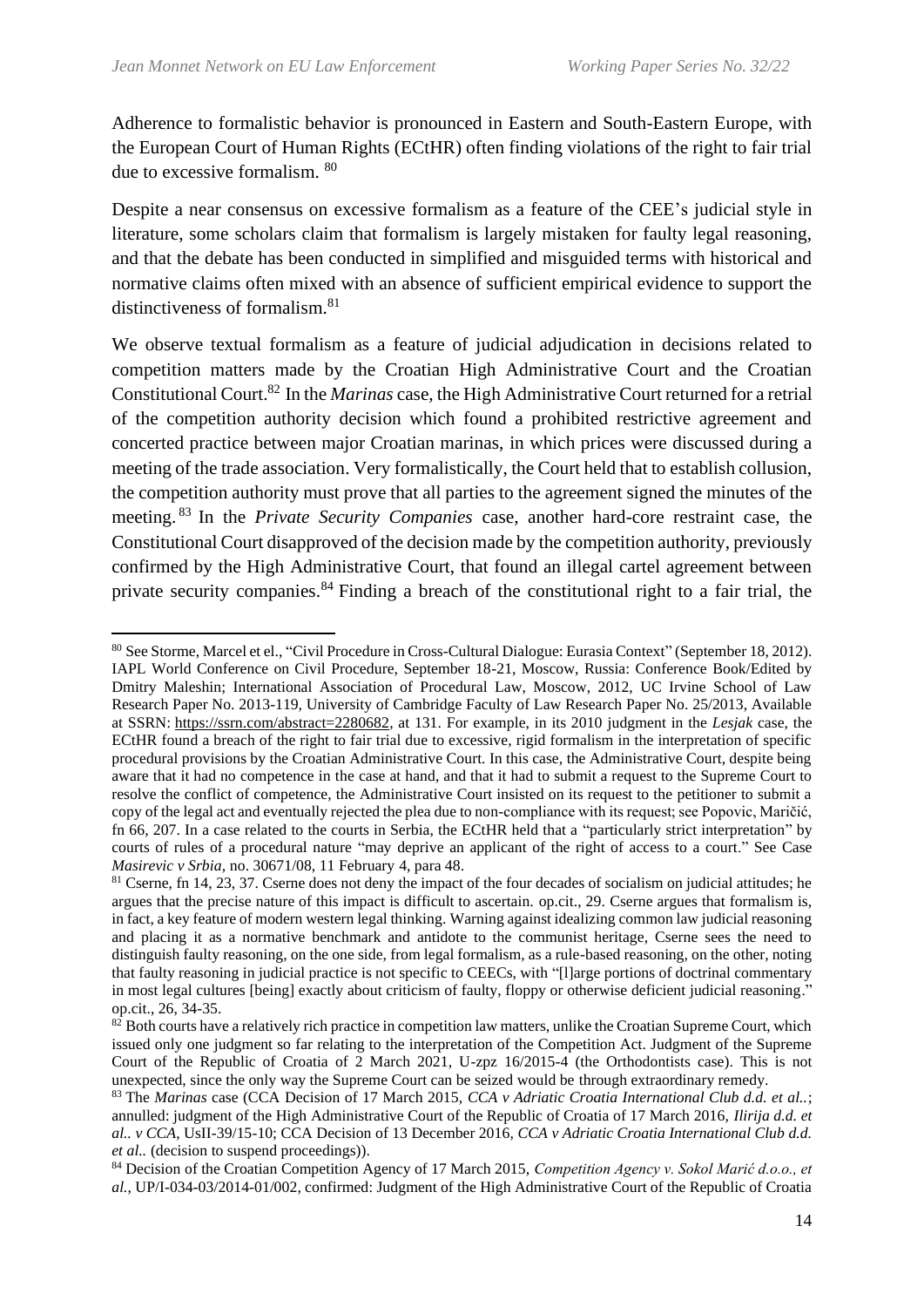Constitutional Court entertained a formalistic analysis of what constitutes a price. In this case, the controversial legal test introduced by the Court to establish the existence of illegal price fixing unduly raised the standard for finding cartel agreements in breach of competition rules, notoriously departing from the CJEU standards. <sup>85</sup> In the *Orthodontists* case, the High Administrative Court agreed with the appellant, the Croatian Orthodontists Association, and annulled the infringement decision of the competition authority. The question was whether recommended prices, i.e., a pricelist that was made publicly available on the association's website for a period of three years, were illegal under the Croatian Competition Act. The High Administrative Court held that the association was not liable under national competition rules since its mother association, the Croatian Dental Association, had, by law, the power to adopt such a pricelist.<sup>86</sup> Also, the High Administrative Court held that in order to be deemed illegal, a price-fixing agreement "must be enforceable in practice, meaning that the Competition Agency should have proved that there was price fixing or that there was an intention to fix prices".<sup>87</sup> The Supreme Court eventually annulled this judgment, some eight years after the competition authority issued its infringement decision.<sup>88</sup>

A formalistic approach and a disregard for the underlying economic rationale of the rules prohibiting competitors from colluding on prices is visible in these cases. In particular, the ruling in the Private Security Companies case, with an artificial distinction between various notions of a price, is illustrative of a "hypertrophy of legal logic."<sup>89</sup> Also, in the judgments of the Croatian High Administrative Court in competition matters, in cases where the competition authority's decision is confirmed, the court mostly relies on the findings and the positions of the competition authority. When the court annuls the competition authority's decision, the reasoning is not well developed, cursory, and formalistic.<sup>90</sup> Uneasiness with the more expansive interpretative role is felt in the judicial drafting style, with a very small portion of a judgment devoted to actual explanation of the courts' position and its understanding of how the law applies to the facts. This might be due to the large workload and limited time for adjudication in individual cases, but also to features of legal culture that downplay the role of judges as independent and impartial servers of justice. In any case, the rulings presented above went against the ethos that had been established within the competition authority ever since its

of 22 April 2016, *Sokol Marić d.o.o. v. Competition Agency*, UsII-40/15-10 (and other cases), annulled: Judgment of the Constitutional Court of the Republic of Croatia of 1 February 2018, *Sokol Marić d.o.o*., U-III-2791/2016 (and other cases).

<sup>85</sup> For criticism of the Croatian Constitutional Court judgments in competition cases see Siniša Petrović, "Tržišno natjecanje u praksi Ustavnog suda Republike Hrvatske – osvrt na recentne odluke Ustavnog suda" (U-III-952/2017 /'Presečki'/ i U-III-2791/2016, U-III6196/2016, U-III-2826/2016, U-III-2820/2016 /'Zaštitar'/)'2019, <https://hdpptn.hr/wp-content/uploads/2018/06/usud-tr%C5%BE-natj.pdf> and C Alexandr Svetlicinii, "The Judicial Review of the Standard of Proof in Cartel Cases: Raising the Bar for the Croatian Competition Authority – Case Comment to the judgment of the Constitutional Court of the Republic of Croatia No. U-III-2791/2016 of

<sup>1</sup> February 2018 (Sokol Marić d.o.o.)" (2018) 11 Yearbook of Antitrust and Regulatory Studies 311.

<sup>86</sup> CCA Decision of 12 June 2014*;* judgment of the High Administrative Court of the Republic of Croatia of 5 March 2015 (*Croatian Orthodontist Association v CCA*)*,* UsII-70/14-6.

<sup>87</sup> Pecotic Kaufman, Butorac Malnar, Akšamović, *Competition Law in Croatia* (Kluwer, 2019), 215.

<sup>88</sup> Judgment of the Supreme Court of the Republic of Croatia of 2 March 2021, U-zpz 16/2015-4 (the Orthodontists case).

<sup>89</sup> Rodin (fn 23), at 15.

<sup>&</sup>lt;sup>90</sup> For example see the judgment of the High Administrative Court of the Republic of Croatia of 5 March 2015 (*Croatian Orthodontist Association v CCA*)*,* UsII-70/14-6.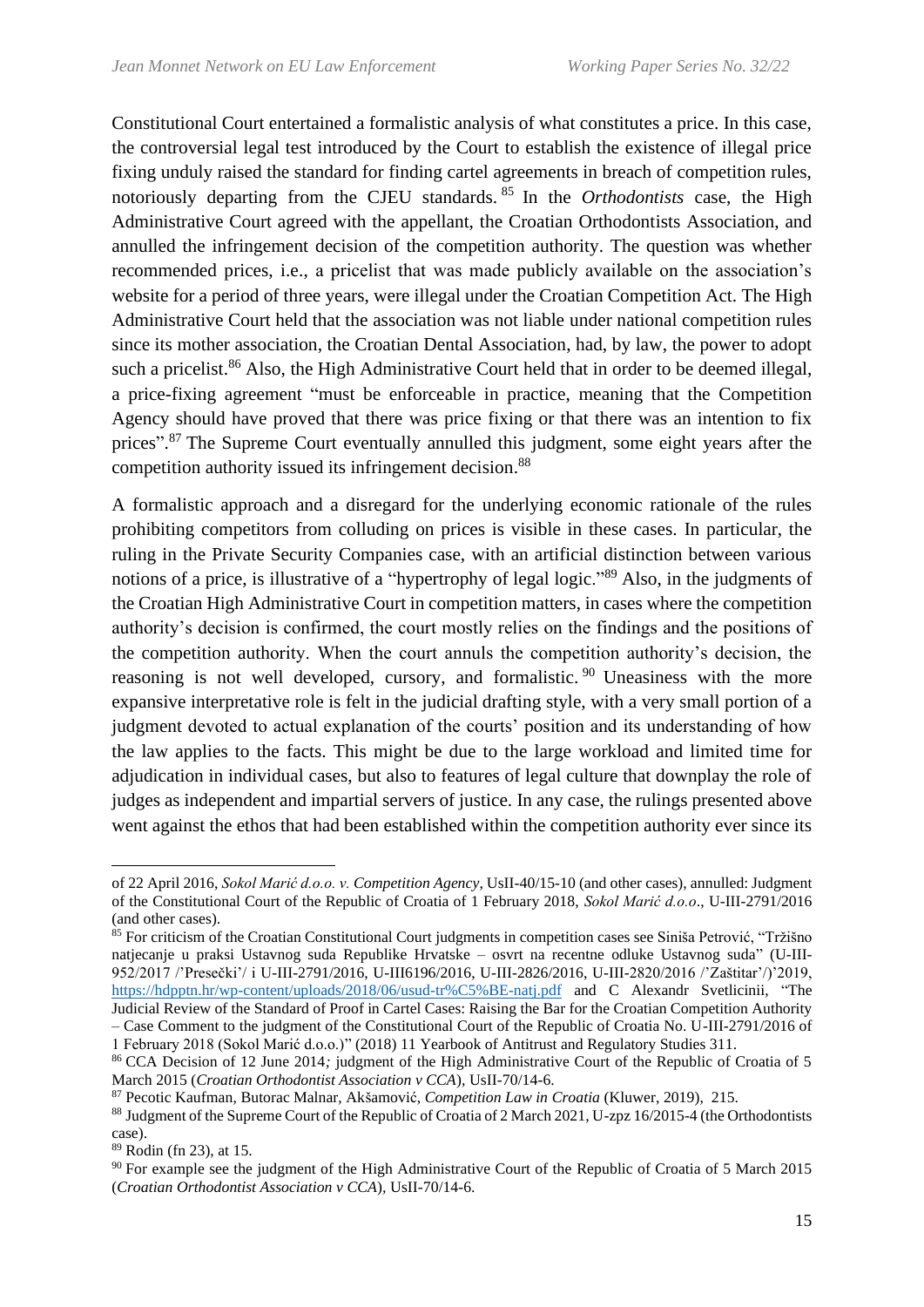inception: the use of the EU competition law template as its source of interpretative strength and a source of non-formalistic legal interpretation, the one that instead of being confirmed by the highest courts in the land was, on the contrary, rejected.

Going back to what Cserne claimed to be "faulty, floppy or otherwise deficient judicial reasoning" instead of formalism as a feature of CEE judicial style,<sup>91</sup> we believe that, in the case of Croatia, the underlying causes of deficient legal reasoning as shown above in the examples from the case law to be a mixture of excessive formalism embodied in the excessively stringent standard of proof for collusion and a disregard for EU competition law standards showcasing a lack of knowledge and the inability to comply with the interpretive obligation, i.e., the obligation of national courts in EU Member States to interpret domestic law in accordance with the wording and purpose of relevant EU law.<sup>92</sup> The false judicial interpretation arising out of this mixture of causes prevents the judiciary to act as a "competent check on the substance of the competition authority's decision."<sup>93</sup>

The question of how much those court judgments actually limited the competition authority's enforcement in Croatia might be posed. After all, it is only a handful of overturning court judgments, so upon first glance, the effects might not be considered significant. However, on one hand, the judgments of the High Administrative Court and the Constitutional Court criticized in this paper relate to hard-core infringements – mostly cartel infringements, which are considered the most grave competition law restrictions. On the other hand, they relate to the first attempt by the Croatian competition authority to use its direct fining powers after the 2009 reform in a series of more prominent cartel cases. The Croatian competition authority's anti-cartel track record up until EU accession was patchy and unimpressive, mainly covering small-scale, territorially-limited hard-core agreements, with a lenient fining policy exercised by the competition authority and almost no fines collected. The impact of overturning several more prominent cartel decisions made by the competition authority immediately post-accession in which less than symbolic fines were pronounced, we believe was, in fact, quite considerable: from around 2015 until 2020, the Croatian competition authority's cartel enforcement efforts were almost non-existent, which reveals a surprisingly low level of the institutional resilience of the competition authority.

#### 3.2. Denial of policy considerations

Another feature of authoritarian legal systems in post-communist countries is denial of policy considerations. This is a corollary of the textual method of interpretation, whereby judicial decisions "seek justification in the text rather than in its meaning, and in its legal logic rather than in policy choices."<sup>94</sup>

<sup>91</sup> See fn 81.

<sup>92</sup> Analysis of the case law of the highest Croatian courts, done by Ivančan & Petrić, shows "the blatant lack of a basic knowledge of EU law." Ivančan & Petrić, fn 5, 514-515.

 $93$  Bernatt fn 46.

 $94$  Rodin (fn 23), at 12. Rodin noted that the understanding that "legal rules comprise a legal and policy component and that the latter is an important source of information that can be used in the interpretation of legal rules" faced "two-pronged resistance in post-communist Europe": there was "no substantial departure from the formalist legal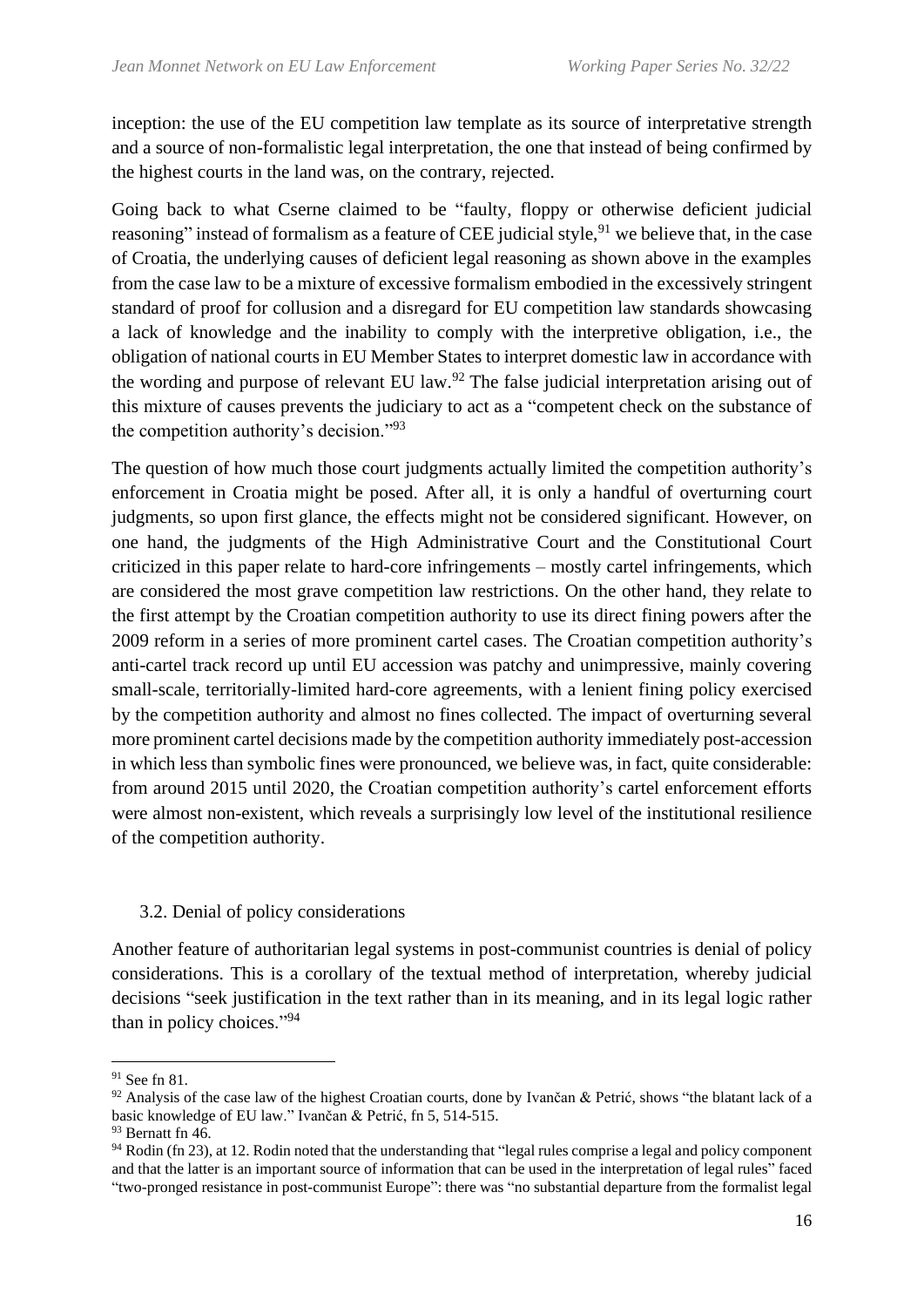Rodin observed that "the dominant legal culture refuses to accept the undeniable fact that judicial decisions have social consequences."<sup>95</sup> Since when "drafting laws, the legislator attempts to achieve certain regulatory goals," the interpretation of the law that ignores these goals, detached from the social context of a concrete case, is "worthless," both in cases of judicial activism or textual formalism.<sup>96</sup>

As Matczak et al. observed, most standards "external to law, e.g. policies or efficiency of law, are excluded from the reasoning when law is applied" because they are not considered the law proper, and the rules should be mechanically followed using arguments derived from their literal meaning, with the original idea behind formalism to limit judicial discretion.<sup>97</sup> Capeta noted how the largely positivistic and formalistic legal culture in Croatia, with a view of the law as a set of written rules, is not only common among Croatian judges but also among lawyers and the public at large.<sup>98</sup>

Judicial decisions, such as those in the *Orthodontists* case, the *Private Security* case, or the *Marinas* case, show a lack of understanding, at the judicial level, of the broader economic context of competition rules. The capacity of the courts to consider policy goals in competition cases would assure they were well placed to adopt a judgment on the soundness of the competition authority's decision.

# 3.3. Circular reasoning

Circular reasoning, which can "typically be identified in judicial decisions that apply certain standards prescribed by law, without substantively underpinning their application to a pending case," is also a feature of authoritarian legal culture.<sup>99</sup> In competition cases, Croatian judges traditionally structure their judgments in a "non-discursive, formalistic and circular-way: verdict – arguments of the parties – disputed facts and law – concluding formulation 'on the basis of everything abovementioned, it has been decided as stated in the verdict."<sup>100</sup> The traditional absence of an open discussion of "interpretive choices" has until recently been the norm.<sup>101</sup> This method of legal reasoning hardly fits with the teleological and discursive method

tradition of the nineteenth century" and "denial of the policy component of the law, developed as a reaction to communist intervention in the judicial process, continue[d] even in the absence of outside pressure." Rodin fn 23, at 11-12.

<sup>&</sup>lt;sup>95</sup> Ibid., at 12.

<sup>96</sup> Ibid., at 12-13.

<sup>&</sup>lt;sup>97</sup> Marcin Matczak, Matyas Bencze and Zdenek Kuhn, "Constitutions, EU Law and Judicial Strategies in the Czech Republic, Hungary and Poland," 30(1) *Journal of Public Policy* (2010), 81-99, at 86, citing Franz Wieacker, "A History of Private Law in Europe: With Particular Reference to Germany" (1996) 442 ff.

<sup>98</sup> Ćapeta (fn 19). Ćapeta cites late Professor Željko Horvatić, professor of criminal law at the University of Zagreb, who claimed that "In modern states organized in accordance with the principle of the separation of powers, judicial power does not, and cannot, have any sort of 'policy', nor may its action when applying the law be described in that way," see fn 55 in Ćapeta.

<sup>99</sup> Rodin fn 23, at 13-14.

<sup>100</sup> Ivančan & Petrić, fn 5, 518-519.

<sup>&</sup>lt;sup>101</sup> Ivančan & Petrić note some examples of a change in legal reasoning, coming from the lower courts in Croatia, with the judges, when using with the interpretive obligation, moving away from the formalistic approach. Ivančan & Petrić, fn 5, 518-519, 521 for examples of judgments see op.cit. fn 83.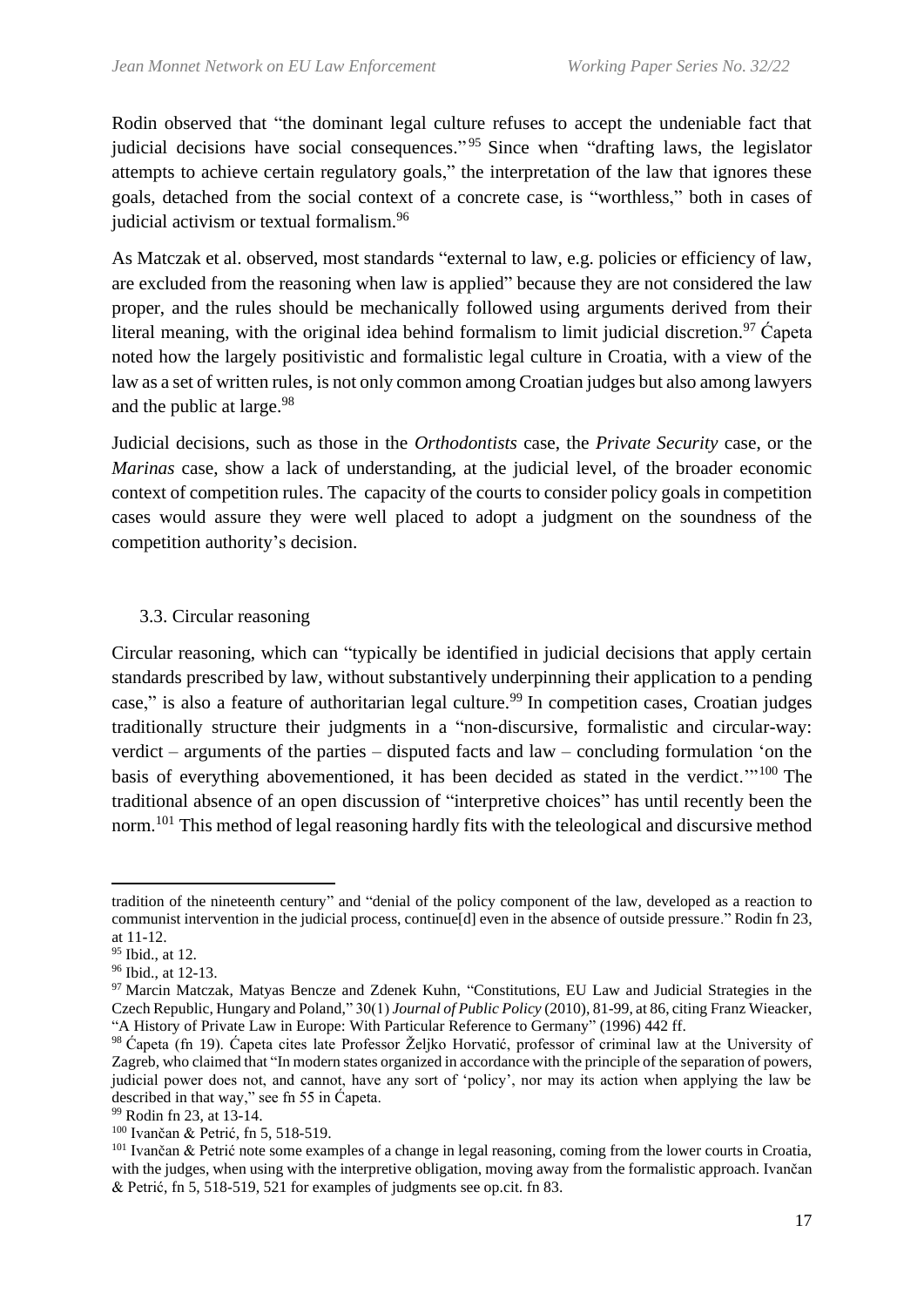developed by the CJEU, with adverse effects on the ability of the Croatian courts to exercise appropriate judicial review over the decisions of the competition authority.

### 3.4. Literal application of the *iura novit curia* principle

Literal application of the principle that the judge knows the law (*iura novit curia*) appears to have undesirable effects in post-socialist jurisdictions.<sup>102</sup> Kuhn argues that this principle "appears to function as a barrier separating the parties before the court from the judge."<sup>103</sup> Under the authoritarian, post-communist conception of law, the *iura novit curia* principle means that no assistance from the parties is needed to help the judge know the law.<sup>104</sup> If one understands law as discourse, as the conflict lies in the parties' views over both fact and law, then "a judge must explain why his reading of the law is the best interpretation when faced with other interpretations offered by the parties, conflicting case law, or legal literature."<sup>105</sup>

Since judges often ignore the arguments of the parties and "only elaborate the court's own legal theories," the legal arguments "made by the parties' attorneys in their briefs rarely exceed a few paragraphs and almost never include proper citations to the literature and case law."<sup>106</sup>

In Croatia, references to literature or previous judgments are rare. Court judgments in competition matters never include references to the literature, and competition authority decisions rarely include such references.  $107$  Regarding the mention of relevant case law (European or national) in court judgments in competition matters, a rare reference to a CJEU judgment can be found in the 2021 judgment by the Supreme Court in the *Orthodontists* case.<sup>108</sup> Usually, none are found in the High Administrative Court judgments or in the decisions of the Constitutional Court. On the other hand, competition authority decisions regularly reference CJEU judgments and European Commission decisions.. Curiously, competition authority decisions rarely cite primary EU legislation, for example, Article 101 or 102 TFEU; instead, secondary legislation, even soft law, such as European Commission guidelines, are regularly relied on to substantiate the competition agency's arguments.

Judicial style such as that entertained by Croatian courts – which omits references to CJEU landmark cases, academic literature, or even their own previous case law – discourages practitioners and the competition authority from submitting quality briefs and has an adverse impact on the overall quality of judicial adjudication.

<sup>&</sup>lt;sup>102</sup> Zdenek Kuhn, "The Authoritarian Legal Culture at Work: The Passivity of Parties and the Interpretational Statements of Supreme Courts," 2 *Croatian Yearbook of European Law and Policy* (2006), 19-26, at 19.

<sup>103</sup> Ibid., at 19. <sup>104</sup> Ibid., at 19.

<sup>&</sup>lt;sup>105</sup> Ibid., at 25-26.

<sup>106</sup> Ibid., at 19.

<sup>&</sup>lt;sup>107</sup> Lack of citing literature in court judgments in Poland is noted by Manko (fn 6), at 541: "The Polish Supreme Court never cites any literature (contrary to the Polish Constitutional Tribunal)."

<sup>108</sup> Ivančan & Petrić find that the Croatian Supreme Court has "repeatedly held that the interpretive obligation mandates all national courts to interpret domestic law in accordance with EU law," while the Croatian Constitutional court "still has not openly adopted a position on the interpretive obligation following accession," Ivančan & Petrić, fn 5, 524-525.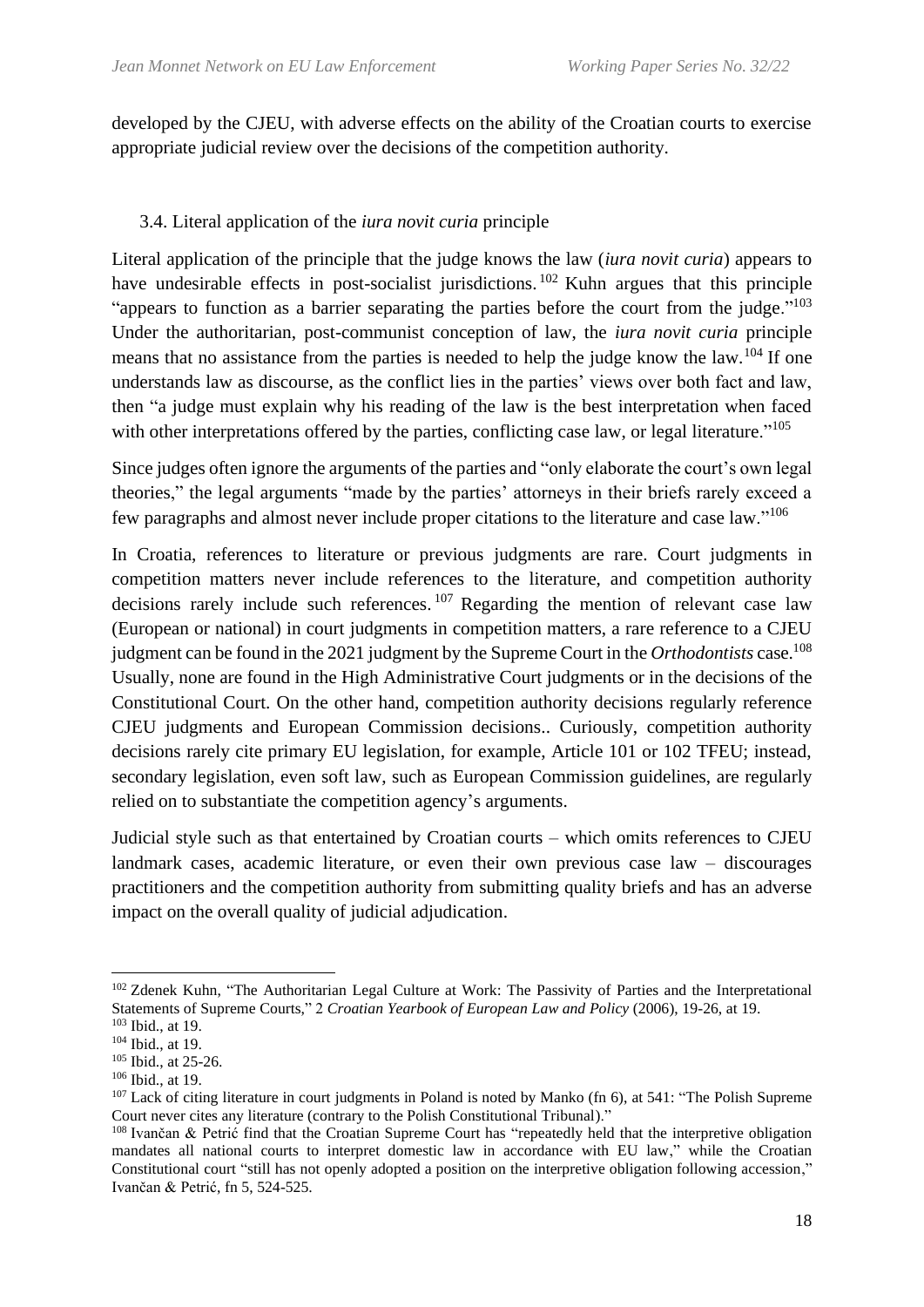#### 3.5. Case law as a source of law

The way case law is used, or, rather, not used as a source of law for the purposes of judicial interpretation also reflects the legacy of authoritarian legal culture. As Ćapeta remarks, unlike in older EU Member States and the EU legal system itself, where – apart from written legal acts – soft laws, case law, and legal doctrine are used as legal sources in judicial practice, in CEECs, including Croatia, only written legal sources that form part of domestic law are used by judges in practice, with ordinary courts usually not taking case law into consideration when adjudicating cases. 109

Although Ćapeta states that the Constitutional Court does regard case law as a legal source, citing decisions by the ECtHR and the Croatian Supreme Court,<sup>110</sup> we fail to confirm this when it comes to competition cases adjudicated by the Constitutional Court. On the contrary, the Croatian Competition Authority regularly relies on and cites CJEU judgments, European Commission decisions and European soft law rules, for example Commission notices and guidelines, to substantiate its own arguments. This is usually done in a rather formalistic way, though, as they are listed in the beginning of the decision, rather than integrating them more fully when entertaining specific arguments.

At the appellate level, where the decision of competition authority is under review, the High Administrative Court usually avoids mentioning any case law. <sup>111</sup> The same goes for the Constitutional Court when deciding competition matters. A notable recent push in the opposite direction is the judgment of the Croatian Supreme Court in the Orthodontists case, in which a CJEU judgment was relied upon as a source of law relevant for the adjudication in that concrete case.<sup>112</sup> Quite understandably, to be able to properly apply [EU] law, national judges need to be familiar with the judicial *acquis communautaire*, i.e. judge-made law, which might be problematic for judges who are not used to even keeping up with the case law of domestic courts. <sup>113</sup> Ignoring CJEU case law post-accession indicates the difficulties of the national courts in being able to assume their role as European courts, participating in the decentralized application of EU competition rules.  $114$  The authors of a study looking at cross-citations

 $109 \text{ Čaeta (fn 19).$ 

<sup>110</sup> Ibid.

<sup>&</sup>lt;sup>111</sup> This is not to say that lawyers' appellate briefs or the competition authority briefs contain no references to EU law. However, their relevance is usually ignored by the appellate court. For a similar observation, see Zdenek Kuhn, "The Authoritarian Legal Culture at Work: The Passivity of Parties and the Interpretational Statements of Supreme Courts, 2 *Croatian Yearbook of European Law and Policy* (2006), 19-26, at 19.

<sup>&</sup>lt;sup>112</sup> Holding that in case of a restriction of competition by object concrete effects of the agreement were irrelevant the Supreme Court made a reference to the judgment of the Court of Justice in case C-49/92 P Commission v Anic Partecipazioni SpA, 8 July 1999, ECLI:EU:C:1999:356. See Judgment of the Supreme Court of the Republic of Croatia of 2 March 2021, U-zpz 16/2015-4 (the Orthodontists case).

<sup>113</sup> Ćapeta, fn 19.

<sup>114</sup> Cf D'Andrea S, Divissenko N, Fanou M, et al. "Asymmetric Cross-Citations in Private Law: An Empirical Study of 28 Supreme Courts in the EU," 28(4) *Maastricht Journal of European and Comparative Law* (2021), 498-534. The study looked at cross-citations between 28 supreme courts in the EU in private matters; it did not look at the citations by the national courts of the EU Court of Justice case law. Countries were categorized as 'true followers', 'true comparatists', 'reluctant followers', 'reluctant comparatists' and 'isolates.' The defining characteristic of isolate courts is the low absolute number of cross-citations of any foreign higher courts (less than 10 cross-citations). The supreme courts found to belong to this group are from the following countries: Croatia,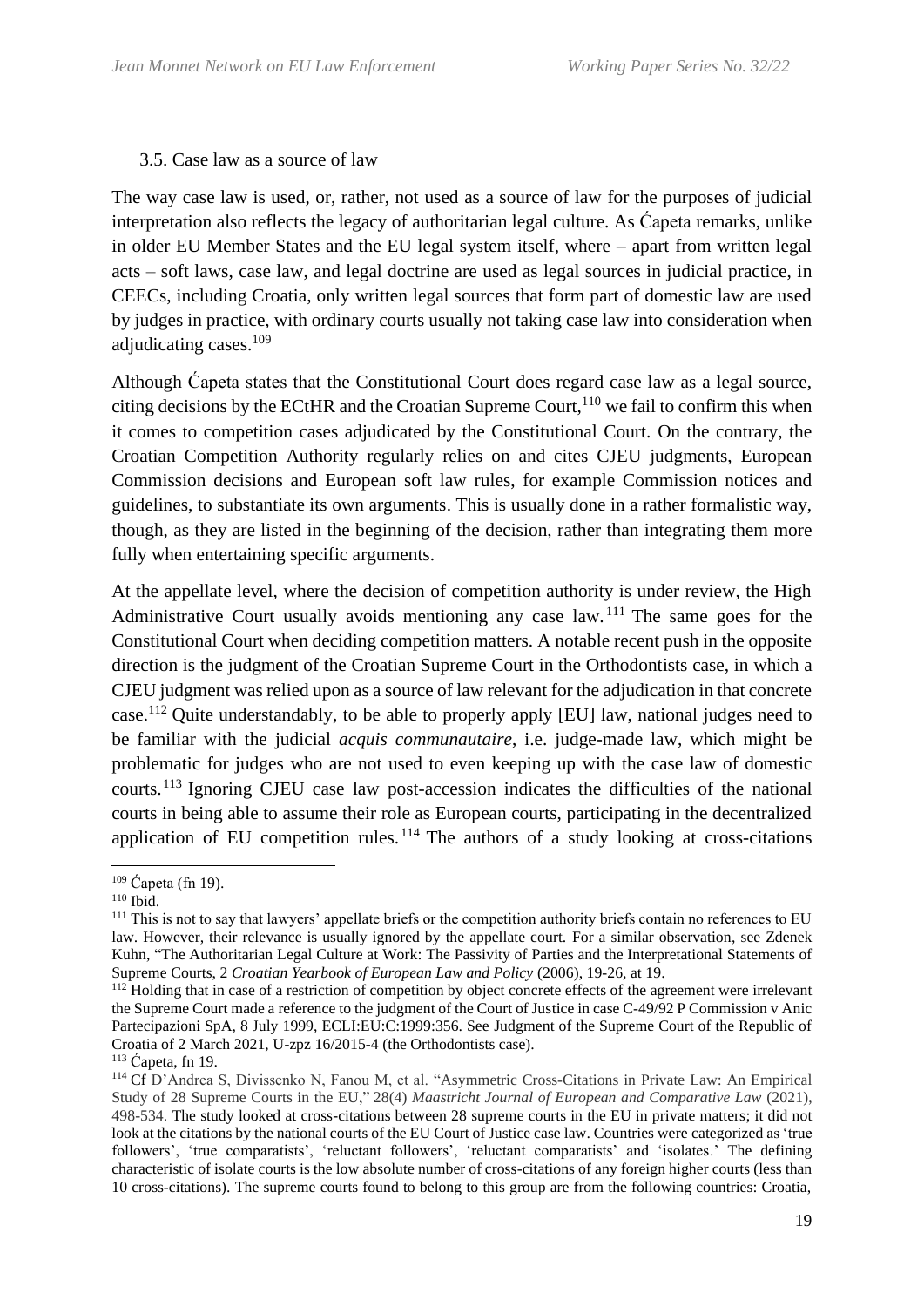between supreme courts in private matters argue that "a more comprehensive use of crosscitations in the EU will only emerge if judges and lawyers perceive themselves as forming part of a common European legal culture."<sup>115</sup>

# 3.6. Ease of access to case law and lack of criticism

Most certainly, the ease of access to the courts' case law and the decisions of the competition authority is relevant when assessing the legal culture in a country. Authoritarian legal culture is characterized by a closed-off judiciary, which is either not ready to allow easy access to its work and underplays both the importance of digitalization and making judgments publicly available.<sup>116</sup> In 2005, Capeta noted that in Croatia, until recently, judicial decisions were not even reported.<sup>117</sup> Anecdotal evidence shows that judges frequent a formalistic stance claiming that practical ease of access is irrelevant since judgments, with few exceptions, are in any event adopted in public proceedings. It has been recently noted that, in Croatia, "the right of access to judgments is understood as a judge's privilege."<sup>118</sup> Similar problems regarding access to case law exist throughout the CEE region. For example, in Estonia "only the judgments of the Supreme court are systematically published; judgments from courts of first instance and even from appellate level courts are not, at least not systematically, accessible to the interested public, and often not even to the judges within the system, with the sole exception of those judges who have actually participated in the decision."<sup>119</sup>

The EU has provided strong financial support for the establishment of public databases of case law, including in Croatia.<sup>120</sup> However, as in other countries, while most supreme courts have made their decisions freely available online, there exist "practical problems in the search functions of the available databases," which is "a concern for judicial transparency in general and the function of judicial dialogue for EU integration in particular."<sup>121</sup>

The High Administrative Court, which exercises judicial review over the decisions of the competition authority, does not publish its full-text decisions. However, its judgments in

Estonia, Finland, Greece, Hungary, Romania, Bulgaria and Latvia. op.cit., 522-525. The authors argued that a low number of cross-citations between the supreme courts of the above-mentioned CEE countries indicated a "low degree of judicial openness" but that it could also be explained by language barriers, domestic publication and reporting practices and the accessibility of supreme court judgments. op.cit. 525.

<sup>&</sup>lt;sup>115</sup> Ibid., at 534.

<sup>116</sup> In terms of using digital technology for court proceedings, Croatia is radically behind other European countries, see Alan Uzelac, Pravosuđe u Hrvatskoj 2020, Stanje, uzroci krize i moguće mjere, Teze za diskusiju, [http://www.alanuzelac.from.hr/pubs/C02\\_Pravosudje2020.pdf.](http://www.alanuzelac.from.hr/pubs/C02_Pravosudje2020.pdf)

 $\frac{117}{2}$  Capeta fn 19 observes that in most other ex-communist countries, except Croatia and Romania, court rulings, at least from higher courts, were made public. She notes that this was probably due to the belief that judges have nothing to do with creating law and that the law is something written in the statutes, thus, case law is irrelevant.

<sup>118</sup> Zlata Đurđević, [https://www.jutarnji.hr/vijesti/hrvatska/zlata-durdevic-mjesecima-me-diskreditiraju-mocnici](https://www.jutarnji.hr/vijesti/hrvatska/zlata-durdevic-mjesecima-me-diskreditiraju-mocnici-iz-politickih-i-sudackih-redova-jer-sam-im-prijetnja-15083412)[iz-politickih-i-sudackih-redova-jer-sam-im-prijetnja-15083412](https://www.jutarnji.hr/vijesti/hrvatska/zlata-durdevic-mjesecima-me-diskreditiraju-mocnici-iz-politickih-i-sudackih-redova-jer-sam-im-prijetnja-15083412) Professor Đurđević recently stated that the county courts (*županijski sudovi*) publish 2-6% of their decisions, while the number of the Supreme Court published decisions was rapidly declining and in 2018 it was less than 50%.

<sup>119</sup> Emmert (fn 74), at 408.

 $120$  D D'Andrea et al. fn 114, at 528.

<sup>&</sup>lt;sup>121</sup> Ibid., at 534. The study looked at cross-citations between supreme courts in private matters, it did not look at the citations by the national courts of the EU Court of Justice case law.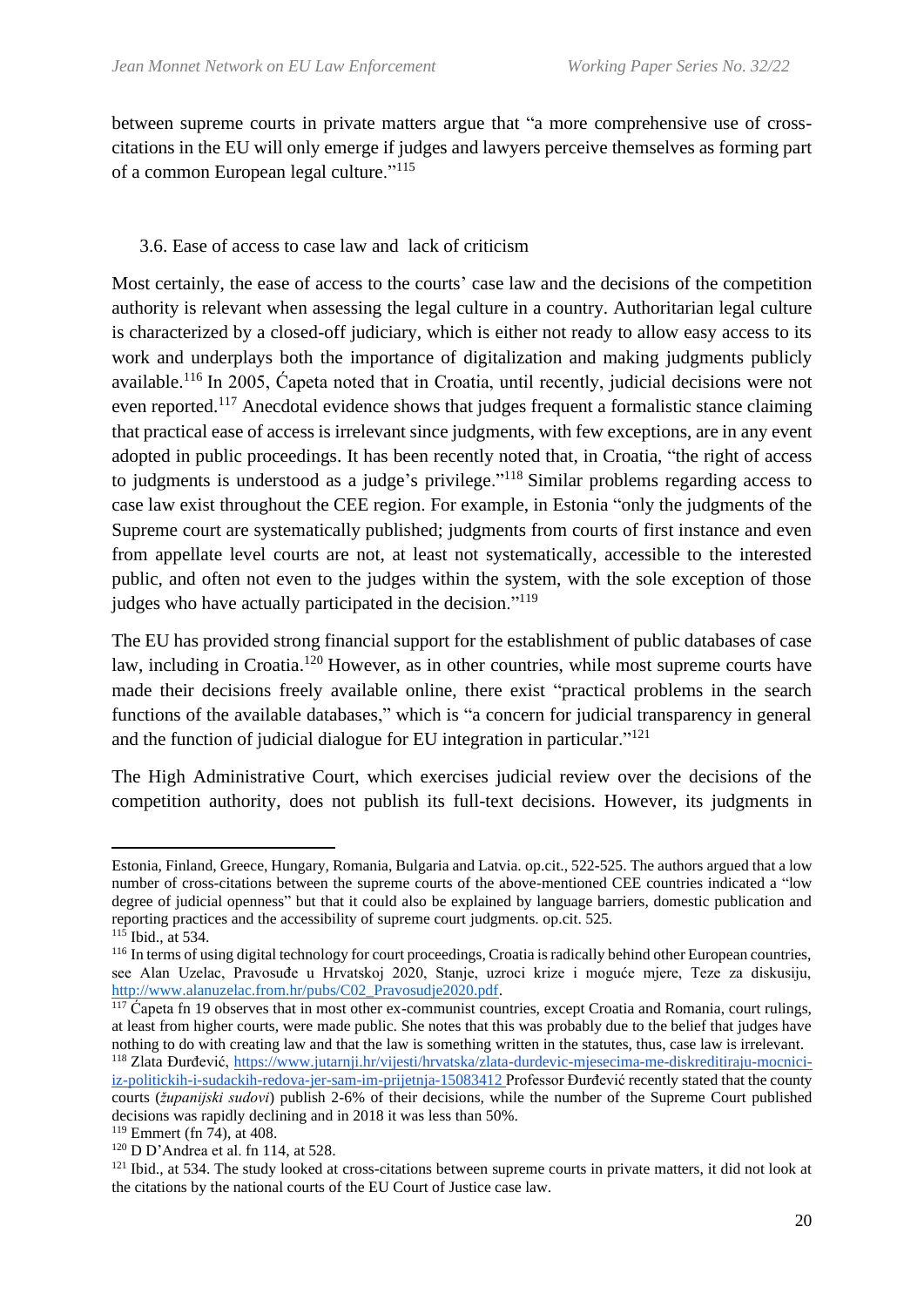competition matters are made available by the competition authority on its website.<sup>122</sup> In contrast, the Constitutional Court publishes its full-text decisions on its website and its decisions are regularly published in their entirety in the Official Gazette. Decisions of first instance commercial courts are not published so digital access to any antitrust damages rulings is difficult. Access to the High Commercial Court, the appeal instance in antitrust damages cases, is possible in theory, but the limited options of the existing internet search engine make it cumbersome to find concrete judgments.

On the contrary, although some finetuning of the search engine on the aznt.hr website would be desirable, the decisional practice of the competition authority is available online, except for its earliest practice.<sup>123</sup> The first Competition Act, adopted in 1995, failed to address the issue of publication of decisions. This was fixed in 1998, less than a year after the agency became operational, when the amendments to the Competition Act provided that full-text decisions of the Agency, as well of the court exercising judicial review, were to be published in the Official Gazette.

Difficulties in accessing case law of the courts have detrimental consequences on the ability of scholars to critically assess the judiciary's work. Non-publication of judicial decisions prevents the development of a discourse between the judiciary and academic community; scholars have not and could not (as the court decisions were not published) comment on the interpretation of legal norms in practice.<sup>124</sup> Uzelac warns of the need to radically reorganize the system for publication of court judgments in Croatia<sup>125</sup>.

As Rodin noted, during the communist period, legal scholarship was not expected to be critical but descriptive and apologetic, while the function of education was understood as transmission of the uncontested ultimate truth from teachers to disciples: *magister dixit, discipulus scripsit*. <sup>126</sup> In Eastern Europe, noted Kuhn, the task of legal scholars at universities has been to comment on the texts of legal codes or, in the best case, compare the text of domestic code in a certain area with that of other countries.<sup>127</sup> But Emmert observed that in CEECs the culture of publishing statute commentaries is not well developed, and judgments are not systematically published, analyzed or commented upon by academic writers.<sup>128</sup>

<sup>&</sup>lt;sup>122</sup> [www.aztn.hr.](http://www.aztn.hr/) As of 1998, the Competition Act stipulates that full text decisions of the competition authority as well as the rulings of the court exercising administrative judicial review in competition matters must be published in the Official Gazette. It must be noted that the search engine on the web portal of the Official Gazette has rather limited search possibilities, and sometimes, although rarely, judgments might not even be available. When it comes to decisions by the competition authority made available on its web site in full text, we note a peculiar practice to anonymize the names of attorneys representing the parties in proceedings led by the competition authority in the publicly available versions of decisions.

<sup>&</sup>lt;sup>123</sup> Anonymization seems to be a problematic issue. We note a very peculiar practice of the competition agency to anonymize the names of attorneys representing the parties in competition proceedings in publicly accessible versions of its decisions.

 $124$  Ćapeta (fn 19). On the importance of academic literature for the interpretation of the Company Act, see Jakša Barbić, "Utjecaj njemačkog prava na stvaranje hrvatskog prava društava," 44(3-4) *Zbornik radova Pravnog fakulteta u Splitu* (2007) 339-363, at 362.

 $125$  see Uzelac (fn 108), at 113

<sup>126</sup> Rodin (fn 23), at 11.

 $127$  Kiihn (fn 36).

 $128$  See Emmert (fn 74), at 408, who believes this would provide the judges "with a powerful incentive to provide persuasive reasons for their decisions;" Emmert argues that it is crucial to teach judges in CEECs the fundamentals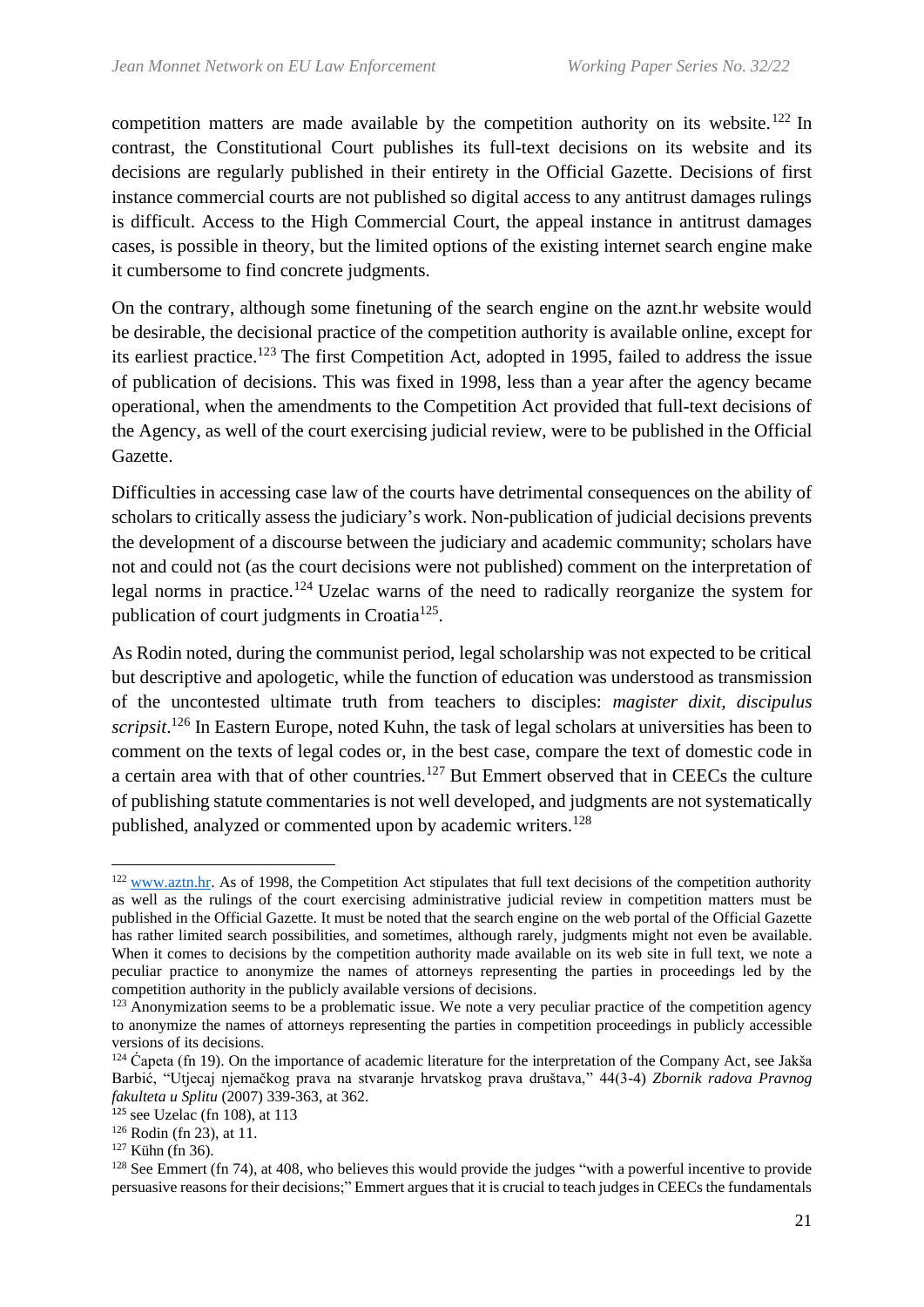Reluctance to critically assess the work of the courts does not come as a surprise since in Croatia publicly commenting on non-final judicial decisions was deemed a criminal offence until 2013. 129

#### 4. SEMANTIC DISSONANCE AND PROTRACTED RECEPTION OF EUROPEAN LAW

In addition to the features of authoritarian legacy in legal culture used to explain the problem of a protracted reception of EU competition law by the judiciary in the post-accession period in Croatia, as discussed above, in this section we entertain the concept of "semantic alignment" with the same aim. Rodin uses the term "semantic dissonance" to denote the "difference in the understanding of fundamental legal and political concepts… [e]ven in instances of literal transcription."<sup>130</sup> Within the context of the pre-accession process, he argued that national rules – despite being aligned with EU legal order – "acquire a different meaning and are applied differently by the courts."<sup>131</sup> The lack of semantic alignment exists also in relation to the ECHR acquis. $132$ 

of legal methodology, and that judicial retraining should shift the focus from substantive law to methodology of law, ibid., 409.

<sup>&</sup>lt;sup>129</sup> Art. 309 of the Criminal Code, Official Gazette 110/1997. Commenting on non-final rulings was decriminalized in 2013, Criminal Act, Official Gazette 125/2011, in force as of 1 Jan 2013. However, the Croatian Bar Association noted in 2014 that commenting on non-final judicial decisions "potentially distorts independence of the judiciary," unlike commenting on final decisions, which was "welcome" to "further develop legal science and harmonise case law to obtain ever more level of legal certainty." [https://www.iusinfo.hr/aktualno/dnevne](https://www.iusinfo.hr/aktualno/dnevne-novosti/17466)[novosti/17466](https://www.iusinfo.hr/aktualno/dnevne-novosti/17466) accessed on 15 March 2019. In 2019, Judge Mrčela, vice-president of the Croatian Supreme Court, noted that whether commenting on court decisions was allowed was no more relevant, since it was apparent that "everyone is allowed to comment on anything." 2019 [https://www.hnd.hr/medijske-slobode-ne-smiju-biti](https://www.hnd.hr/medijske-slobode-ne-smiju-biti-ugrozene)[ugrozene](https://www.hnd.hr/medijske-slobode-ne-smiju-biti-ugrozene) However, according to a recent survey, 21% of all judges participating in the survey thought commenting on any judgment, irrespective if it was a *res judicata* or not, was not appropriate. Konjević, T. (2020). 'Neovisnost i nepristranost hrvatske sudbene vlasti kroz teoriju i praksu', Paragraf, 4(1), 103-134. <sup>130</sup> Rodin (fn 23).

<sup>&</sup>lt;sup>131</sup> Ibid., at 7. In 2005, Rodin complained that in the pre-accession period, "the entire problem of adjustment of national law to the acquis [was] being presented as one of harmonization of legal rules, while the adjustment of their meaning [was] left for the future."

<sup>&</sup>lt;sup>132</sup> An example of semantic dissonance is a discrepancy between the ECtHR and Croatian Constitutional Court in interpretation of the notion of property/ownership, with the former court requiring a broad interpretation and the latter court engaging in narrow interpretation of the notion of property/ownership. While ECHR protects the right to property (*vlasnistvo)*, the Croatian Constitution protects the right to ownership (*imovina),* with the Croatian translation of the ECHR using the term 'ownership'. For a detailed discussion, see Kušan and Petrović (fn 68), at p. 261 et seq. In addition, Professor Omejec, former Chief Justice of the Croatian Constitutional Court, noted that in Croatia, a distinction has not been made between the terms 'legality' and 'lawfulness' – two very different notions under the ECHR acquis. She argued that the linguistic context (the same term used in Croatian for both legality and lawfulness is *zakonitost*) makes it difficult to understand the European concept of lawfulness. Under the ECHR *acquis*, lawfulness is understood to cover any measures by the public powers which interfere with the Convention rights of individuals, and those measures need to be lawful, which encompasses both prohibition of arbitrariness, respect of substantive legal assumptions, and fair and correct procedure. Under Croatian Constitution, Article 19/1, the principle of legality in the functioning of the administration is related to individual acts of state administration and bodies with public powers, which must be based on law. Omejec notes that Convention law is wider in scope, putting under control domestic legislation, general acts of the state, stable court or administrative case law or any other written or non-written national rule which is a source of law, and a legal basis for certain measure undertook by the public power. Modelling its case law on the ECtHR, the Croatian Constitutional Court held many times that the rule of law, as stipulated in Article 3 of the Constitution, related to all legal norms, not only to law in formal sense. Omejec (fn 27), pp. 13-15.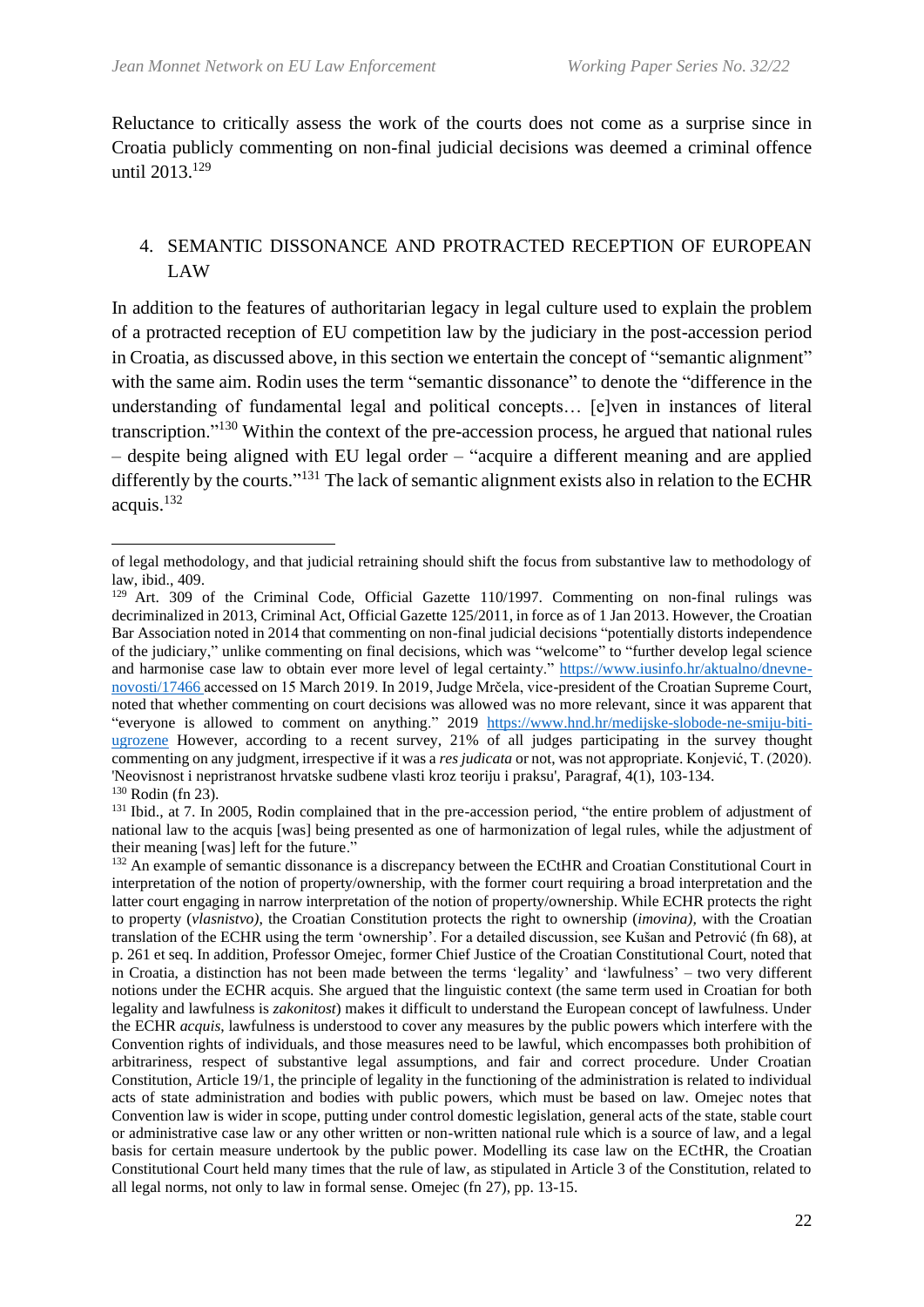In the area of competition law, the problem of semantic dissonance has not been eliminated post-accession. On the contrary, it presents itself as a helpful theoretical framework to elucidate the position of the High Administrative Court and the Constitutional Court in Croatia regarding the judicial interpretation of the notion of a cartel and the relevant standard of proof. From our reading of the controversial judgments analyzed above, the semantic dissonance is clearly present: a cartel under the CJEU *acquis* is not a cartel for a Croatian judge. At odds with the EU acquis, the excessive standard of proof for prohibited collusive conduct, as entertained by the Croatian courts, significantly narrows down, if not completely disables, any fight against cartels.

It seems that, while the ECHR *acquis* was embraced as "an important reference point," having a "quasi-constitutional position… thanks to the practice of the Croatian Constitutional Court,"<sup>133</sup> the embrace of the EU *acquis* is lagging behind. The practice of the Constitutional Court in this regard has been described as unstable.<sup>134</sup> CJEU case law is primarily, if at all, used by the domestic courts in an auxiliary manner, never as a primary argument.<sup>135</sup> So far, there have been no preliminary references to the CJEU in competition cases by the Croatian courts.<sup>136</sup>

Contrary to the observations of Ćapeta that at least for a certain period following accession, CEE judges acting as "community judges" would be docile executors of the new European legal order,<sup>137</sup> what we see from post-accession case law in competition matters is not docile execution, but rather an ignorance of the relevance of their new role and of the CJEU *acquis* altogether. In addition, Ćapeta hoped that the deep-rooted formalism of Croatian judges, due to which they tend to apply the rules mechanically without questioning them, could in fact turn them into "good European judges."<sup>138</sup> In competition matters, this did not come to fruition. Quite the contrary, EU law remains largely ignored by the courts.

Interestingly, Rodin observed how, unlike other European post-communist countries, in Croatia and other countries that were once a part of Yugoslavia "certain political and legal concepts were not entirely absent from discourse" and that thus "solving semantic dissonance is more difficult th[a]n in cases of complete absence of discourse."<sup>139</sup> Putting this argument in the context of competition law, we wonder how much the prohibition of "monopolistic

 $133$  Omejec (fn 27), p 5.

<sup>134</sup> For details see Goran Selanec, "Uloga Ustavnog suda u provedbi prava Europske unije u okviru pravnog poretka Republike Hrvatske," Nika Bačić Selanec et al. (eds.), *Pravo unutarnjeg tržišta Europske unije* (Narodne novine, 2021).

<sup>135</sup> See the Supreme Court judgment in the *Orthodontists* case; a similar phenomenon although related to ECtHR in CEE courts judgments is mentioned by Sadurski (fn 79), at 522.

<sup>&</sup>lt;sup>136</sup> For the experience regarding preliminary references in CEECs in the early years after their accession, see Michal Bobek, *Learning to Talk: Preliminary Rulings, the Courts of the New Member States and the Court of Justice* (Common Market Law Review, 2008), 45, 6, 1611-1643. As for Croatia, in the 2013-2018 period (the first five years of EU membership), in total of twelve preliminary references were sent from Croatia to the CJEU. Ivančan & Petrić, fn 5, p. 517-518. Also see Kristijan Turkalj, "Iskustva hrvatskih sudova u postavljanju prethodnog pitanja sudu Europske unije," *Pravo i porezi* 9/2020, 52-61.

 $137$  Capeta (fn 19).

 $138$  Ibid.

<sup>139</sup> Rodin fn 23, at 14.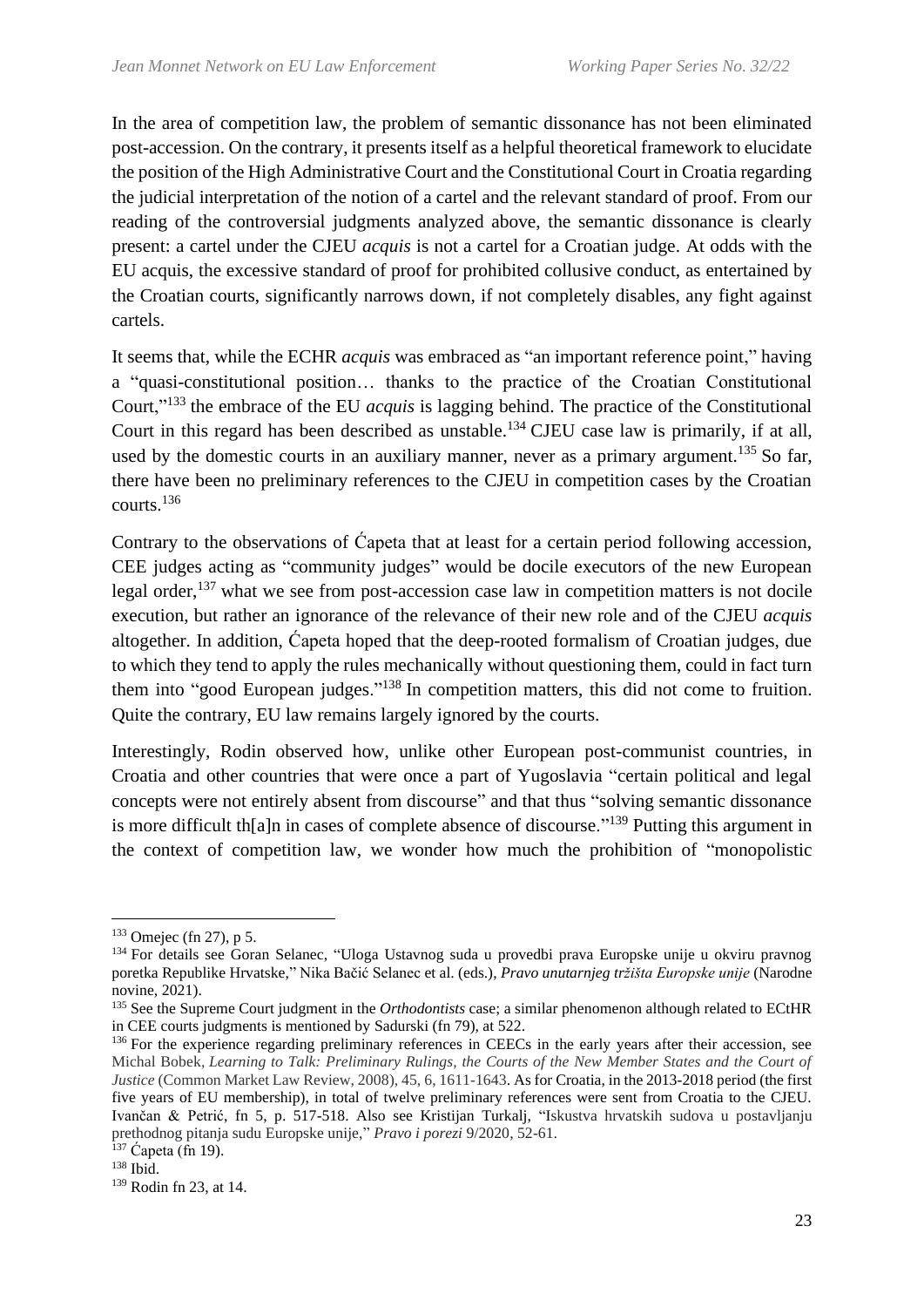agreements" under the laws of socialist Yugoslavia, <sup>140</sup> which was hardly implemented, prevents the effective fight against cartels in the post-communist era.

# 5. EXPLAINING THE DIFFERENCE IN LEGAL CULTURES BETWEEN THE COMPETITION AUTHORITY AND THE COURTS

In our previous discussion, we addressed the problem of a slow embrace of EU competition law standards by the Croatian judiciary. Unlike the courts, the competition authority from very early on interpreted national competition rules in light of the EU acquis. Observing a difference in legal cultures between the competition authority and the courts in Croatia, in this section we attempt to offer two possible explanations: first, "skewed agencification," and second, poor impact of the constitutionalization process when it comes to adjudication in competition cases.

# 5.1. Skewed agencification

The notion of agencification is used by political science scholars to denote the process of equipping new or existing agencies to implement policies and give them more autonomy to perform specific tasks. 141

During the pre-accession process in CEECs, there was a strong emphasis on agencification; the idea was to establish independent and powerful competition authorities. However, while the emphasis was on competition authorities as primary importers of the new legal template and new legal culture, the judiciary was only indirectly and sporadically affected by the process of Europeanization. 142

In this paper, we use the term "skewed agencification" to denote the problem that subsequently arose. With most expertise at the competition authority level, and almost none at the judicial level, and with structural issues faced by the judiciary, such as a large case backlog, <sup>143</sup> problems related to the judicial review of decisions of the competition authority were bound to arise long term. 144

<sup>140</sup> See Varady, fn 2. See Pecotić Kaufman (fn 7).

<sup>141</sup> Bengt Jacobsson, Göran Sundström, "Governing state agencies: Transformations in the Swedish administrative model," 2007,<http://regulation.upf.edu/ecpr-07-papers/bjacobsson.pdf>

<sup>&</sup>lt;sup>142</sup> The exception was the Croatian Constitutional Court which was considered "the champion of recognizing the interpretive obligation as binding on Croatian courts during the pre-accession period," holding repeatedly that "EU law should be take into consideration as an 'ancillary interpretive tool' to fill in legal gaps in a manner consistent with the spirit of national law." op.cit.,508, and articles cited in op.cit. fn 50.

<sup>&</sup>lt;sup>143</sup> Heavily burdened national judges or those lacking sufficient access to court resources are those who will generally prioritize national law over EU law. See Glavina M., "Reluctance to Participate in the Preliminary Ruling Procedure as A Challenge to EU Law: A Case Study on Slovenia and Croatia", C. Rauchegger and A. Wallerman (eds.), *In the Eurosceptic Challenge National Implementation and Interpretation of EU Law* (Oxford: Hart Publishing, 2019), 119–211.

<sup>&</sup>lt;sup>144</sup> In the area of company law, the application of a modern company law statute, modelled on German company law, struggled due to poor "legal infrastructure"; for examples of early judicial misinterpretations of the 1993 Company Act, see Barbić (fn 124), at p. 348.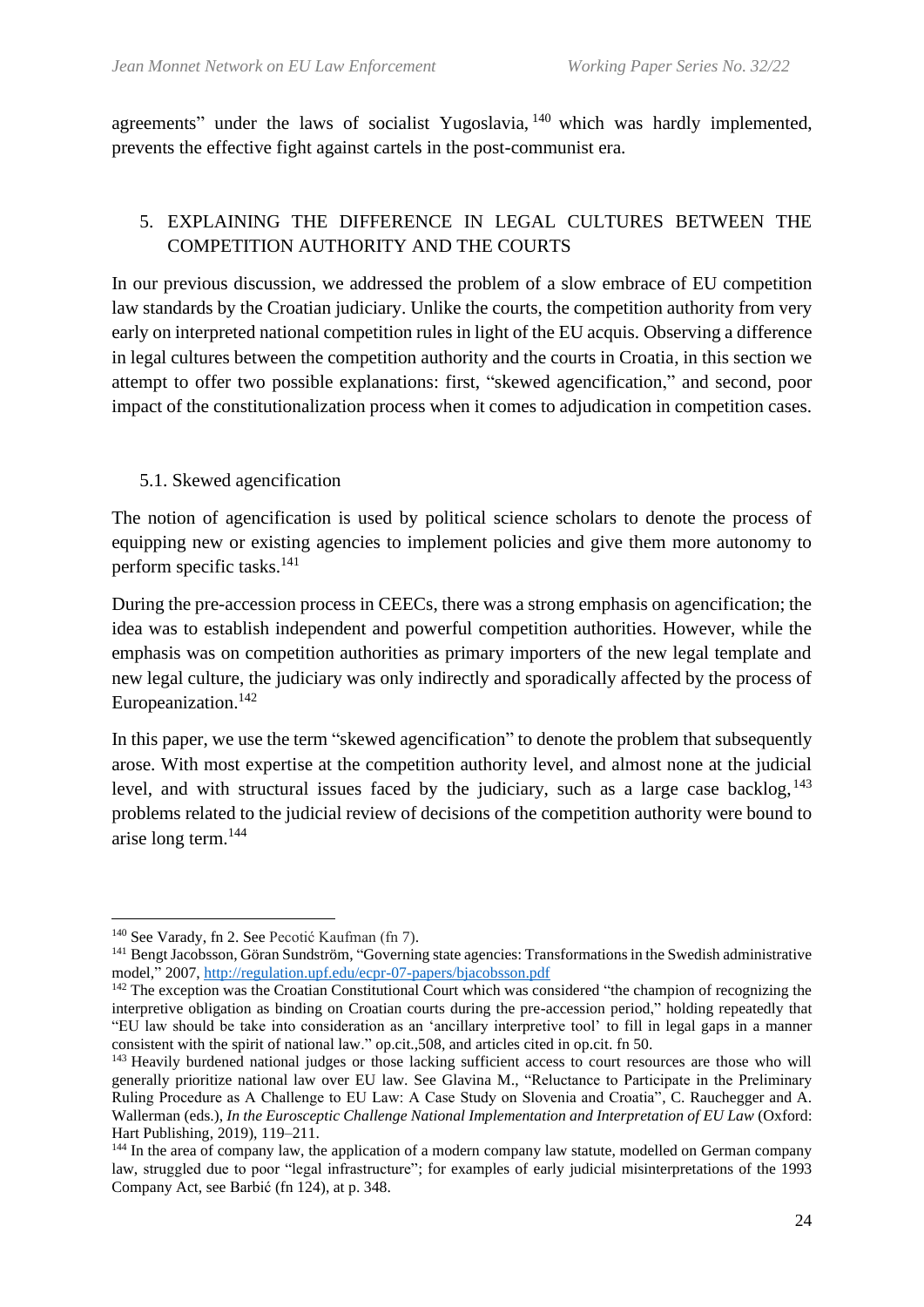In other words, we argue that in Croatia the pre-accession focus on the competition authority exclusively, not addressing the weaknesses in the judiciary, resulted in a skewed balance between the courts and the authority with adverse consequences. First, the role of the authority as competition enforcer is undermined in the long run, especially in terms of its fight against cartels due to an excessively formalistic interpretation of the notion of cartel by the courts. Second, and more generally, the inability of the courts to act as an authoritative corrective force vis-a-vis the competition authority ultimately undermines the rule of law. Overall, embedding competition rules more effectively, thereby completing the economic transition more thoroughly, remains an open issue.

The Croatian experience shows how, post-accession, the courts remain primary carriers of the legacy of authoritarian legal culture. Less so does the competition authority, due to its more direct exposure to the Europeanization process primarily due to the Stabilization and Association Agreement that demanded the use of EU competition acquis as an interpretative tool. $145$ 

While the judiciary adhered to strict formalism in judicial interpretation, the enforcement of domestic competition rules in Croatia was exposed to the influence of the EU law system, where, for example, soft law is considered a very important source of law. As Kuhn observed, "where the judiciary is shackled by the chains of parochial formalism and where mechanical jurisprudence is the only permissible religion, the very concept of soft law as a persuasive authority (such as non-binding EU law having the force of persuasive and substantive argument) is not accorded a warm reception. In the view of mechanical jurisprudence, nothing but a binding source of law (i.e., statute) might be used in the judicial interpretation of law. In this view, law is perfect as it is written, and no loopholes or *lacunae* exist."<sup>146</sup> Thus, the interpretational role of the Croatian competition authority was modelled on this EU law template.

The Croatian competition authority modelled its enforcement practice, as much as it could, on the European Commission, also receiving concrete pre-accession assistance. For example, resident experts from EU member states helped translate EU law standards to pending cases.<sup>147</sup> In the early period, the agency received some assistance from the U.S. agencies, rather than from the  $EU^{148}$ 

<sup>&</sup>lt;sup>145</sup> Late Professor Vedran Šoljan helped draft a prominent legal provision in the 2003 Competition Act (now Article 74 Competition Act 2009), which is a legal basis for the application of the EU competition acquis in cases before the competition authority in cases of legal lacunae. This was a very progressive, Euro-friendly solution that went against excessive legal positivism and welcomed the process of Europeanisation of the domestic legal system. For a detailed analysis of the Croatia's Stabilisation and Association Act see Rodin, S. (2003). "Sporazum o stabilizaciji i pridruživanju u pravnom poretku Europske zajednice i Republike Hrvatske" 53(3-4) *Zbornik Pravnog fakulteta u Zagrebu*, 591-613. Also see Butorac Malnar, Pecotic Kaufman, fn 9.

<sup>146</sup> Kuhn (fn 74). The term 'mechanical jurisprudence' was coined by Roscoe Pound, see Pound, R. (1908). "Mechanical Jurisprudence," 8(8) *Columbia Law Review*, 605–623. https://doi.org/10.2307/1108954.

<sup>&</sup>lt;sup>147</sup> In this regard, the Croatian agency was no different from other CEE competition authorities. As Kuhn noted, the Czech antitrust authorities took into account EU law in almost every important case. This practice was approved by the Czech High Court in the *Škoda Auto* case. Kuhn (fn 74).

<sup>&</sup>lt;sup>148</sup> See Pecotić Kaufman (fn 7), 6.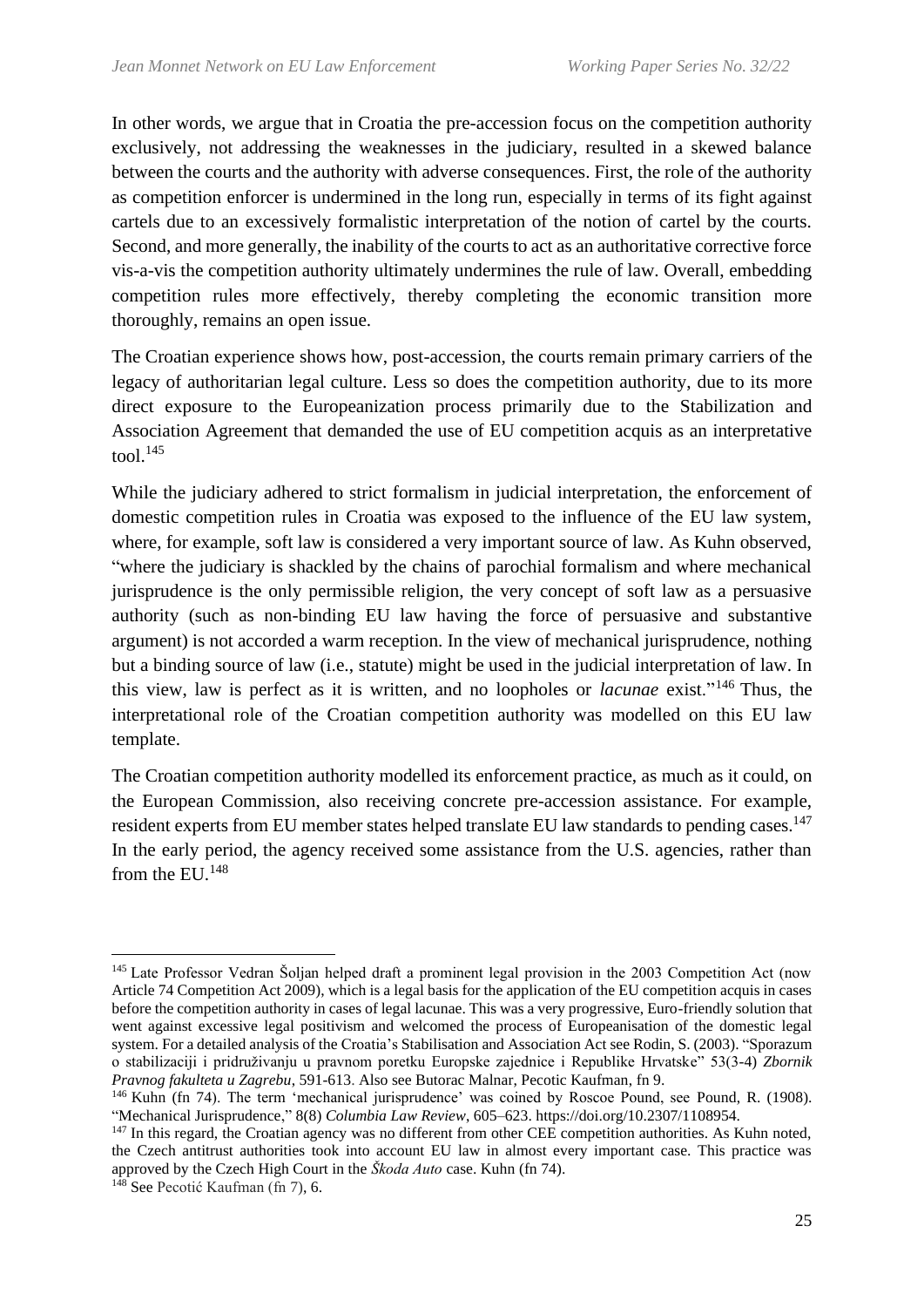After EU accession, Croatian Competition Authority officials have interacted regularly with other competition enforcers at the European Competition Network (ECN), but also at the International Competition Network (ICN) and other international gatherings.<sup>149</sup>

Even before the pre-accession process began, the Croatian competition authority seemed to understand that implementing competition rules meant interpreting them using EU law as a benchmark. Although it is difficult to claim that no traces of textualism were, or are, still present in its practice, for the competition authority it was always the body of the European competition law that stood as an interpretative template. For this reason, the process of nudging the competition authority to embrace the transformational spirit of a new legal culture that emanated from the EU *acquis* in the period before Croatia's accession can be taken as a success overall. 150

On the contrary, the judiciary slowly digested competition cases mostly through deferential judgments, i.e., confirming competition authority decisions. In its early judgments, the judiciary mostly relied on the same arguments upon which the competition authority based its decisions. Although the pre-accession attitude of the court was expected, as in the initial period it was getting acquainted with the new body of law, the post-accession weaknesses of skewed agencification were more fully revealed. Once the competition authority attempted to effectively use its enforcement powers, including its direct sanctioning powers to fight more prominent cartels and thereby test its powers, the judiciary was not only unable to act as a competent check on its activities, but it also acted to prevent a more coherent anti-cartel enforcement by the competition authority.

It was understandable that the courts, isolated from the process of Europeanization, were much slower to transition as harmonization with the *acquis* mainly affected the legislative and executive branch of government. Also, it probably helped that the Competition Act was coined under the EU law template, both in its substantive and procedural provisions, while the laws regarding administrative and civil proceedings are under lesser influence of EU law. However, the spill-over effects were slow to appear when it comes to the judiciary, where features of the socialist period seem to have lingered longer, preventing what Rodin calls "a pragmatic approach to solving social problems by legal methods."<sup>151</sup> In any case, we should avoid a situation where "legal certainty is replaced by a 'semantic lottery'."<sup>152</sup> In the context of our

<sup>&</sup>lt;sup>149</sup> The absorption capacity of such international exposure is limited, and better ways need to be found internally to increase the benefits of such interaction. Ibid., 19-20.

<sup>150</sup> For a notable exception see the decision of the Croatian Competition Agency of 31 March 2021 in Pčelarska udruga "Učka" and Pčelarska udruga "Milutin Barač"/Udruženje pčelarskih udruga Primorsko-goranske županije, in which the Croatian NCA showed an unusual misunderstanding of the notion of concerted practice and cartellike conduct. Also, we observe a narrow interpretation of the effect on trade concept entertained by the Croatian competition authority in comparison to the existing CJEU case law, in line with the observation of Botta et al. as regards some other NCAs in CEECs. For example, the Bulgarian and Polish NCAs "have not considered cartels extending over the entire territory of the Member State or abuse of dominant position on the entire territory of the Member State as affecting intra-Community trade", which is "in contrast with relevant ECJ case law [footnote omitted], which has ruled that practices covering the entire territory of a Member State can discourage new entrants in the market, by thus partitioning the internal market". Botta et al. (fn 72), at 1271. Finally, for a criticism of a "lenient and ineffective fining policy" of the Croatian NCA see Pecotić Kaufman (fn 7), at 33.

<sup>151</sup> Rodin (fn 23), at 15.

<sup>152</sup> Rodin (fn 23), at 15, fn 76 for the expression *semantic lottery.*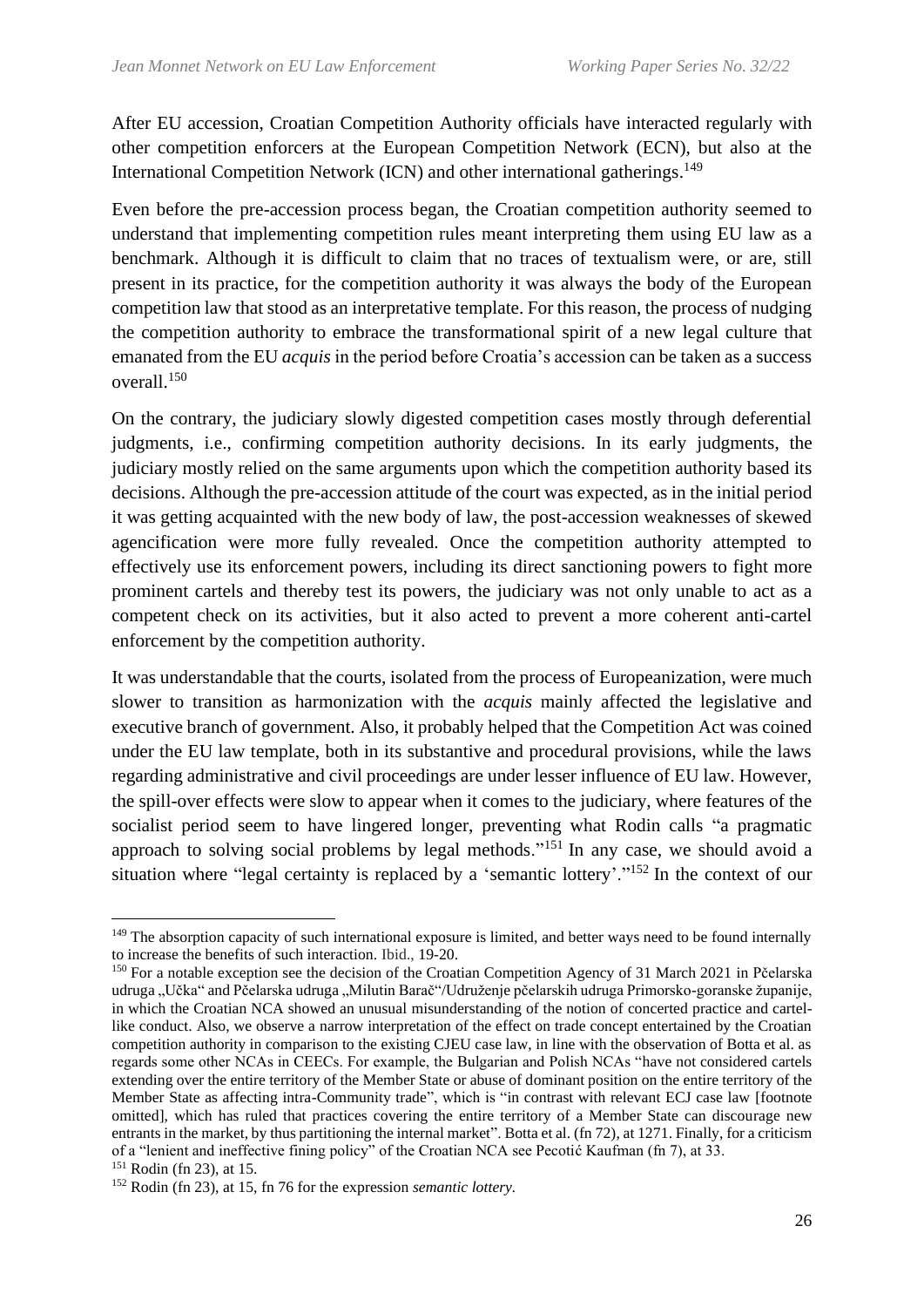discussion, a semantic lottery is the situation where there is uncertainty if the court ascertains the correct meaning of and understanding of the notion of a cartel. In essence, due to the "skewed agencification" problem, the courts in Croatia are unable to correctly perform their corrective role vis-à-vis the competition authority, which ultimately leads to suboptimal enforcement of competition rules.

### 5.2. Lack of constitutionalization effects in competition cases

Constitutionalization is a way to leave the excessive formalism and other features of an authoritarian legal culture legacy behind.<sup>153</sup> As Matczak et al. have argued, the application of both constitutional and EU law principles opens the way to the use of non-formal elements in judicial reasoning, including references to values, lawmakers' intent, and public interest.<sup>154</sup> We cite from a Czech Constitutional Court judgment:

"One of the functions of the Constitution, and especially of the constitutional system of basic rights and freedoms, is its 'radiation' throughout the legal order. The sense of the Constitution rests […] also in a duty of state and public bodies to interpret and apply law considering the protection of basic rights and freedoms."<sup>155</sup>

With its 1990 Constitution, Croatia accepted European constitutional values, standards, and common European constitutional heritage.<sup>156</sup> Not unlike the Czech constitutional court, which in the first decade of its existence (1993-2003) "repeatedly emphasized the anti-formalist nature of judicial interpretation of law and criticized the excessive textual positivism embedded deeply in the post-communist perception of judicial application of the law and judicial selfunderstanding," <sup>157</sup> the Croatian Constitutional Court consciously embraced the task of "constitutionalizing" the workings of the administrative apparatus, including the administrative judiciary.<sup>158</sup> Staničić noted that the Croatian Constitutional Court, since 2008, has regularly condemned the phenomenon of excessive legal formalism and the grammatical method of legal interpretation by the courts and administrative bodies.<sup>159</sup> However, examples of Constitutional Court decisions warning of formalism in interpretation by ordinary courts can be found throughout the early  $2000s$ <sup>160</sup> However, adapting the administration to the requirements of

<sup>&</sup>lt;sup>153</sup> Constitutionalization in Croatia was delayed with a time lag in comparison to other CEECs joining the EU in the 2000s due to the belligerent breakup of Yugoslavia. With Croatia engulfed in armed conflict, and eventually successful in securing its territorial integrity, the development of administration in accordance with the requirements of the 1990 Constitution was delayed for a peaceful time. In the second period of the development of Croatia as an independent state starting in 2000, the law only continued to function according to a pattern that was a perverted extension of the socialist tradition. The joining of the European Union was not accompanied with a real change in the working of the administrative apparatus in Croatia in accordance with the European concept of lawfulness. Omejec (fn 27), 30-31.

<sup>&</sup>lt;sup>154</sup> Matczak, Bencze and Kuhn (fn 97), at 84.

<sup>155</sup> Ibid., 95.

<sup>156</sup> Omejec (fn 27), 4.

<sup>&</sup>lt;sup>157</sup> Matczak, Bencze and Kuhn (fn 97), at 94 et seq.

<sup>158</sup> Cf Omejec (fn 27), 31.

<sup>159</sup> Staničić (fn 74), at 541 et seq, 547.

<sup>&</sup>lt;sup>160</sup> Capeta quotes a 2000 Constitutional Court decision, noting that "formalism in interpretation by ordinary courts is so entrenched that the Constitutional Court has felt the need to explicitly warn them not to base their decisions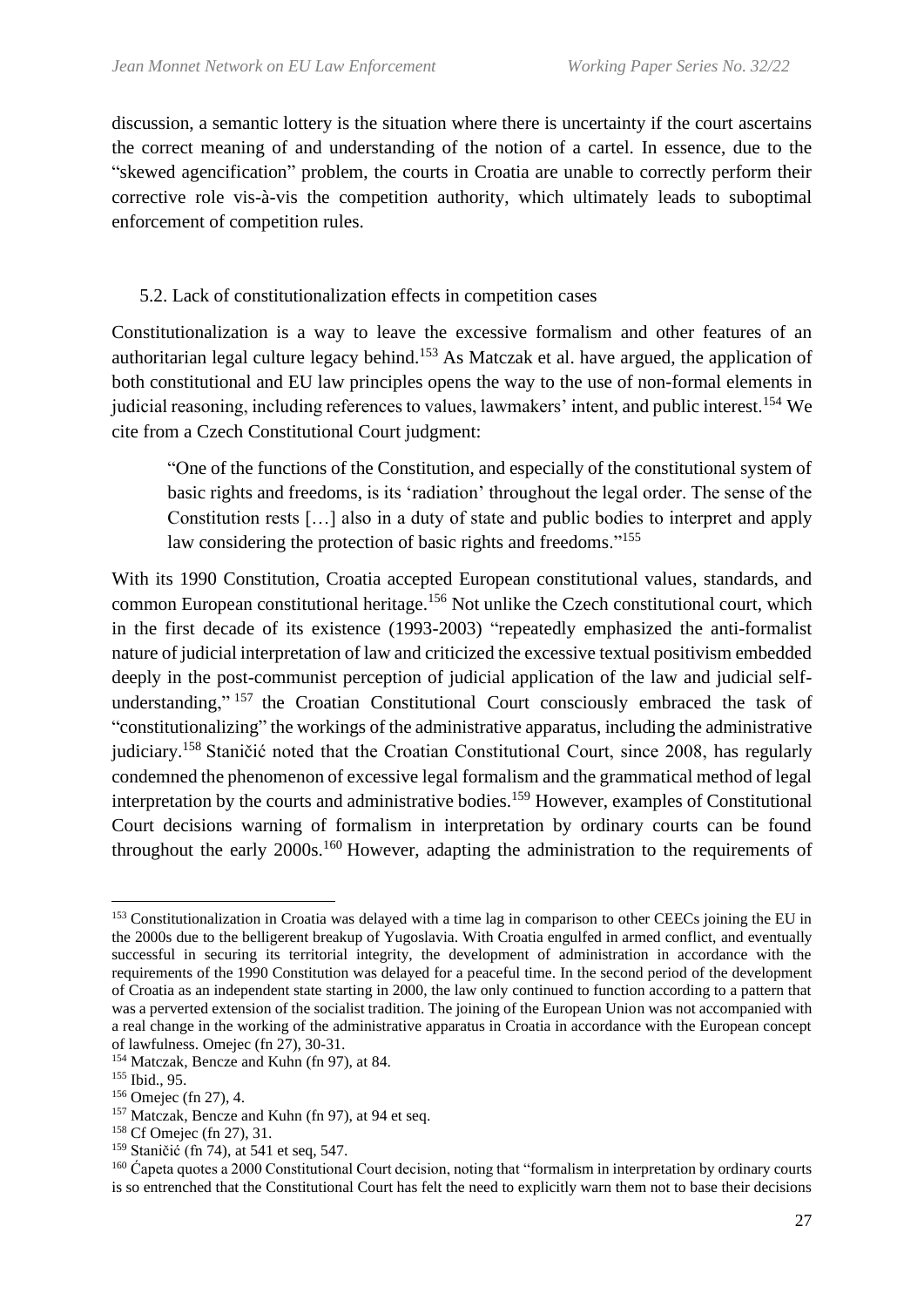Europeanized legal canons meant that the Constitutional Court itself had to become a bearer of the new spirit, clearly departing from old formalistic interpretative legal patterns. As we saw in the previous discussion, controversial judgments of the Constitutional Court in competition matters prove otherwise. The constitutionalization that the Court preached to others failed to address its own weaknesses, with the formalistic legal interpretation of the notion of the cartel and a failure to recognize CJEU case law as a valid point of reference.

In the realm of competition law, the early pre-accession period saw a very flexible, nonformalistic attitude of the Constitutional Court towards the controversial issue of applying EU rules before Croatia's actual accession. In several cases it was questioned if the stance of the competition authority, applying EU rules to competition cases before Croatia became an EU Member State, was in fact in accordance with the Constitution. In the EU acquis-friendly *PZ Auto* case judgment which resolved the unsettled practice of the Administrative Court, the Constitutional Court held that EU rules were allowed to be used as interpretative instruments; a similar stance was previously taken by some CEEC constitutional courts.<sup>161</sup> Indeed, Ivančan & Petrić observed that "during the pre-accession period it was extremely receptive to the idea that Croatian courts are bound by the interpretive obligation" but that following EU membership "there was not a single instance of the Constitutional Court explicitly acknowledging the interpretive obligation, or actually engaging in an EU-harmonized interpretation of national law."<sup>162</sup>

We wonder then how the "virus of excessive formalism" 163 remained operational, postaccession, in competition cases that appeared before the Constitutional Court, while its preeminent role as an anti-formalism warrior was fully exercised vis-à-vis ordinary courts and administrative bodies. The explanation might lie in the capacity of the Court to engage with complex, or less than complex, areas of economic law and regulation, such as competition law. <sup>164</sup> As noted by Justice Selanec, himself an insider, the Court's lacking institutional capacity adversely affects its ability to absorb European law and should be regarded as a "key factor" influencing the Courts' practice in this area.<sup>165</sup> Holding on to formalism by the

exclusively on formal criteria" (decision of the Constitutional Court in case U-III/956/1999 of 5 Apr 2000). See Ćapeta (fn 19).

<sup>&</sup>lt;sup>161</sup> For details, see Butorac Malnar and Pecotic Kaufman (fn 9); for similar position of the highest Czech and Polish courts, see Kühn, Z., "The Application of European Law in the New Member States: Several (Early) Predictions," 6(3) *German Law Journal* (2005), 563-582, at 566-568, and also Kuhn (fn 89); for an exception see the experience in Slovakia with the absence of any argumentative use of EU law prior to the accession, with the Slovak Supreme Court openly refusing to consider EU law as an argumentative tool to interpret domestic law in a Euro-friendly way, see Kuhn and Bobek (fn 18).

 $162$  Ivančan & Petrić, fn 5, 515.

<sup>&</sup>lt;sup>163</sup> Staničić noted that "the virus of excessive legal formalism [was] present in all branches of adjudication since decisions of the Constitutional Court relate to constitutional appeals in administrative, criminal, and civil matters" Staničić (fn 74), at 541; for examples of the Constitutional Court blaming administrative courts for excessive formalism see Stanicic fn 74, at 542-543.

<sup>&</sup>lt;sup>164</sup> Similar to our reflections in this paper, which found the Constitutional Court itself engaging in undue legal formalism in its competition cases, Ćapeta finds that the Constitutional Court itself has sometimes given a very narrow and formalistic interpretation of the Constitution, regarding the guarantee of a fair trial. Ćapeta (fn 19).

<sup>&</sup>lt;sup>165</sup> See Selanec (fn 133), who criticizes the unstable practice of the Court regarding the use of the Article 267 TFEU mechanism – preliminary reference procedure – warning of the situations where the Court ignored the established CJEU case law, e.g., in the field of free movement of goods.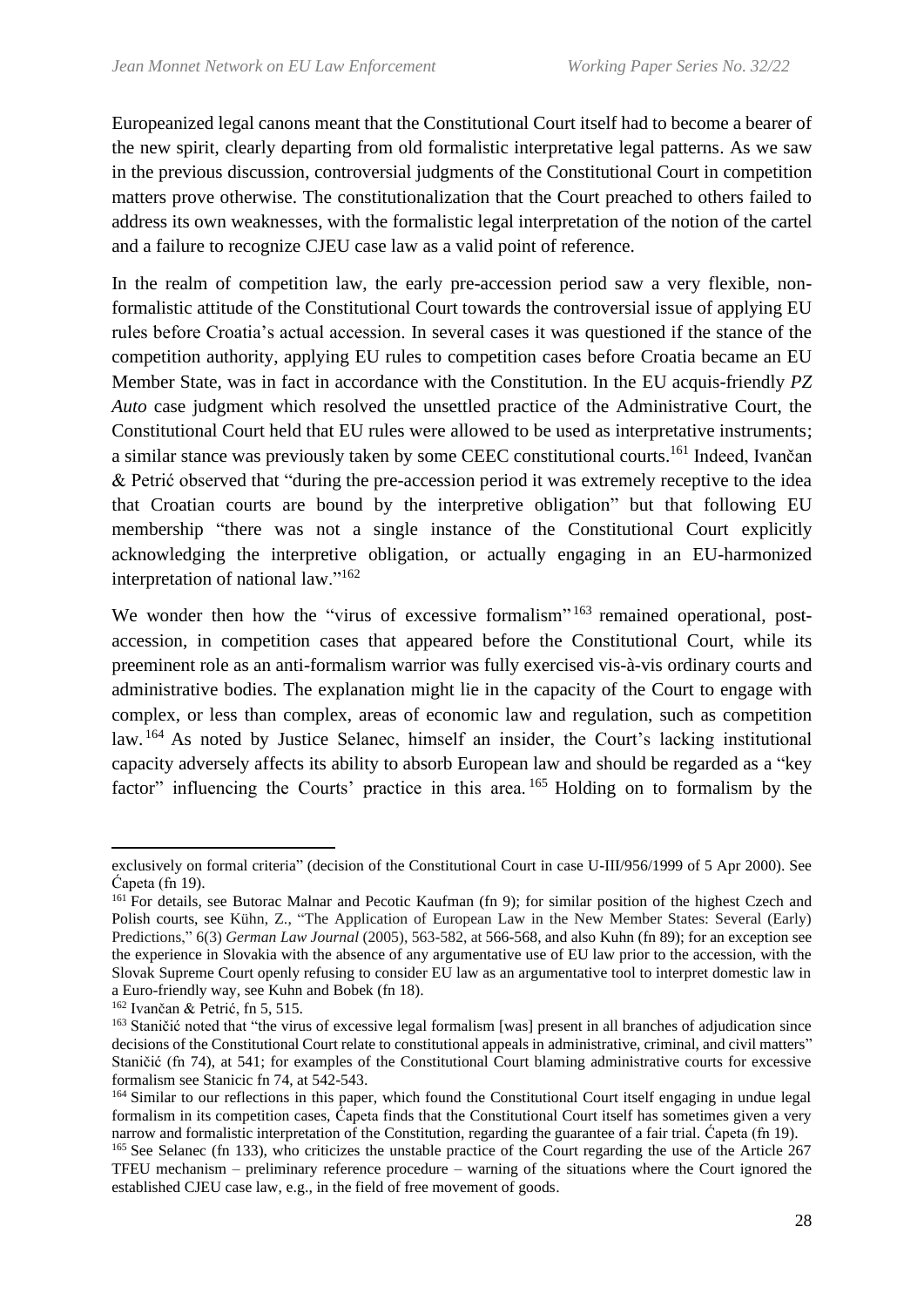Constitutional Court in the post-accession period, in our opinion, only helps to perpetuate low embeddedness of competition rules post-transition.<sup>166</sup>

At this point, the use of more abstract constitutional arguments, targeted on economic consequences of cartel behavior or competition law more generally, is still absent in the case law of Croatian courts, with the courts not taking into consideration the wider policy context of the rules, their goal and objectives, and their values. Arguably, economic values are not considered due to incomplete economic transition and a planned economic legacy. Targeted constitutionalization, i.e., protecting economic values in competition cases by embracing the Luxembourg acquis more fully, should change the adjudicative landscape in post-socialist jurisdictions and mark a departure from the features of an authoritarian legal culture legacy.

#### 6. CONCLUSION

Upon their accession to the EU, the post-communist countries of Central and Eastern Europe brought with them a legal culture burdened with remnants of authoritarian legacy. In this paper, using the example of Croatia, we discussed to what extent and in which ways this adversely impacted the enforcement of competition rules in the long run. We found that different features of the authoritarian legacy in legal culture shaped judicial interpretation disadvantageously in competition cases. An excessively stringent standard of proof for cartel agreements was established by the Croatian courts, indicating a problem of an incomplete semantic alignment post-accession. This shows how obstacles in the process of "transnationalizing" market values to the Croatian legal order,  $167$  in the first place regarding cartel prohibition, shape the enforcement of competition rules in the post-accession period.

The problem of a lack of "embeddedness" of competition rules in post-socialist countries<sup>168</sup> – the rules which were created, interpreted, and evolved in the West – seems to be best explained by "different dynamics" in the development of the economies and societies between postcommunist and liberal democratic societies in the first half of the twentieth century.<sup>169</sup> As Rodin notes,

"[C]onfronted with the obligation of integrating and applying the legal rules developed in a system defined by rational discourse, such as the legal system of the European Union, postcommunist jurists are faced with the problem of adjusting the language of law and the meaning of legal concepts to the pluralistic discoursive paradigm."<sup>170</sup>

As shown in the paper, Europeanization-driven transformative processes clashed with Croatia's authoritarian legacy in its legal culture, which has possibly undermined the rule of law. The formalistic, textual approach in judicial interpretation, including a minimalistic

<sup>166</sup> On a lack of embeddedness of competition rules in Croatia, see Pecotić Kaufman (fn 7), and Pecotić Kaufman & Šimić Banović (fn 16).

<sup>167</sup> On 'transnationalisation' of values through EU law, see Christian Calliess, "Europe as transnational law - The Transnationalisation of Values by European Law," 10(10) *German Law Journal* (2009), 1367-1382.

<sup>&</sup>lt;sup>168</sup> As discussed in Pecotić Kaufman (fn 7).

<sup>169</sup> Rodin (fn 23), at 7.

<sup>170</sup> Ibid.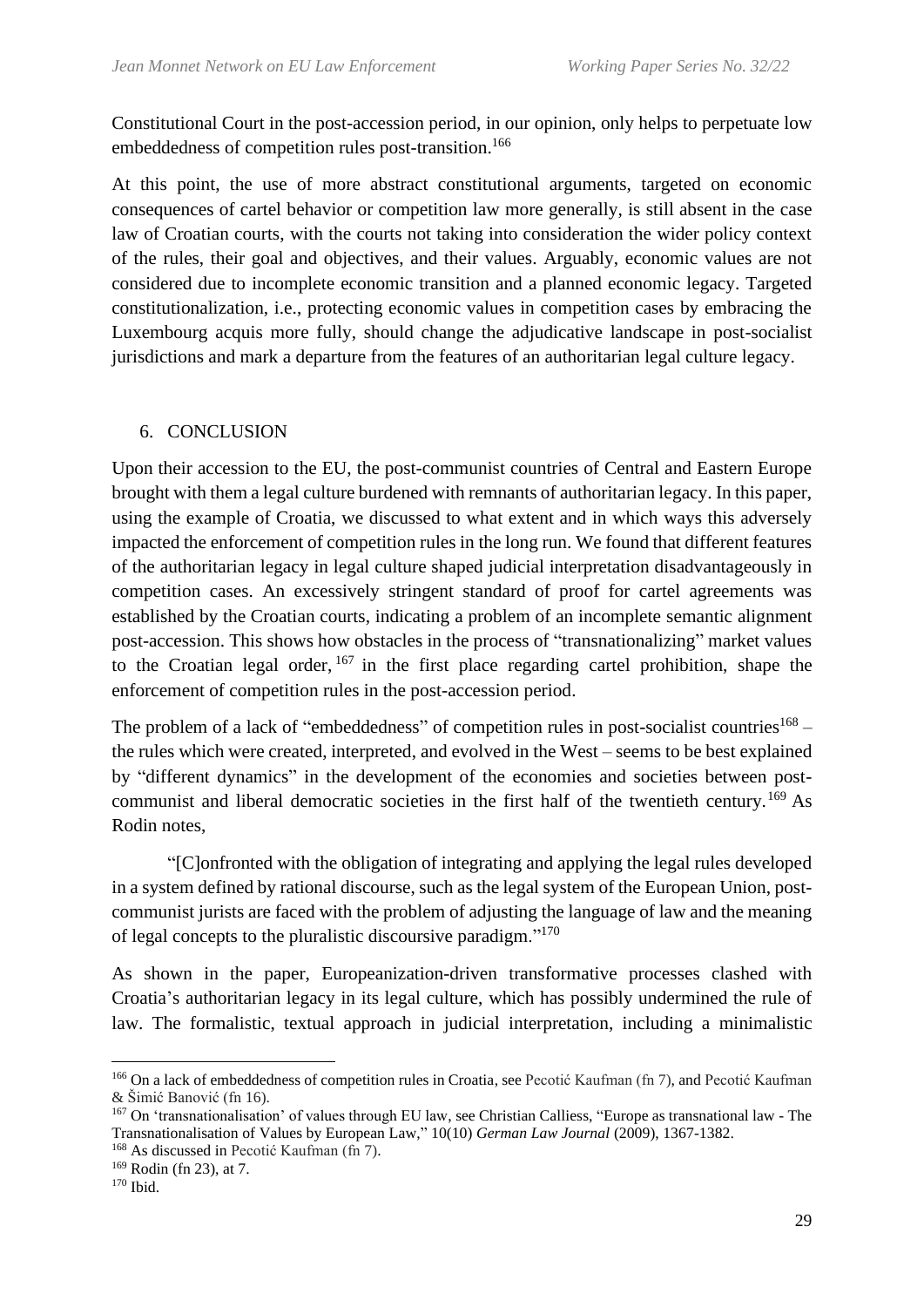explanation of reasons on which judgments were founded and the avoidance of engaging with broader policy goals, currently prevents the emergence of an "enforcement tradition."

Two types of challenges arising from the EU law template itself make it difficult for EU competition law standards to find root in post-socialist countries. First, a "non-dogmatic approach towards legal argumentation," a peculiar feature of the Community legal order, as well as the "pragmatic and instrumental" quality of the European discourse, are very much at odds with the approach of CEEC lawyers and judges who "still inhabit a realm governed by dogmatic textual positivism."<sup>171</sup> For courts not accustomed to teleological interpretation, this is an exercise that seems practically outside of what the judges perceive as their job. Second, the way competition rules themselves are framed, leaving significant room for judicial interpretation, invites the courts to balance policy considerations, to which – again – the courts seem to be unaccustomed. However, we do not claim that the administrative process tradition is not suitable to address competition law concerns, but rather that distortions of such a tradition in post-socialist countries negatively affect competition enforcement.

However, the legal culture in Croatia is slowly changing. Literature on some Central European countries, such as the Czech Republic and Hungary, shows that it takes approximately a decade for a transformation of the legal culture, with less reliance on formalism in judicial interpretation and a more comprehensive embrace of the CJEU *acquis*. <sup>172</sup> Maczak et al. note the following reasons for this shift: (1) the accession of those countries to the EU, with EU law becoming an element of the internal legal system of member states and references to this law have overtime become similar to references to internal law values; (2) information technology, especially the Internet, affecting everyday judicial work with numerous professional and open access databases facilitating the exploration of the relevant case law, literature, or other necessary legal materials when a judge discusses a difficult case; (3) judges having many transnational opportunities to learn, take part in conferences and communicate cross-border; and (4) a brand new generation of lawyers and judges coming of age, many of them speaking foreign languages, taking part in the Erasmus program, being familiar with the jurisprudence of CJEU, EctHR, and of their own national constitutional court. <sup>173</sup> However, they note that formalism in administrative adjudication has not fully disappeared. 174

Leaving excessive formalism behind will require the courts and administrative bodies to view legal norms "primarily in [their] social context," being obliged "to achieve [their] goal and

<sup>171</sup> Kühn, fn 161, at 580.

<sup>&</sup>lt;sup>172</sup> Looking at administrative judicial decisions in the Czech Republic, Hungary and Poland, Maczak et al. find that, in comparison with the period between 1999 and 2004 (pre-accession), in the period 2005-2013 (postaccession), significant changes have occurred in the judicial style of administrative courts, with the judges using more non-formalistic nontraditional arguments, pro constitutional, pro-EU reasons and values external to law, indicating a change of judicial thinking. Matczak, Mátyás Bencze and Zdenek Kühn, "EU law and Central European Judges: Administrative Judiciaries in the Czech Republic, Hungary and Poland Ten Years After Accession," Michal Bobek (ed), *Central European Judges Under the European Influence – The Transformative Power of the EU Revisited* (Hart Publishing 2015) at 70.

<sup>173</sup> Ibid., at 70.

<sup>&</sup>lt;sup>174</sup> Matczak et al. offer an explanation for the persistence of formalisms in the steady pressure on judges to finish their cases as fast as possible and, within the context of young and relatively weak democracy, in the courts try to remain strictly minimalist in discussing cases with political implications, which administrative cases often have. Ibid., at 71.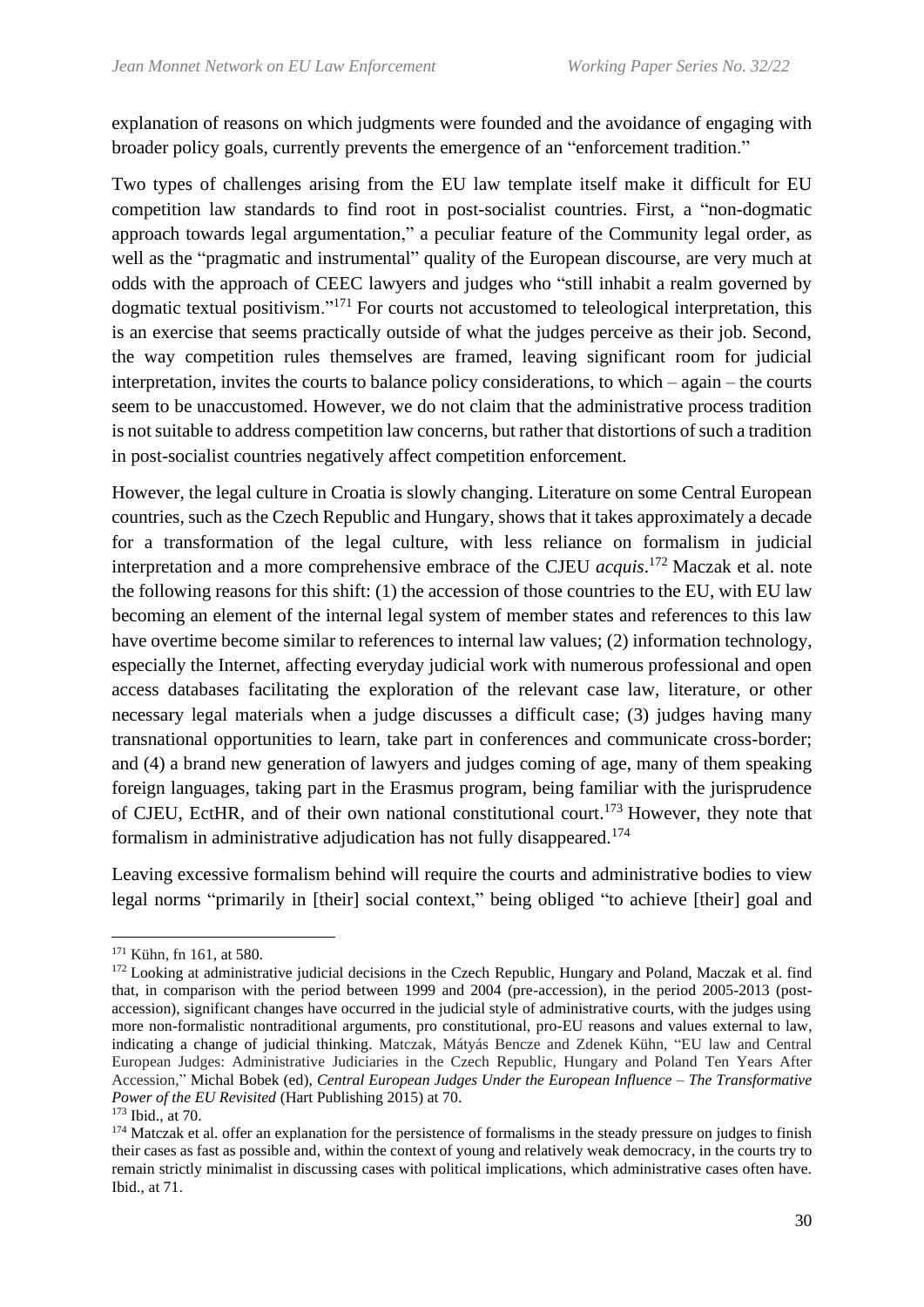purpose," which is not possible "without questioning the social circumstances and the goals behind the legal norm in question."<sup>175</sup> Just as the influence of ECtHR case law raised the Croatian Constitutional Court's awareness for the need to reject excessive legal formalism with ensuing spill-over effects in the judiciary, the post-accession embrace of EU law is crucial in de-formalizing domestic legal culture. However, just as the Constitutional Court is aware of the role that other courts ought to play in legal interpretation and that a shift away from textual interpretation and excessive formalism is a must, we hope that in the future, the same will be applicable to its own decisions in competition matters.

The question of why the process of embracing the EU law *acquis* and leaving behind authoritarian legal influences lasts so long is one that can rightly be asked. Perhaps one of the challenges could, paradoxically, lie in the independence of the judiciary or, to be more accurate, in a false interpretation of independence, ivory-tower independence, and an entrenched judiciary where the autonomy is understood as an excuse for irresponsibility. <sup>176</sup> Several features seem to be prominent here: a lack of transparency regarding case law publication, resistance to digitalization, and barriers for horizontal mobility between the national judiciary and other professional careers for lawyers.<sup>177</sup> More generally, the overall legal culture, which lacks critical discourse and practical orientation, is not helping. Lastly, a lack of specialization in the judiciary prevents novel areas of law, such as competition law, from gaining ground.<sup>178</sup>

Slow reception of EU competition law standards by the Croatian judiciary adversely impacts the enforcement of competition rules in Croatia in the post-accession period. The limited ability of judges to function as "[EU] judges"<sup>179</sup> and act as a competent check on the decisions of the competition authority undercuts the goals of the ECN+ Directive to establish national competition authorities as "effective enforcers" of competition rules.<sup>180</sup>

Traces of authoritarian legal culture legacy, alongside other challenges identified in this paper, obstruct a discovery on how deeply the protection of competition "fits into the fabric of democracy."<sup>181</sup> This preempts a more meaningful and much needed discussion on antitrust goals in post-socialist countries. Excessive formalism and other features of authoritarian legal culture might have had a peaceful life in post-socialist jurisdictions before the process of Europeanization started. Post-accession, confronted with the expectation of seeing the EU *acquis* in the mirror along with its fundamental liberal democratic context, their true nature is

<sup>181</sup> Spencer Weber Waller, 46 *Antitrust and Democracy* (Florida State University Law Review, 2019), 807.

<sup>175</sup> Staničić (fn 74), at 538.

<sup>&</sup>lt;sup>176</sup> For a similar observation regarding Central European judiciaries (judicial independence being used to cover up judicial shortcomings) and on the notion of judicial independence see Bobek (fn 35); on a misunderstood concept of independence see Emmert (fn 74), at 405, recounting how, participating in litigation before an Estonian court of first instance, the co-counsel advised him not to make references in the written brief to established caselaw because "the judges might react rather strongly against such an attempt at questioning or restricting their judicial independence."

 $177$  For a similar observation regarding Central European countries noting "no sign of lateral professional mobility," see Bobek (fn 35).

<sup>&</sup>lt;sup>178</sup> More on the need for sub-specialization by the administrative judiciary, particularly in "technically highly demanding" areas such as competition law, see Uzelac (fn 56), at 100-101.

 $179 \text{ Čaneta fm } 19.$ 

<sup>&</sup>lt;sup>180</sup> Directive (EU) 2019/1 of the European Parliament and of the Council of 11 December 2018 to empower the competition authorities of the Member States to be more effective enforcers and to ensure the proper functioning of the internal market, OJ L 11, 14.1.2019, 3–33.